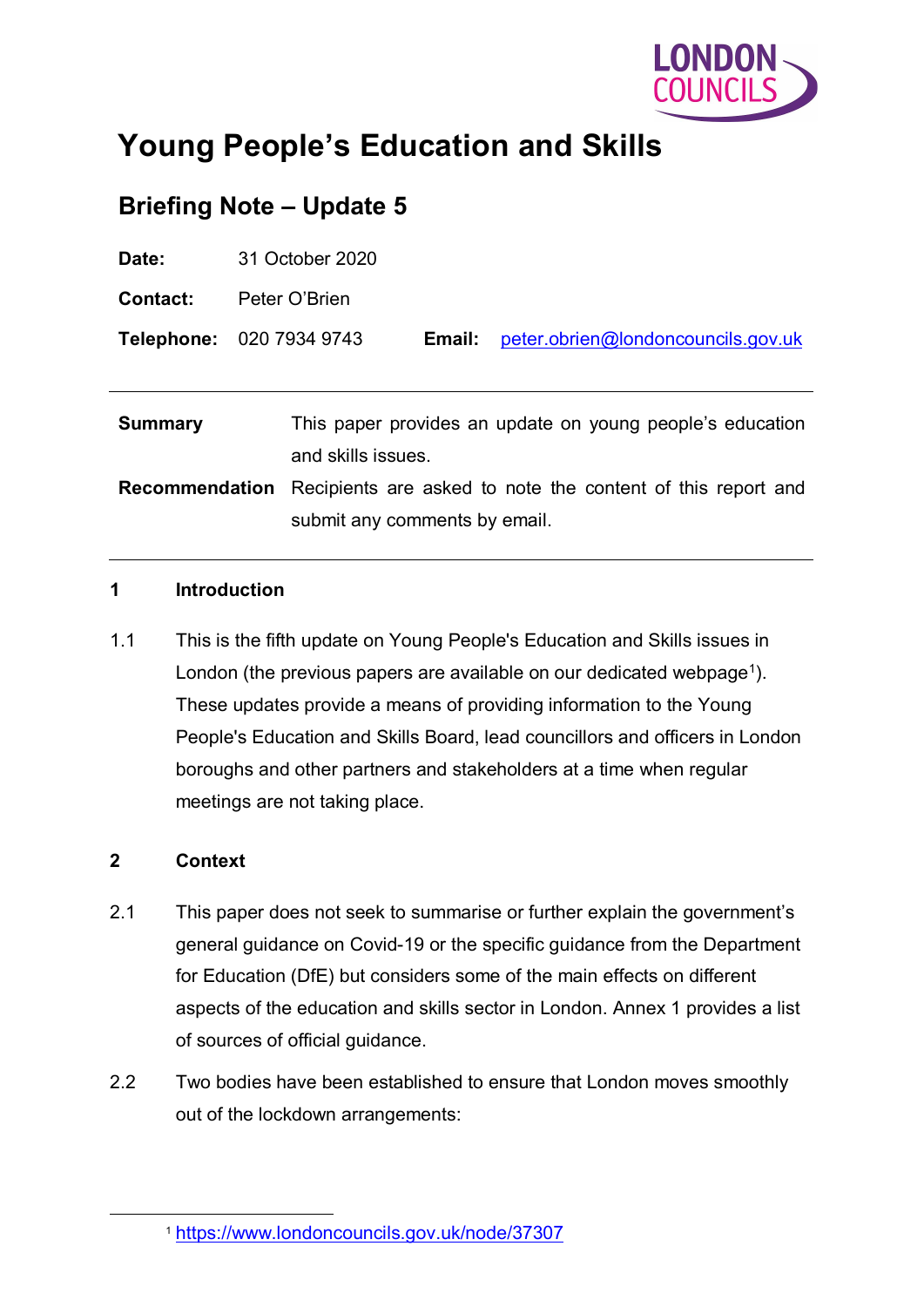- London Transition Board<sup>[2](#page-1-0)</sup>
- London Recovery Board<sup>3</sup> (you can sign up to receive updates from the [London Recovery Board\)](https://www.london.gov.uk/sign-receive-updates-london-recovery-board). The London Recovery Board aims to: reverse the pattern of rising unemployment and lost economic growth caused by the economic scarring of COVID-19; support our communities, including those most impacted by the virus; help young people to flourish with access to support and opportunities; narrow social, economic and health inequalities; accelerate delivery of a cleaner, greener London. The Board has committed to taking a missions-based approach to the Recovery Programme.

#### **3 Data**

- 3.1 The House of Commons Library[4](#page-1-2), though primarily aimed at Members of Parliament, produces briefing papers that bring together research, data and opinions about various aspects of the country's response to Covid-19, government policies and our future emergence from the lockdown. Recent publications include a short paper looking at educational trajectories for black pupils and students in England (see paragraph [13.4\)](#page-25-0) and a research briefing showing changes in education spending as a proportion of Gross Domestic Product and in comparison with other countries over the last seven decades<sup>5</sup>.
- 3.2 The Local Authority Interactive Tool  $(LAIT)^6$  $(LAIT)^6$  produced by the DfE, is an interactive spreadsheet comparing data about children and young people

<span id="page-1-0"></span> <sup>2</sup> [https://www.gov.uk/government/news/london-s-Covid-19-transition-board](https://www.gov.uk/government/news/london-s-covid-19-transition-board-meets-for-the-first-time)[meets-for-the-first-time](https://www.gov.uk/government/news/london-s-covid-19-transition-board-meets-for-the-first-time)

<span id="page-1-1"></span><sup>3</sup> [https://www.london.gov.uk/coronavirus/londons-recovery-coronavirus](https://www.london.gov.uk/coronavirus/londons-recovery-coronavirus-crisis/london-recovery-board)[crisis/london-recovery-board](https://www.london.gov.uk/coronavirus/londons-recovery-coronavirus-crisis/london-recovery-board)

<span id="page-1-2"></span><sup>4</sup> <https://www.parliament.uk/commons-library>

<span id="page-1-3"></span><sup>5</sup> [https://commonslibrary.parliament.uk/research-](https://commonslibrary.parliament.uk/research-briefings/sn01078/?utm_source=HOC+Library+-+Research+alerts&utm_campaign=4261aa483f-EMAIL_CAMPAIGN_2020_10_29_08_00&utm_medium=email&utm_term=0_a9da1c9b17-4261aa483f-102517489&mc_cid=4261aa483f&mc_eid=d34cbf25d7)

[briefings/sn01078/?utm\\_source=HOC+Library+-](https://commonslibrary.parliament.uk/research-briefings/sn01078/?utm_source=HOC+Library+-+Research+alerts&utm_campaign=4261aa483f-EMAIL_CAMPAIGN_2020_10_29_08_00&utm_medium=email&utm_term=0_a9da1c9b17-4261aa483f-102517489&mc_cid=4261aa483f&mc_eid=d34cbf25d7)

[<sup>+</sup>Research+alerts&utm\\_campaign=4261aa483f-](https://commonslibrary.parliament.uk/research-briefings/sn01078/?utm_source=HOC+Library+-+Research+alerts&utm_campaign=4261aa483f-EMAIL_CAMPAIGN_2020_10_29_08_00&utm_medium=email&utm_term=0_a9da1c9b17-4261aa483f-102517489&mc_cid=4261aa483f&mc_eid=d34cbf25d7)

[EMAIL\\_CAMPAIGN\\_2020\\_10\\_29\\_08\\_00&utm\\_medium=email&utm\\_term=0\\_](https://commonslibrary.parliament.uk/research-briefings/sn01078/?utm_source=HOC+Library+-+Research+alerts&utm_campaign=4261aa483f-EMAIL_CAMPAIGN_2020_10_29_08_00&utm_medium=email&utm_term=0_a9da1c9b17-4261aa483f-102517489&mc_cid=4261aa483f&mc_eid=d34cbf25d7) [a9da1c9b17-4261aa483f-](https://commonslibrary.parliament.uk/research-briefings/sn01078/?utm_source=HOC+Library+-+Research+alerts&utm_campaign=4261aa483f-EMAIL_CAMPAIGN_2020_10_29_08_00&utm_medium=email&utm_term=0_a9da1c9b17-4261aa483f-102517489&mc_cid=4261aa483f&mc_eid=d34cbf25d7)

[<sup>102517489&</sup>amp;mc\\_cid=4261aa483f&mc\\_eid=d34cbf25d7](https://commonslibrary.parliament.uk/research-briefings/sn01078/?utm_source=HOC+Library+-+Research+alerts&utm_campaign=4261aa483f-EMAIL_CAMPAIGN_2020_10_29_08_00&utm_medium=email&utm_term=0_a9da1c9b17-4261aa483f-102517489&mc_cid=4261aa483f&mc_eid=d34cbf25d7)

<span id="page-1-4"></span><sup>6</sup> [https://www.gov.uk/government/publications/local-authority-interactive-tool](https://www.gov.uk/government/publications/local-authority-interactive-tool-lait)[lait](https://www.gov.uk/government/publications/local-authority-interactive-tool-lait)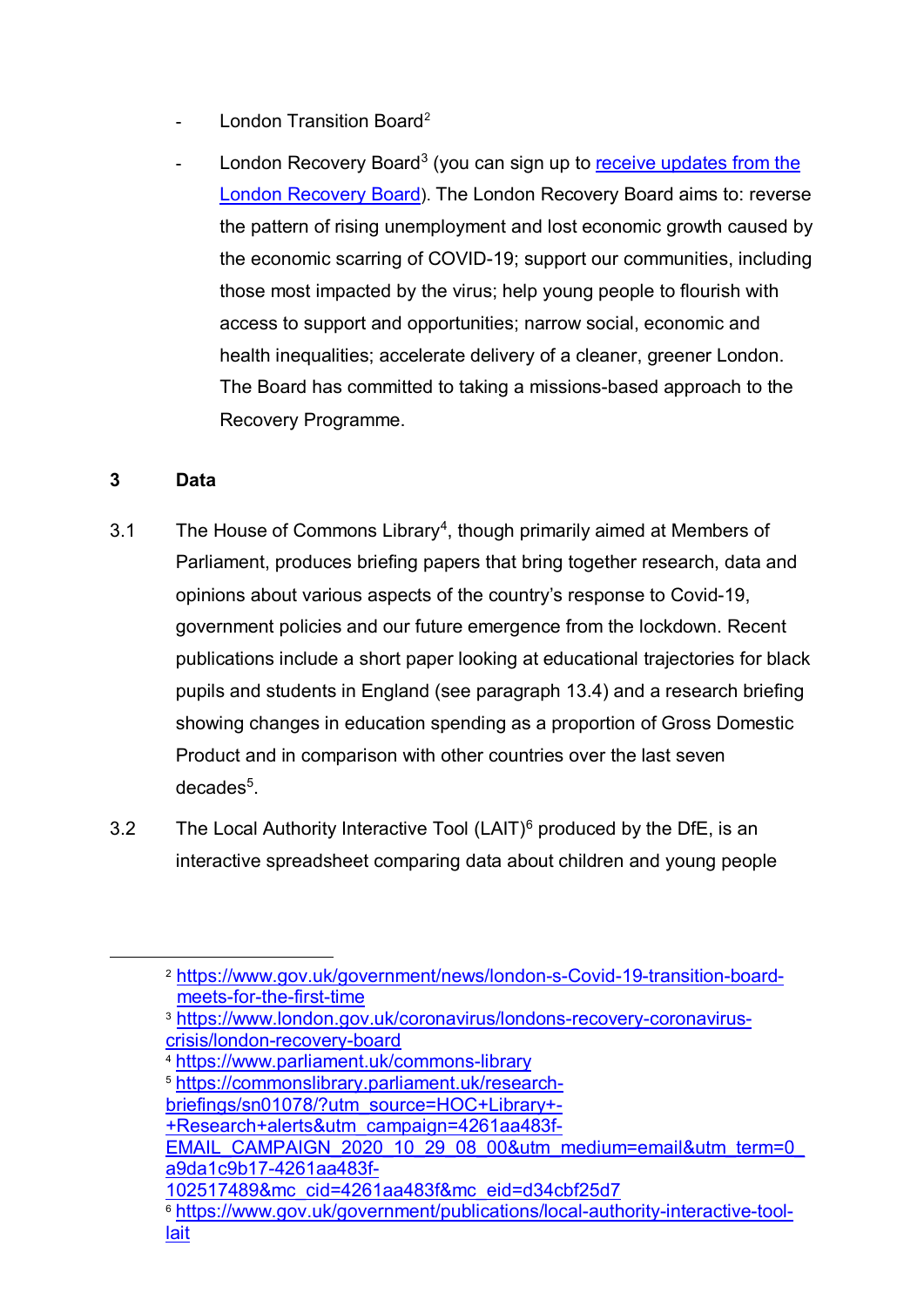across all local authorities in England and has also been updated with the latest published data.

- 3.3 During the pandemic, the Office for National Statistics has published a wide variety of data and analysis across various themes and topics on a dedicated Covid-19 web page. It has introduced new surveys, developed new insight, used new data sources and published new cross-cutting analysis in response to demands for high quality, trustworthy and up-to-date statistics throughout the pandemic, while maintaining and developing existing statistics to assess the impact of the coronavirus pandemic. It has launched a web page that brings together information on the pandemic by theme<sup>7</sup>, from which individual reports can be downloaded. Each theme provides an overall narrative on the subject matter based on what has been published to date and provides links to more detailed data and analysis along with the relevant contact points
- 3.4 Data specific to London is published monthly by GLA Economics<sup>[8](#page-2-1)</sup> and Intelligent London $9$  is also updated frequently with the latest available data.
- 3.5 This paper is in three parts: Part One covers current issues, Part Two provides a short general policy update and Part Three includes a brief performance update. (the government uses the term "education settings" to describe any institution in which learning takes place - for consistency, we use the same term in this paper).

<span id="page-2-0"></span> <sup>7</sup>[.https://www.ons.gov.uk/peoplepopulationandcommunity/healthandsocialcar](https://www.ons.gov.uk/peoplepopulationandcommunity/healthandsocialcare/conditionsanddiseases/articles/coronaviruscovid19reviewdataandanalysismarchtooctober2020/2020-10-28) [e/conditionsanddiseases/articles/coronaviruscovid19reviewdataandanalysism](https://www.ons.gov.uk/peoplepopulationandcommunity/healthandsocialcare/conditionsanddiseases/articles/coronaviruscovid19reviewdataandanalysismarchtooctober2020/2020-10-28) [archtooctober2020/2020-10-28](https://www.ons.gov.uk/peoplepopulationandcommunity/healthandsocialcare/conditionsanddiseases/articles/coronaviruscovid19reviewdataandanalysismarchtooctober2020/2020-10-28)

<span id="page-2-1"></span><sup>8</sup> <https://data.london.gov.uk/gla-economics/>

<span id="page-2-2"></span><sup>9</sup> <http://www.intelligentlondon.org.uk/>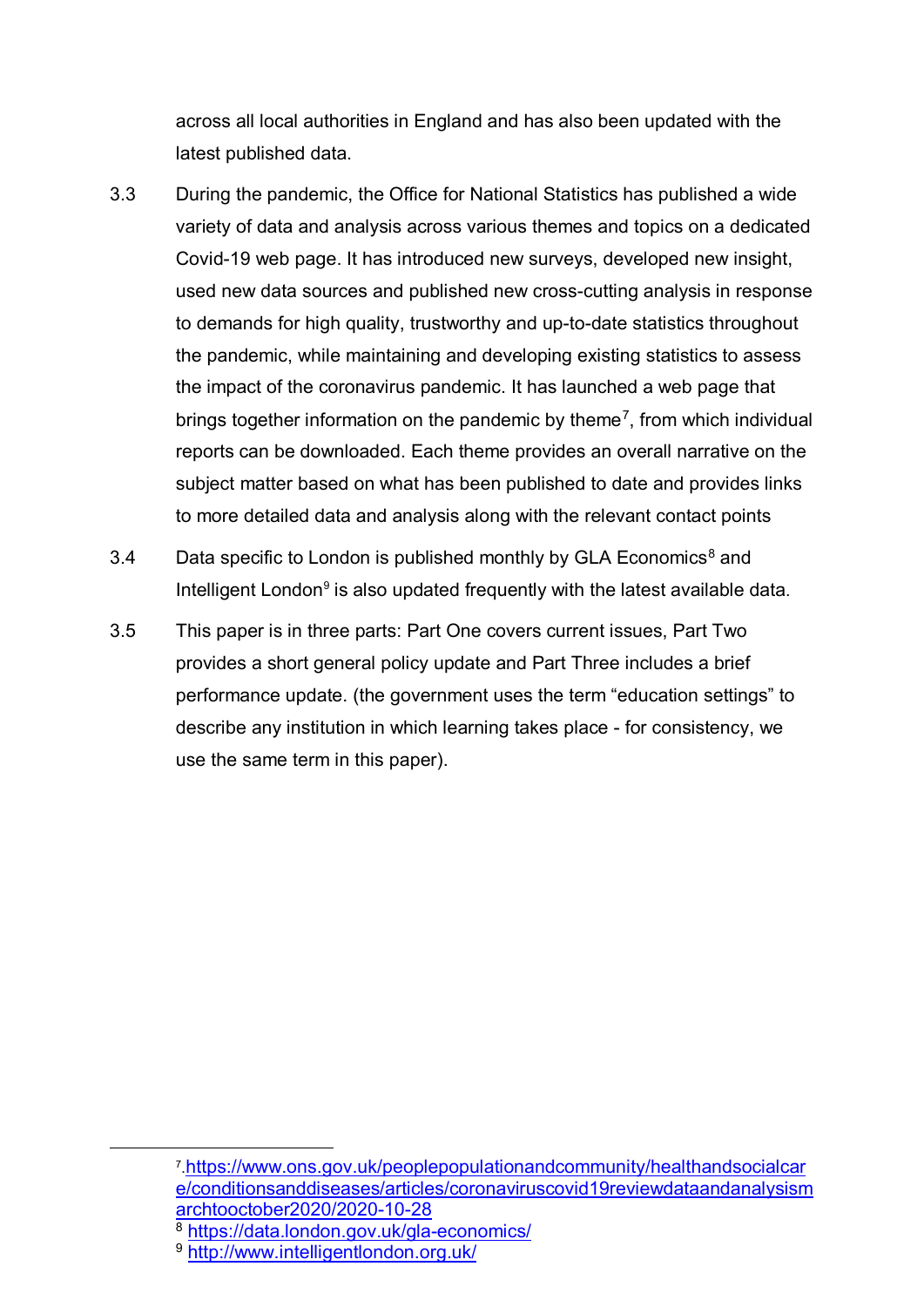#### **Part One: Current Issues**

#### **4 Government Announcements**

- 4.1 Having made tentative steps in the summer months to reopen more of the economy, evidence of increasing infection rates in parts of the country – and internationally – caused the government to first introduce a Tier System based on different infection rates across the country and, at the end of October, to announce that travel and contact restrictions in England as a whole would start from 5 November; though, unlike the lockdown earlier this year, education settings will remain open. This has led to an extension of measures, such as the Job Support Scheme and furlough scheme that had been expected to have started to taper down in the autumn/ winter. It is clear that all sections of society need to be accustomed to sudden changes in policy and guidance as the government prioritises saving lives and protecting the NHS.
- 4.2 In his speech to this year's virtual Conservative Party Conference, the Prime Minister spoke of his plans to 'Build Back Greener' in the wake of Covid-19 and paid reference to government pledges to raise funding per pupil, a move to output-related performance measures in education; and the lifetime learning quarantee $10$ .
- 4.3 The debate on the provision of free school meals (FSM) during school breaks has continued. The government maintains that it has taken steps to support families in need through the welfare system, support to education settings and granting additional funds to local authorities to assist cases of extreme hardship. This position was supported by Parliament in an Opposition Day debate on 21 October. In response many local authorities, education settings, community groups and private businesses made arrangements for some provision to be made to eligible children and families. A website has been set up for families to find establishments offering free meals<sup>[11](#page-3-1)</sup>. The

<span id="page-3-0"></span> <sup>10</sup> [https://www.conservatives.com/news/boris-johnson-read-the-prime](https://www.conservatives.com/news/boris-johnson-read-the-prime-ministers-keynote-speech-in-full)[ministers-keynote-speech-in-full](https://www.conservatives.com/news/boris-johnson-read-the-prime-ministers-keynote-speech-in-full)

<span id="page-3-1"></span><sup>11</sup> <https://www.freemeals.uk/>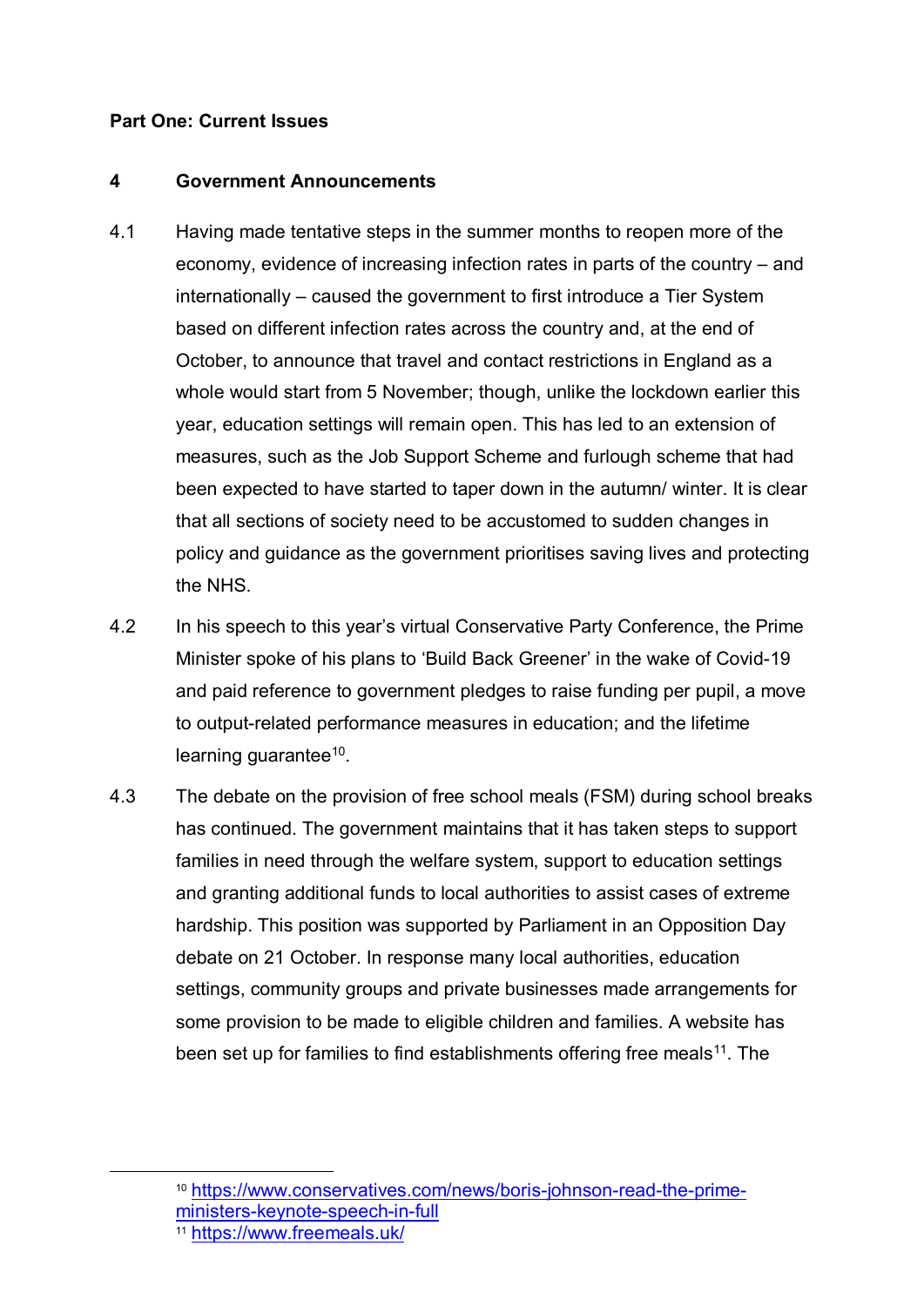Food Foundation<sup>12</sup> and other in the End Child Food Poverty Campaign have published data supporting their case and are continuing their campaign.

- 4.4 Following a review of policy, the government has decided to integrate the National Retraining Scheme (£100 m announced in 2017) with the recently announced £2.5 billion National Skills Fund[13.](#page-4-1)
- 4.5 The Chancellor decided not to proceed with the planned multi-year Comprehensive Spending Review, but to conduct a one-year Spending Review instead in order to prioritise the response to Covid-19 and to focus on supporting jobs in the immediate future. He announced further support to the self-employed and businesses, including job retention<sup>[14](#page-4-2)</sup>.
- 4.6 From 21 October the Government has made it illegal for schools to let isolating children stay at home without work.
- 4.7 The Secretary of State for Education made a statement to the House of Commons on 1 October on the Lifetime Skills Guarantee and said that T levels will be available to adults from April 2021<sup>15</sup>. The Secretary of State also announced the next step in the government's reform of post-16 qualifications (see paragraph [8.1\)](#page-11-0).
- 4.8 The government announced<sup>[16](#page-4-4)</sup> that this academic year's summer exam series will start on 7 June and end on 2 July for almost all AS/A levels and GCSEs three weeks later than would normally be the case. Results days are Tuesday 24 August for A/AS levels and Friday 27 August for GCSEs so students will start the following academic year as normal. The Association of Colleges (AoC) welcomed the move but cautioned that support for learners needing to catch-up on lost time or who experienced digital poverty had to

[68b0bdf684ef&utm\\_medium=email&utm\\_campaign=govuk-](https://www.gov.uk/government/speeches/chancellor-statement-to-the-house-plan-for-jobs?utm_source=9b60353d-9f7f-4ef7-9643-68b0bdf684ef&utm_medium=email&utm_campaign=govuk-notifications&utm_content=daily)

<span id="page-4-3"></span>[notifications&utm\\_content=daily](https://www.gov.uk/government/speeches/chancellor-statement-to-the-house-plan-for-jobs?utm_source=9b60353d-9f7f-4ef7-9643-68b0bdf684ef&utm_medium=email&utm_campaign=govuk-notifications&utm_content=daily) <sup>15</sup> [https://hansard.parliament.uk/Commons/2020-10-01/debates/ADAE6555-](https://hansard.parliament.uk/Commons/2020-10-01/debates/ADAE6555-D580-4DAC-A1FA-F399A3989891/LifetimeSkillsGuaranteeAndPost-16Education) [D580-4DAC-A1FA-F399A3989891/LifetimeSkillsGuaranteeAndPost-](https://hansard.parliament.uk/Commons/2020-10-01/debates/ADAE6555-D580-4DAC-A1FA-F399A3989891/LifetimeSkillsGuaranteeAndPost-16Education)[16Education](https://hansard.parliament.uk/Commons/2020-10-01/debates/ADAE6555-D580-4DAC-A1FA-F399A3989891/LifetimeSkillsGuaranteeAndPost-16Education)

<span id="page-4-0"></span> <sup>12</sup> <https://foodfoundation.org.uk/new-food-foundation-data-sept-2020/>

<span id="page-4-1"></span><sup>13.</sup>[.https://assets.publishing.service.gov.uk/government/uploads/system/uploa](https://assets.publishing.service.gov.uk/government/uploads/system/uploads/attachment_data/file/926045/National_retraining_scheme_key_findings_paper.pdf) [ds/attachment\\_data/file/926045/National\\_retraining\\_scheme\\_key\\_findings\\_p](https://assets.publishing.service.gov.uk/government/uploads/system/uploads/attachment_data/file/926045/National_retraining_scheme_key_findings_paper.pdf) aper.pdf<br><sup>14</sup> [https://www.gov.uk/government/speeches/chancellor-statement-to-the-](https://www.gov.uk/government/speeches/chancellor-statement-to-the-house-plan-for-jobs?utm_source=9b60353d-9f7f-4ef7-9643-68b0bdf684ef&utm_medium=email&utm_campaign=govuk-notifications&utm_content=daily)

<span id="page-4-2"></span>[house-plan-for-jobs?utm\\_source=9b60353d-9f7f-4ef7-9643-](https://www.gov.uk/government/speeches/chancellor-statement-to-the-house-plan-for-jobs?utm_source=9b60353d-9f7f-4ef7-9643-68b0bdf684ef&utm_medium=email&utm_campaign=govuk-notifications&utm_content=daily)

<span id="page-4-4"></span><sup>16</sup> [https://www.gov.uk/government/news/students-to-be-given-more-time-to](https://www.gov.uk/government/news/students-to-be-given-more-time-to-prepare-for-2021-exams)[prepare-for-2021-exams](https://www.gov.uk/government/news/students-to-be-given-more-time-to-prepare-for-2021-exams)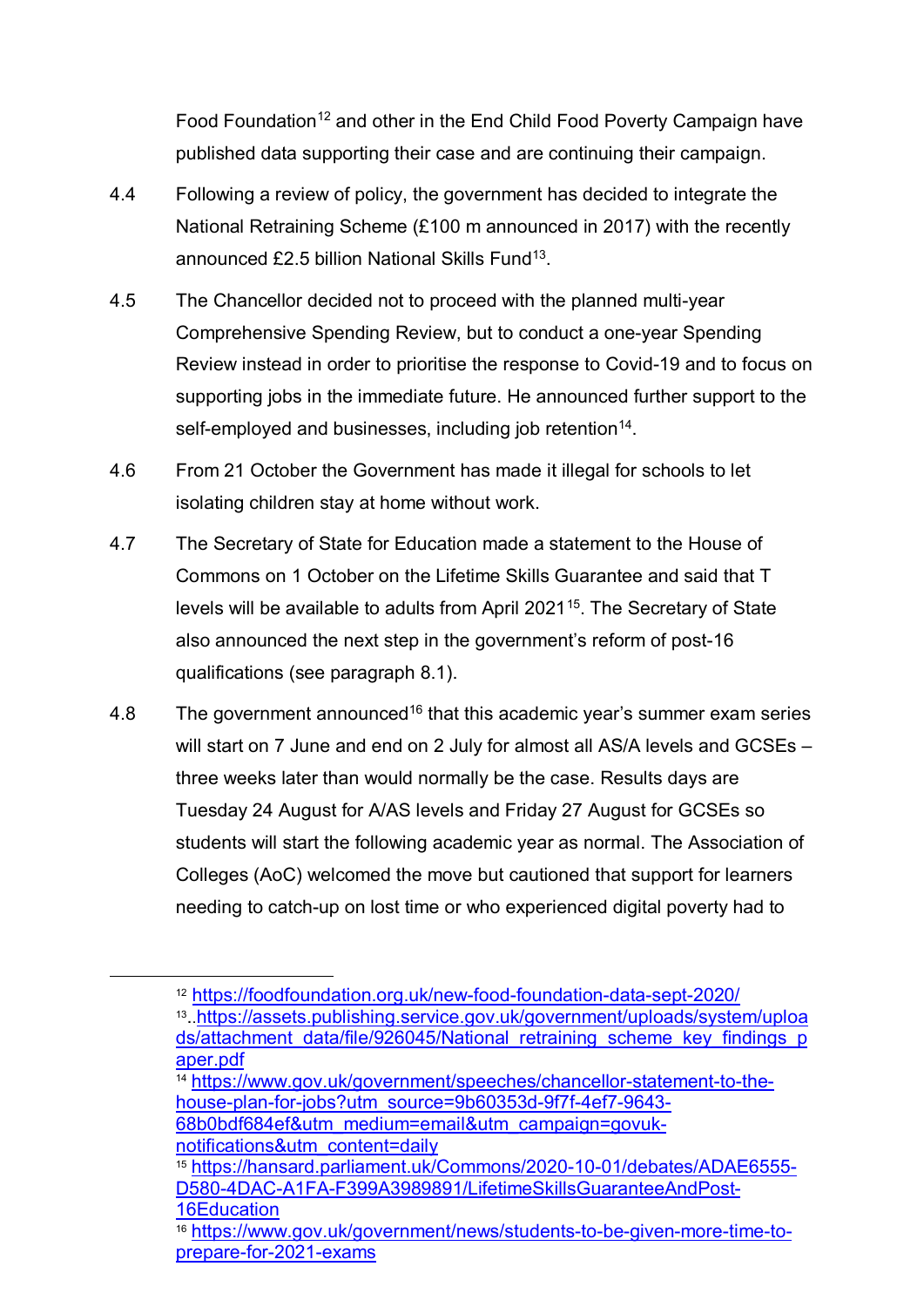continue throughout the academic year and that it would be prudent to prepare contingency plans due to the unpredictable nature of the pandemic.

4.9 The Skills Minister announced that the Get Help to Retrain website, which was the first of several "products" planned to make up the national retraining scheme pilot announced 2017 budget and came with funding of £100 million, was being integrated with other services. The Get Help to Retrain website, which acted as a course and job directory, took two years to get off the ground and then was piloted in six areas of England. In early April the DfE cancelled all national retraining scheme tender activities and on 15 October 15 the DfE added a note to the website that reads: "This service will no longer be available from 11 November 2020. You can continue to access services for support with skills and training through the National Careers Service".

#### **5 Parliament/Education Select Committee**

5.1 The House of Commons Education Select Committee held a formal evidence session with expert witnesses as part of its ongoing investigation into left behind white pupils from disadvantaged backgrounds<sup>[17](#page-5-0)</sup>

# **6 Participation and the risk of young people being not in education, employment or training (NEET)**

- 6.1 In the event of further local, regional or national lockdowns, school closures will have a significant impact on social mobility for the 'covid generation' unless significant efforts are made to address the impact on learning, according to research by London Economics for the Sutton Trust<sup>18</sup>. The results are concerning, showing a possible overall economic impact of £11bn for secondary school students. They also found that the long-term impact on lost earnings three times higher for those from poorer backgrounds than middle-class backgrounds. Key Findings include:
	- A variety of data sources indicate that school closures had a greater impact on those from lower socio-economic groups than those from

<span id="page-5-0"></span> <sup>17</sup> [https://committees.parliament.uk/event/2360/formal-meeting-oral-evidence](https://committees.parliament.uk/event/2360/formal-meeting-oral-evidence-session/)[session/](https://committees.parliament.uk/event/2360/formal-meeting-oral-evidence-session/)

<span id="page-5-1"></span><sup>18</sup> [https://www.suttontrust.com/wp-content/uploads/2020/10/Lost-Learning-](https://www.suttontrust.com/wp-content/uploads/2020/10/Lost-Learning-Lost-Earnings-1.pdf)[Lost-Earnings-1.pdf](https://www.suttontrust.com/wp-content/uploads/2020/10/Lost-Learning-Lost-Earnings-1.pdf)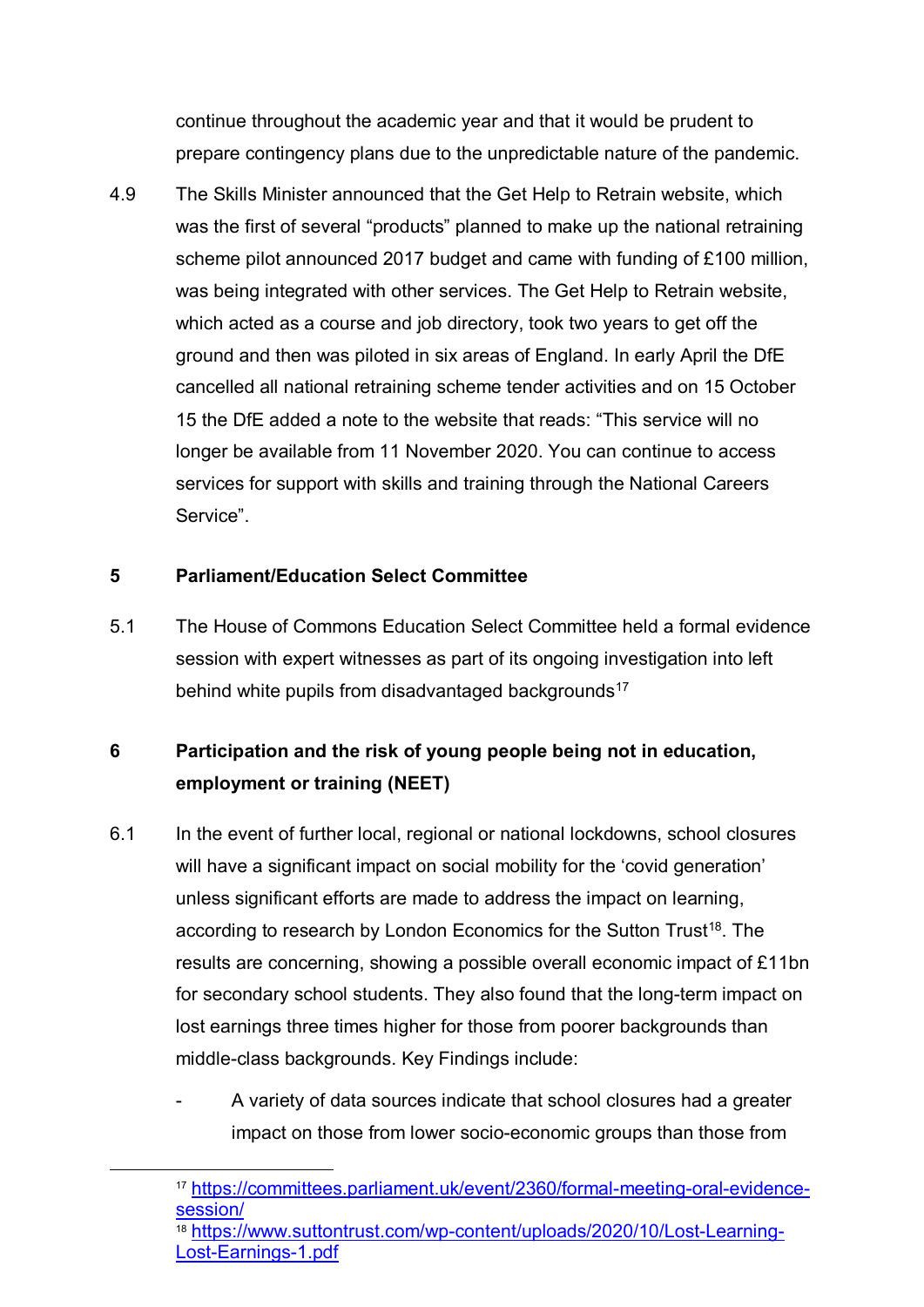higher groups, including the amount of time spent learning each day, and the effectiveness of that learning. It is estimated that, compared to a normal year, secondary school children from a high socio-economic group (SEG) experienced an average loss of learning of 21 per cent of the 2019/20 school year, compared to 34 per cent for those from low SEGs.

- There is also likely to be a significant negative impact on social mobility. The proportion of boys from low-socioeconomic backgrounds becoming one of the highest earners is projected to drop from 16.3 per cent to 15 per cent. For girls, the drop would be from 15.3 per cent to 14.6 per cent
- Those from low socio-economic backgrounds who won't go on to university are likely to be hit hardest. In cash terms (i.e. undiscounted) and before tax, this amounts to as much as £22,500 for men from low SEGs and £14,600 for women from low SEGs
- This means that total net economic loss for just this one year group in England would be at least £1.585 billion.
- 6.2 The Local Government Association (LGA<sup>19</sup>) has been developing its youth participation policy, focusing on careers advice and guidance, vocational education and support for those who are NEET and disadvantaged groups. It calls for Cobra style action on jobs and skills, a new Youth Minister to work across Whitehall to tackle youth unemployment, greater Apprenticeship flexibilities and localised investment to help support for those out of work.
- 6.3 A new survey<sup>[20](#page-6-1)</sup>, which polled the pandemic behaviour of nearly 12,000 respondents from more than 130 countries, found that 18 to 25-year-olds were only marginally less likely to take regular measures to protect themselves than those aged 45 or older. In fact, young people in some countries, such as the UK, made up the age group that was most compliant with new hygiene rules and restrictions. While young people tended to be

<span id="page-6-0"></span> <sup>19</sup> [https://www.local.gov.uk/re-thinking-youth-participation-present-and-next](https://www.local.gov.uk/re-thinking-youth-participation-present-and-next-generation-education-employment)[generation-education-employment](https://www.local.gov.uk/re-thinking-youth-participation-present-and-next-generation-education-employment)

<span id="page-6-1"></span><sup>20</sup> <https://lifewithcorona.org/>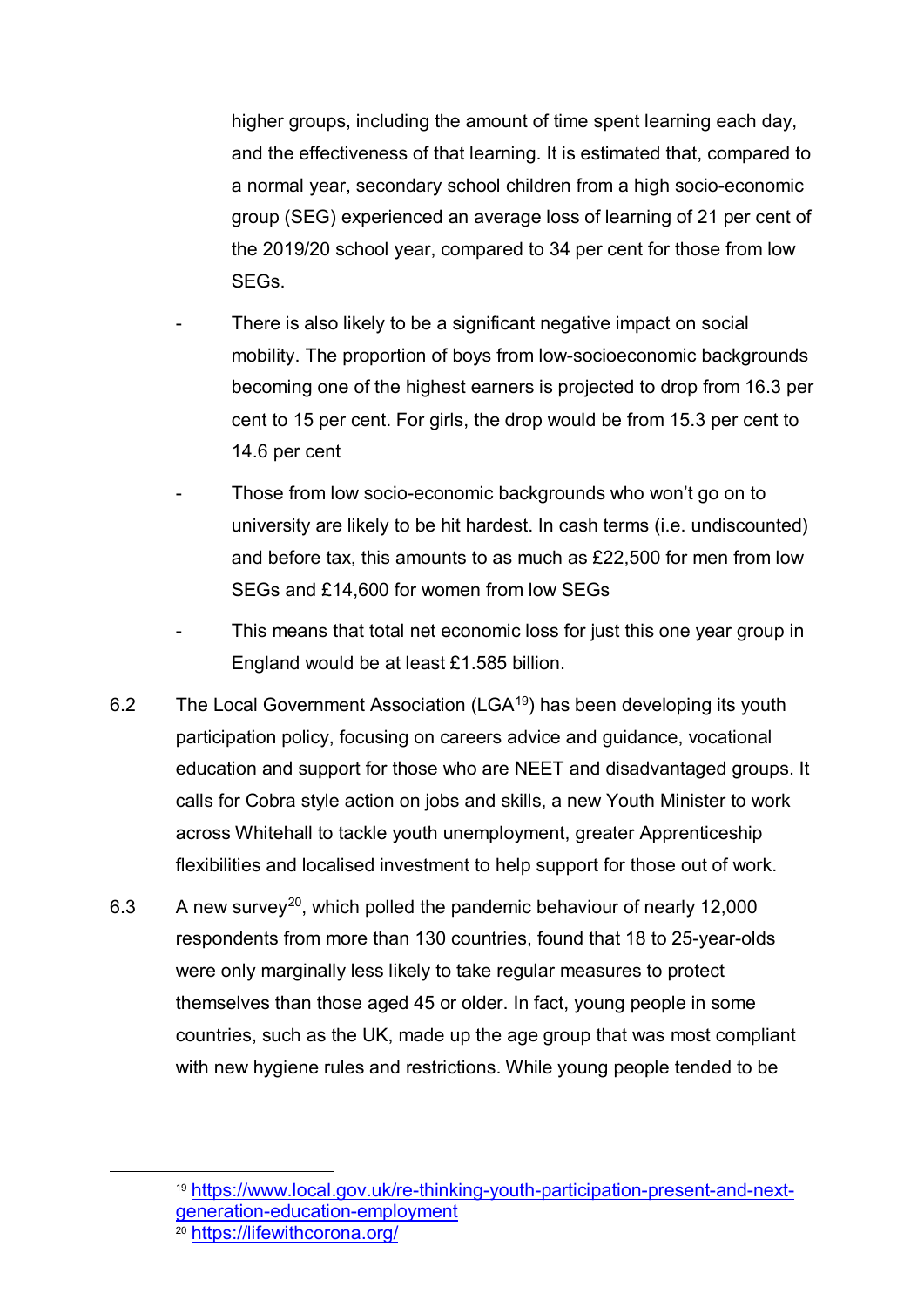less worried about the health risks of Covid-19 than the over-45s, they were more stressed by the experience of living through a global pandemic.

- 6.4 *Were schools equipped to teach – and were students ready to learn – remotely?[21](#page-7-0)* from the OECD discusses the use of online learning by schools during the Covid-19 pandemic, explaining that by August 2020 there were still 105 country-wide school closures affecting over a billion learners. It highlights the importance of digital technologies in enabling schools to give their pupils a suitable learning experience and presents the results of a 2018 survey of school principals showing how many felt their schools were providing an effective online learning support platform for pupils, and how many felt that their teachers had access to effective resources to broaden their understanding of digital technology. It reports that only half of 15-year olds were enrolled in schools with an effective online learning support platform, although this varied widely across countries. It highlights the socioeconomic disparities in the availability of digital technologies in schools in many countries and notes that many poorer children do not have a quiet place to study or access to a computer and the internet at home. It suggests that PISA data can help educators determine the breadth of additional support required to mitigate the detrimental educational effects of the coronavirus pandemic and identify students and schools to target.
- 6.5 The thinktank IPPR has published a report *The New Normal[22](#page-7-1)* in which it believes the focus on a 'new normal' of 'building back better' opens up a new conversation about the future of schooling:
	- conversation about how our education system can prepare children for life, not just exams
	- $conversion$  about where and how learning takes place  $-$  as well as who is involved in it
	- conversation about the need to tackle inequalities outside, as well as inside, the classroom.

The report argues that schools should prioritise mental wellbeing as they adapt to changing circumstances by developing as hubs for local services

<span id="page-7-0"></span> <sup>21</sup> [https://www.oecd-ilibrary.org/education/were-schools-equipped-to-teach](https://www.oecd-ilibrary.org/education/were-schools-equipped-to-teach-and-were-students-ready-to-learn-remotely_4bcd7938-en)[and-were-students-ready-to-learn-remotely\\_4bcd7938-en](https://www.oecd-ilibrary.org/education/were-schools-equipped-to-teach-and-were-students-ready-to-learn-remotely_4bcd7938-en)

<span id="page-7-1"></span><sup>22</sup> <https://www.ippr.org/files/2020-10/the-new-normal-oct20.pdf>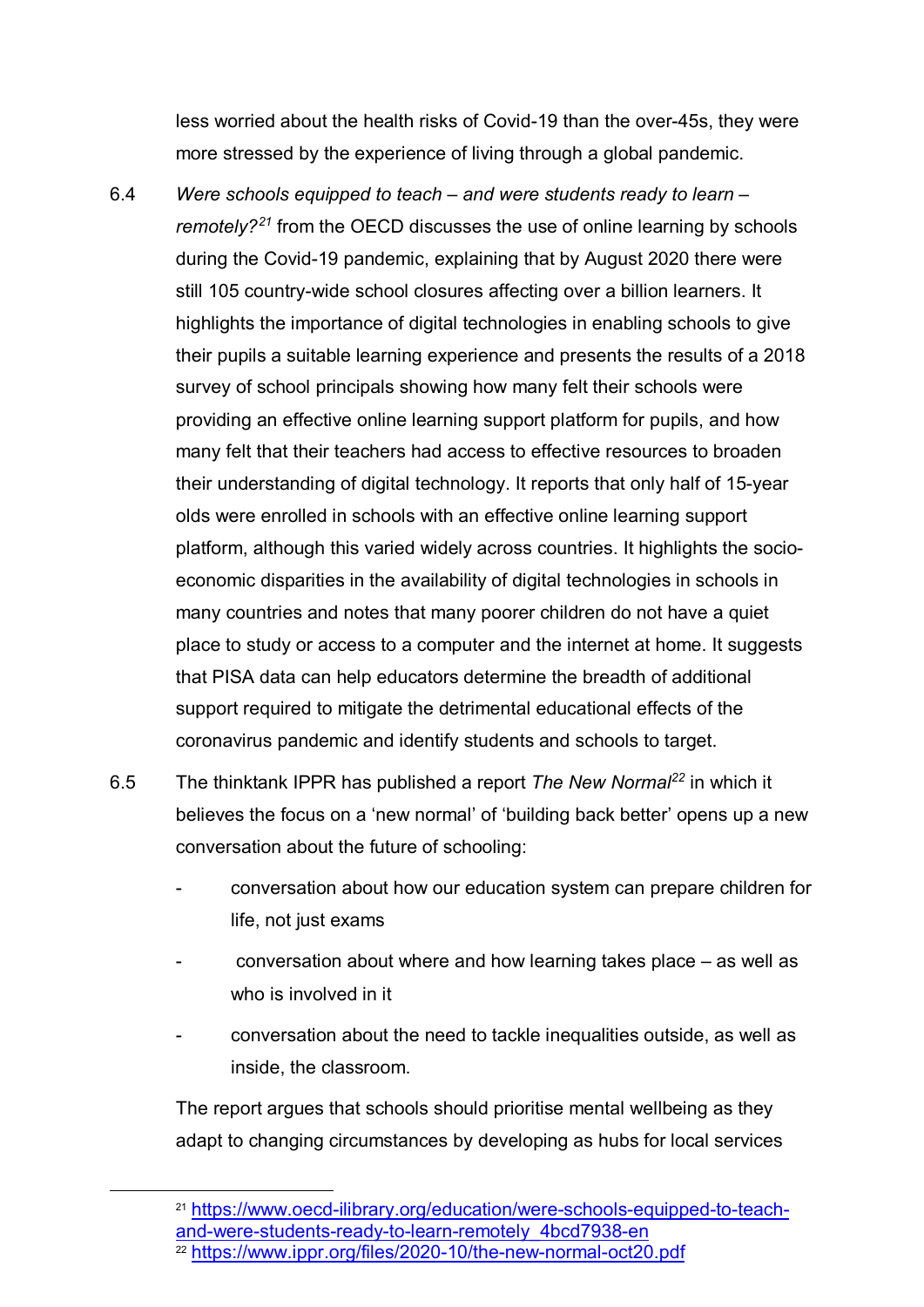supporting children's health and wellbeing. IPPR also proposes that the government establishes, and fully funds:

- A national entitlement to an extended school day (with activities before and after school).
- A comprehensive programme of parent engagement and activities
- On-site mental health and social work support in every school
- A national transformation fund to give all young people access to digital equipment and technology
- Reflection on how the performance of both schools and their students are assessed - including the examination system*.*
- 6.6 *Education policy responses across the UK to the pandemic[23](#page-8-0)* by the Education Policy Institute and funded by the Nuffield Foundation, examines the education policy responses of England, Scotland, Wales and Northern Ireland during the height of the pandemic. It finds that disadvantaged learners lost out most where there were delays in making key decisions and where decisions were not thought through thoroughly, unclear or communicated poorly.
- 6.7 *A Reasonable Adjustments[24](#page-8-1)* by Cognassist says that one in three apprentices have learning difficulties or disabilities (LDD) and only a fraction have been diagnosed in what has been called one of the biggest ever studies of apprentices across the UK. While official government figures report that one in ten (11.5 per cent) learners self-identify with a LDD – which can range from dyslexia, to visual impairment, to mental health difficulties – new analysis suggests that up to 35 per cent of apprentices have a neurodiverse learning difficulty and ought to get additional support from their employers, training providers and end point assessment organisations. They estimate this is leading to a loss of over £22 million in provider claims for learning support claims. The survey of approximately 30,000 apprentices nationally found that apprentices in London were most likely to have an LDD that they don't know about or don't want to draw attention to. (44 per cent are entitled to additional support, yet 33 per cent aren't having it requested by their

<span id="page-8-0"></span><sup>&</sup>lt;sup>23</sup> [https://epi.org.uk/wp-content/uploads/2020/10/UK-Education-Policy-](https://epi.org.uk/wp-content/uploads/2020/10/UK-Education-Policy-Response_Pandemic_EPI.pdf)[Response\\_Pandemic\\_EPI.pdf](https://epi.org.uk/wp-content/uploads/2020/10/UK-Education-Policy-Response_Pandemic_EPI.pdf)

<span id="page-8-1"></span><sup>24</sup> <http://marketing.cognassist.com/reasonable-adjustments-whitepaper>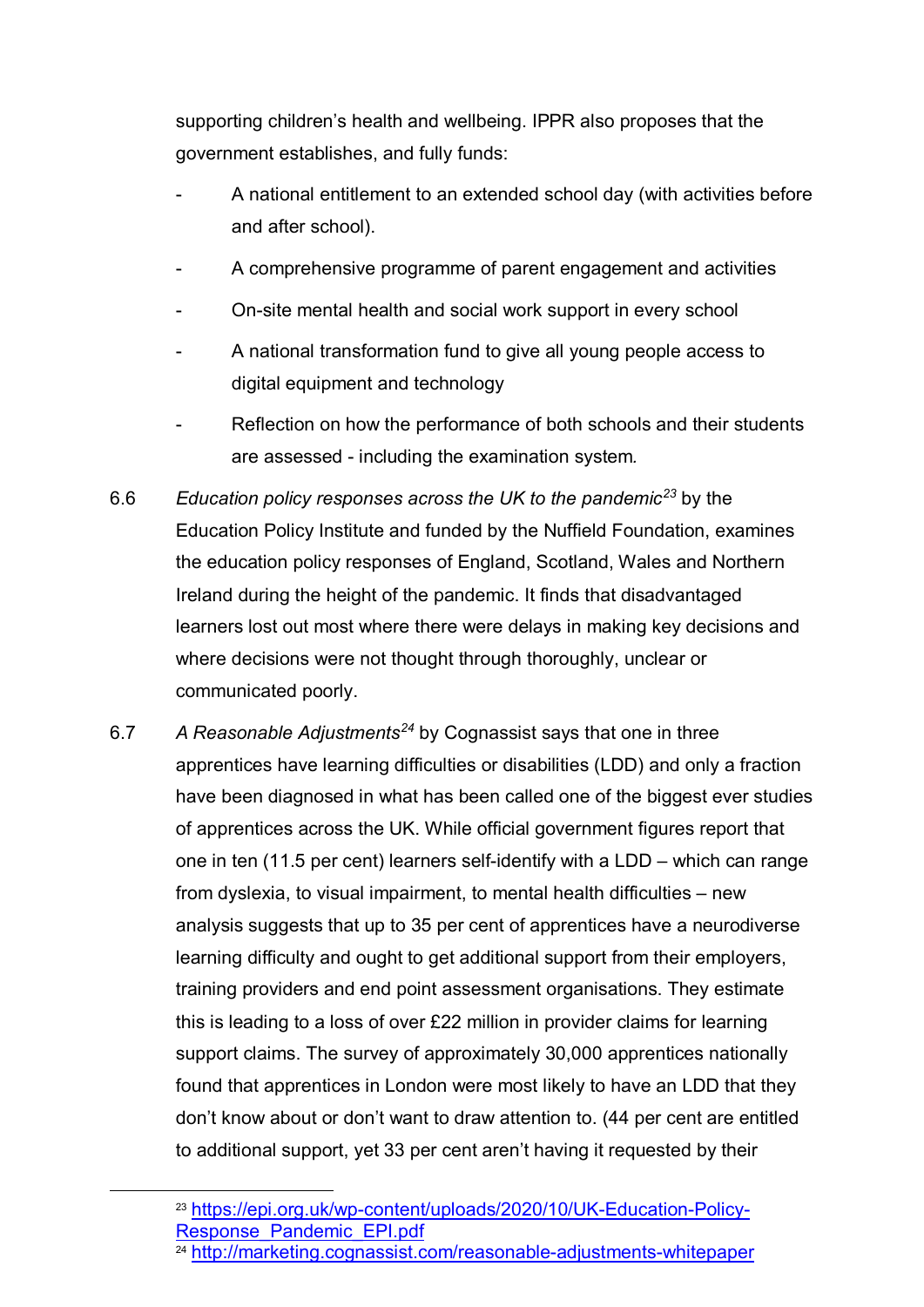employers, training providers or end-point-assessors). Learners across the North East appear most aware of their support needs, but as many as one in five (21 per cent) could still be missing out on extra funding to help them successfully complete their apprenticeship.

6.8 *School attendance rates across the UK since full reopening[25](#page-9-0)* published by the Education Policy Institute (EPI) and supported by the Nuffield Foundation finds that the most disadvantaged and vulnerable pupils in the UK are more likely to have missed the most learning time as a result of the disruption to schools. The research, released halfway through the new school term, is the first to compare data on school attendance across England, Scotland, Wales and Northern Ireland since the return of schools in August and September. Within the four UK countries, the analysis considers how attendance rates vary among different pupil groups and in different areas. Rising Covid-19 infection rates across the country have created a number of challenges for schools since they reopened several weeks ago, with hundreds of thousands of pupils and staff being sent home following outbreaks of the virus. The EPI analysis shows that in areas with the highest rates of the virus in the UK such as the North West of England, as many as 4 in 10 secondary pupils were unable to attend school during October. In contrast, other areas have seen almost all of their pupils attend school in person. The research also suggests that in the first half of the autumn term the most deprived areas in the UK were more likely to have seen lower pupil attendance levels. It finds a clear link in Scotland between pupils with higher levels of deprivation and low school attendance levels, along with indications in other parts of the UK that poorer pupils were also more likely to miss out on formal schooling during the first term back. This follows evidence from the lockdown period in the spring, which showed that the amount of home learning taking place during the height of the pandemic was far greater among pupils from high income families than those from low income families. Following this second wave of disruption to pupils' learning, the EPI urges the government to target more of its school catch up funding at disadvantaged pupils who have fallen further behind, rather than offer the same level of support across-the-board.

<span id="page-9-0"></span> <sup>25</sup> [https://epi.org.uk/wp-content/uploads/2020/10/UK-school-reopening](https://epi.org.uk/wp-content/uploads/2020/10/UK-school-reopening-attendance-EPI.pdf)[attendance-EPI.pdf](https://epi.org.uk/wp-content/uploads/2020/10/UK-school-reopening-attendance-EPI.pdf)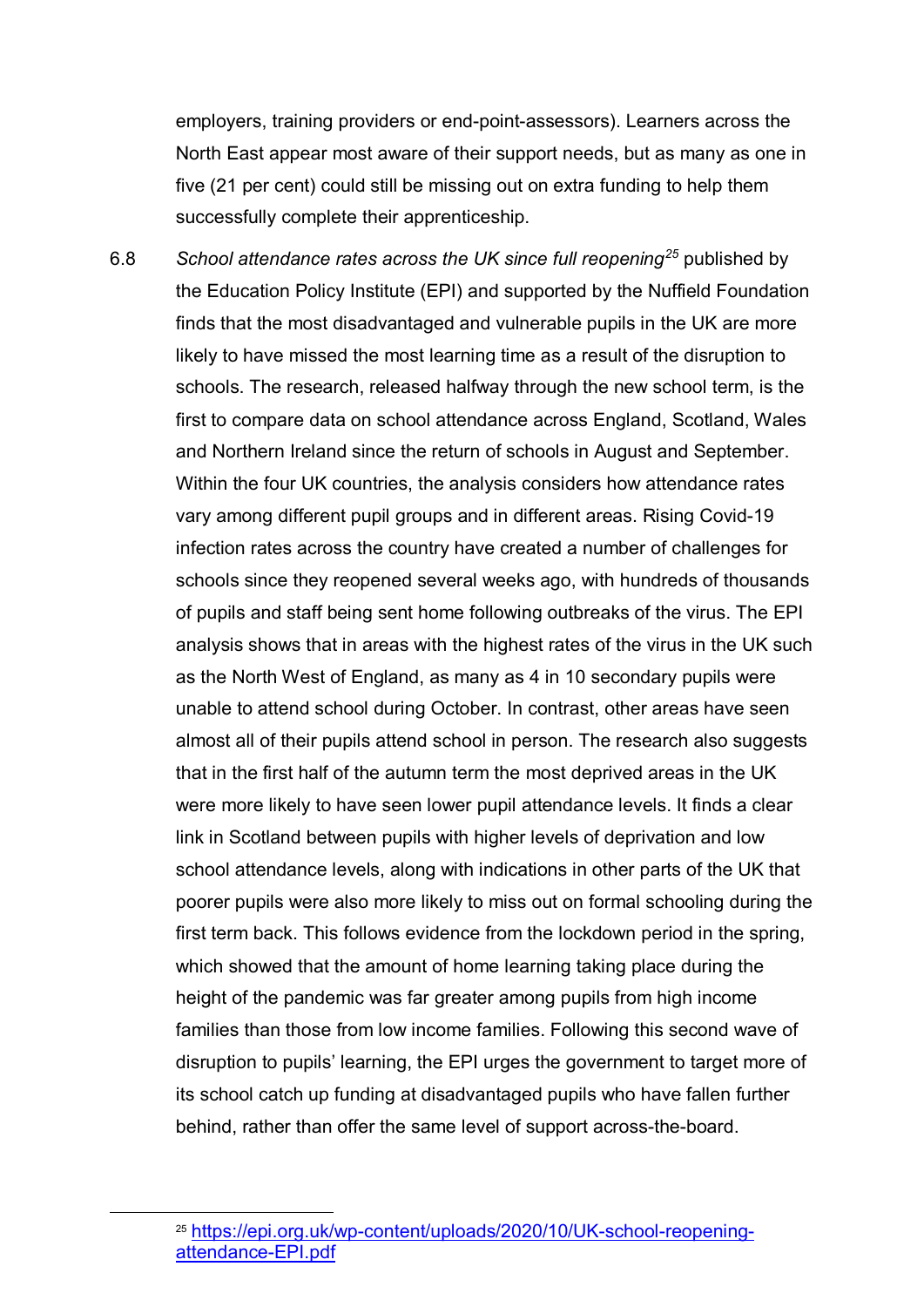# **7 Apprenticeships**

- 7.1 The DfE has published the results of research into levels 2 and 3 apprenticeships starts in England since 2016 to 2017, when there had been:
	- a reduction in apprenticeship starts
	- a shift in participation
	- an increase at Level 4 and above
	- a greater fall at Level 2
- 7.2 It reports on how apprentices could be supported to start their training at higher levels. The study was conducted by IFF Research on behalf of the DfE. Fieldwork took place between April and June 2019.
- 7.3 The provisional statistics for Apprenticeship starts in England for the academic year 2019/20 have been published. These show that there were 319,000 starts between August 2019 and July 2020, of whom 75,500 were aged between 16 and 18 years-old. There had been 389,200 starts in 2018/19, of whom 96,600 were aged between 16 and 18 years-old $^{26}$  $^{26}$  $^{26}$ .
- 7.4 The Confederation of British Industry (CBI) has called on the government to end its "failed experiment" of the Apprenticeship Levy in its *'Learning for life: Funding a world-class adult education system'* report<sup>27</sup>, which says nine in ten people will need new skills by 2030. The CBI recommends the government use the Spending Review to turn the apprenticeship levy into a "flexible skills and training levy", which can be used for short modular courses, pre-apprenticeship programmes, product training, professional courses, and soft skills training, regulated by the Institute for Apprenticeships and Technical Education and the Office for Students (OfS). It also recommends turning Jobcentres into Jobs and Skills hubs.
- 7.5 WorldSkills UK reported that almost three-quarters of people want the government to invest in high-quality skills, apprenticeships and vocational

<span id="page-10-0"></span> <sup>26</sup> [https://www.gov.uk/government/statistics/apprenticeships-and](https://www.gov.uk/government/statistics/apprenticeships-and-traineeships-october-2020)[traineeships-october-2020](https://www.gov.uk/government/statistics/apprenticeships-and-traineeships-october-2020)

<span id="page-10-1"></span><sup>27</sup> <https://www.cbi.org.uk/media/5723/learning-for-life-report.pdf>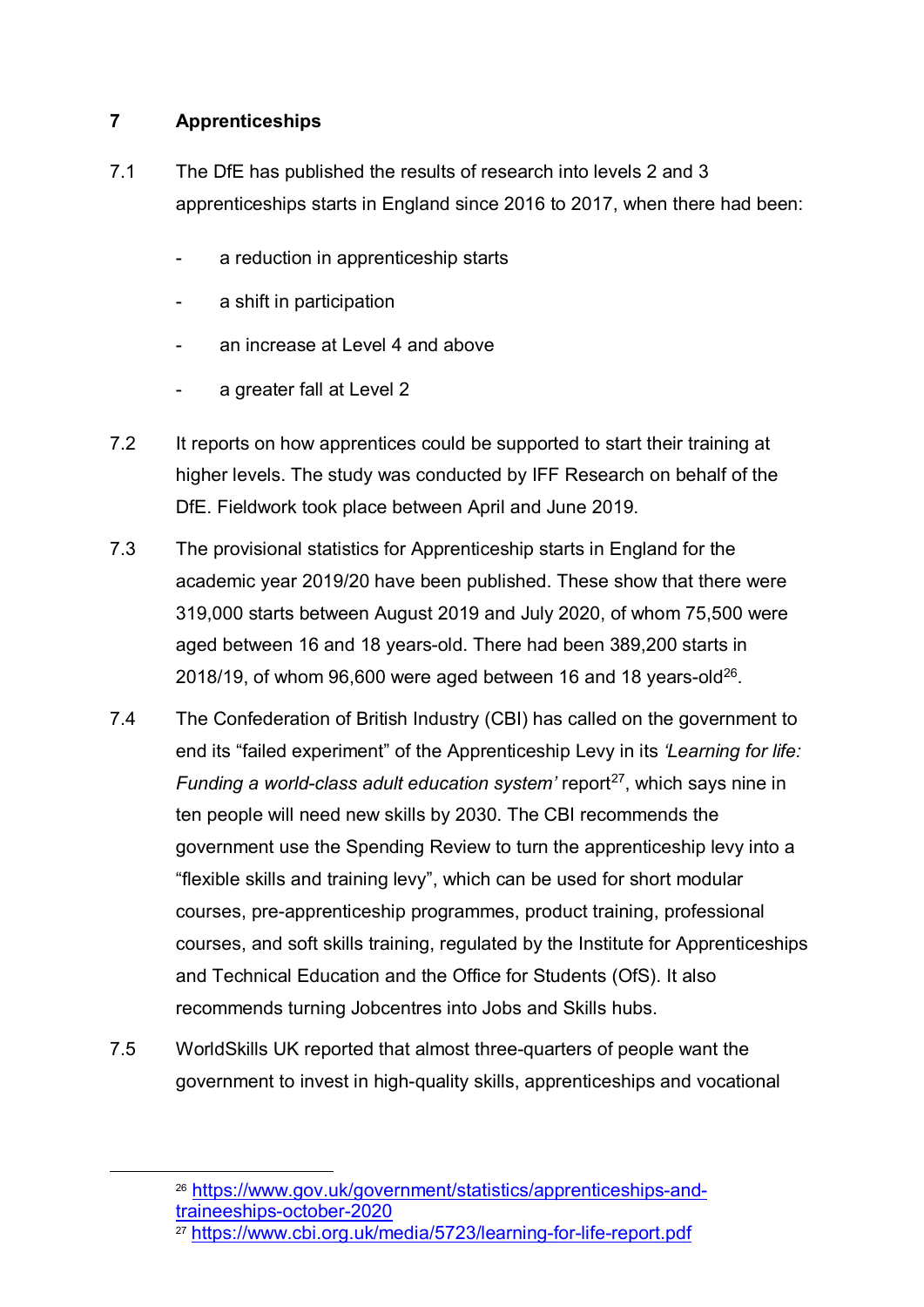education for young people to help Britain's economy recover from the Covid-19 downturn and thrive post Brexit<sup>28</sup>.

### **8 T Levels**

- <span id="page-11-0"></span>8.1 Following last year's decision to remove funding from qualifications that overlap with T levels and A levels and only fund qualifications at level 3 and below that are high quality and lead to good outcomes for students, the Education Secretary has confirmed that he is pressing ahead with these changes. He set out detailed measures that are subject to a 12 week consultation<sup>[29](#page-11-2)</sup> and which have received a mixed reception.
- 8.2 The awarding organisations that will develop, deliver and award the six T Levels being rolled out from 2022 (wave three of the T level roll-out programme) are Pearson (finance and accounting T levels) and City & Guilds (engineering, manufacturing, processing and control; maintenance, installation and repair for engineering and manufacturing; design and development for engineering and manufacturing; and management and administration  $T$  levels $^{30}$ ).

### **9 Quality and Standards**

- 9.1 The government is lifting the exemption from routine inspection by Ofsted that currently applies to outstanding schools and colleges.
- 9.2 Ofsted has published briefings based on its pilot visits to schools during September, which mention that some remote lessons are not aligned with the curriculum and students' progress depends largely on home-schooling supported by parents. Ofsted stresses the determination of school leadership that their pupils will not be a lost 'Covid-generation<sup>[31](#page-11-4)</sup>.'

<span id="page-11-1"></span> <sup>28</sup> [https://www.worldskillsuk.org/worldskills-uk-news/new-survey-calls-for](https://www.worldskillsuk.org/worldskills-uk-news/new-survey-calls-for-government-investment-in-high-quality-skills-for-young-people)[government-investment-in-high-quality-skills-for-young-people](https://www.worldskillsuk.org/worldskills-uk-news/new-survey-calls-for-government-investment-in-high-quality-skills-for-young-people)

<span id="page-11-2"></span><sup>29</sup> [https://www.gov.uk/government/consultations/review-of-post-16](https://www.gov.uk/government/consultations/review-of-post-16-qualifications-at-level-3-second-stage) [qualifications-at-level-3-second-stage](https://www.gov.uk/government/consultations/review-of-post-16-qualifications-at-level-3-second-stage)

<span id="page-11-3"></span><sup>30</sup> [https://www.instituteforapprenticeships.org/about/news-events/contracts](https://www.instituteforapprenticeships.org/about/news-events/contracts-signed-for-third-wave-of-t-levels/)[signed-for-third-wave-of-t-levels/](https://www.instituteforapprenticeships.org/about/news-events/contracts-signed-for-third-wave-of-t-levels/)

<span id="page-11-4"></span><sup>31</sup> [https://www.gov.uk/government/publications/covid-19-series-briefing-on](https://www.gov.uk/government/publications/covid-19-series-briefing-on-schools-september-2020)[schools-september-2020](https://www.gov.uk/government/publications/covid-19-series-briefing-on-schools-september-2020)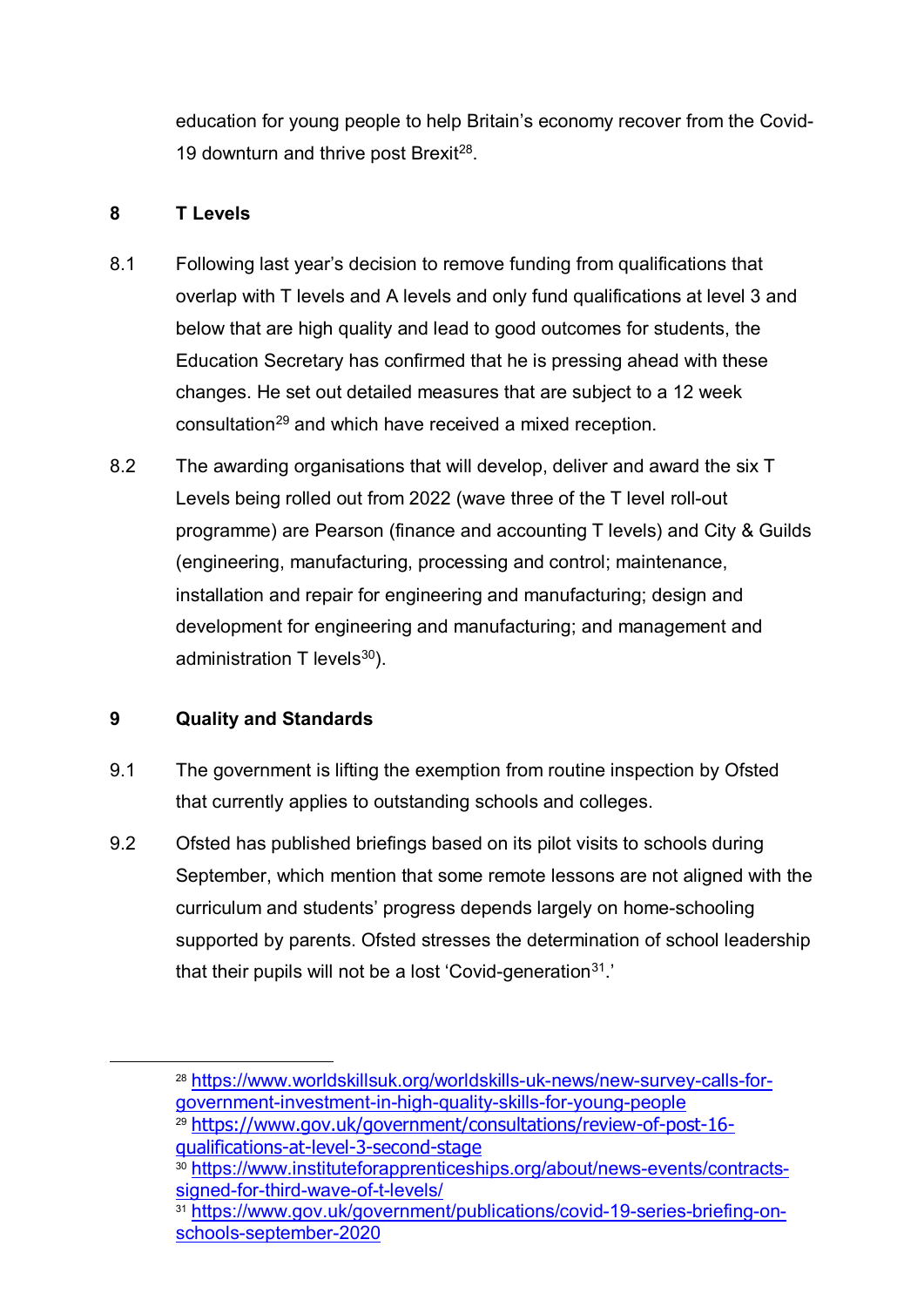- 9.3 The government has contracted with the Education and Training Foundation to undertake up to 30 board capability reviews to be provided free of charge to colleges<sup>32</sup>. The reviews will be offered before the end of March 2021, with Education and Skills Funding Agency (ESFA)-funded FE colleges, sixth form colleges and other designated FE institutions eligible for the service. The reviews will be undertaken following a referral by the ESFA or Office of the Further Education Commissioner; or following an application by the provider organisation itself to the DfE. Priority for reviews will be given to colleges identified as being most in need of support. For providers wishing to selfrefer, that need might be demonstrated by a recent self-assessment which indicates the need for a thorough review, a recent change in leadership, a period of structural change, or other new challenges which require the college to take stock. Colleges wishing to apply for a review should email DfE explaining the factors they believe would make a review helpful. The capability reviews service will be carried out by the ETF in collaboration with its chosen delivery partner, the AoC.
- 9.4 A competition backed by £120 million funding to establish the next wave of Institutes of Technology (IoT) has been launched. IoTs will offer higher technical STEM education and training (mainly at Levels 4 and 5) in key sectors such as digital, construction, advanced manufacturing and engineering, which will play a key role in helping to rebuild the economy after  $coronavirus<sup>33</sup>$ .
- 9.5 Darren Lewitt, the former director of a multi-million pound technology company and award-winning youth mentor has pledged to provide free resources to help young people across the country overcome the challenges they are facing as a result of the Covid-19 pandemic. This initiative will see Darren provide virtual webinars, workshops and an e-book designed to help provide both motivational and practical support to young people as they make important decisions regarding their future studies and careers. His work with schools and colleges will focus on providing guidance in areas such as resilience, positive thinking and spotting business opportunities. He will also be on hand to provide advice and tips on creating CVs, interview

<span id="page-12-0"></span> <sup>32</sup> [https://www.et-foundation.co.uk/news/college-board-capability-review](https://www.et-foundation.co.uk/news/college-board-capability-review-service-now-available/)[service-now-available/](https://www.et-foundation.co.uk/news/college-board-capability-review-service-now-available/)

<span id="page-12-1"></span><sup>33</sup> [https://www.gov.uk/government/publications/institutes-of-technology-wave-](https://www.gov.uk/government/publications/institutes-of-technology-wave-2-competition-prospectus)[2-competition-prospectus](https://www.gov.uk/government/publications/institutes-of-technology-wave-2-competition-prospectus)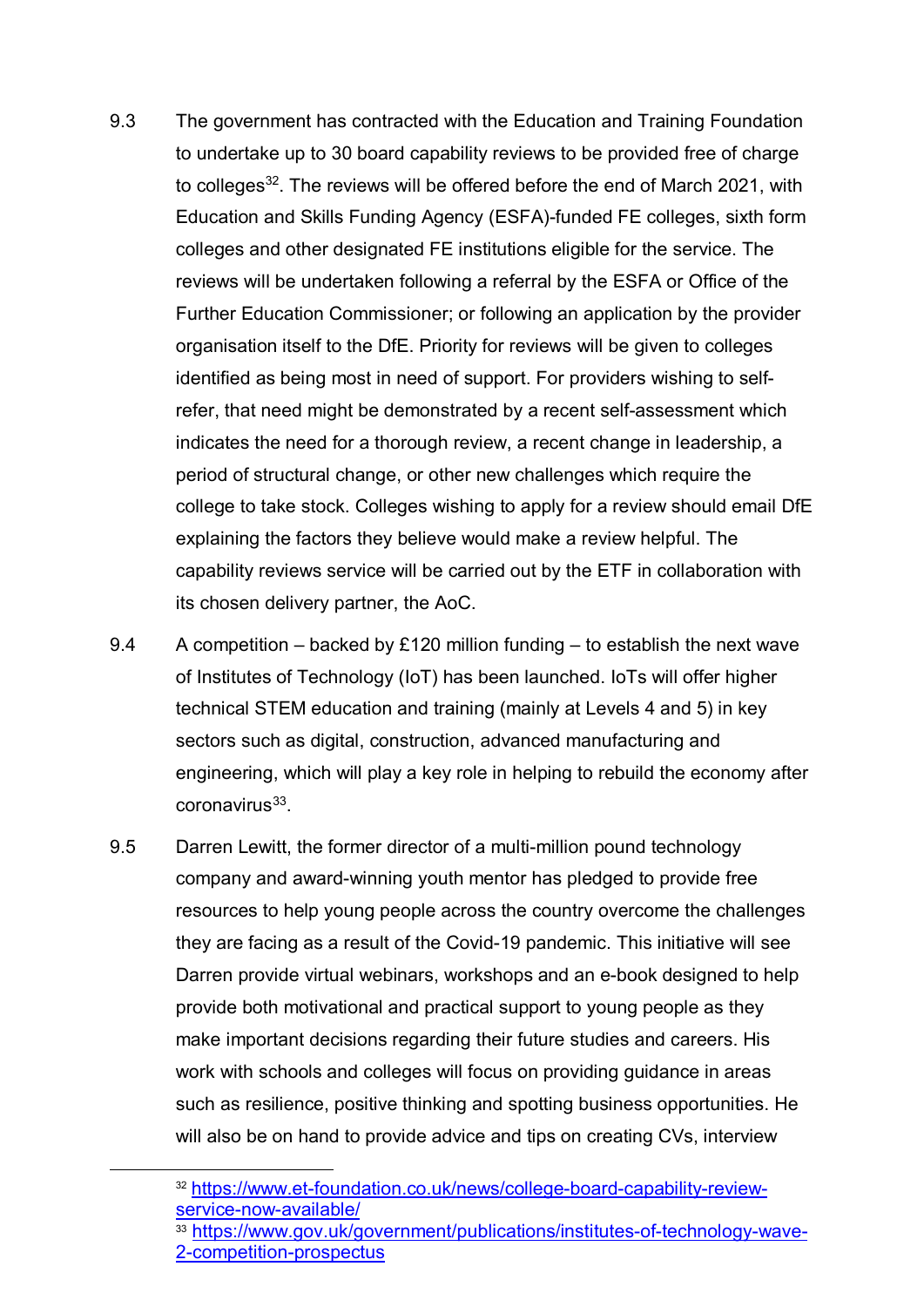skills and learning how to identify organisations that best fit with their personal dreams, values and aspirations. Schools and colleges interested in receiving these free resources can get in touch with Darren directly on [info@darrenlewitt.com.](mailto:info@darrenlewitt.com)

- 9.6 The DfE has published a good practice guide that offer non-statutory guidance to staff responsible for the curriculum and its delivery in schools $34$ . It offers suggestions to help schools meet the expectations for remote education set out in the guidance for full opening and it also announced extra resources to support delivery of remote education, including 100,000 additional devices and increased peer to peer support for teachers<sup>35</sup>. The DfE continues to provide laptops and tablets to schools to help children and families access remote education during Covid-19 and also helps disadvantaged children who need an internet connection to get internet access (this is in addition to the laptops, tablets and 4G wireless routers distributed between May and July 2020 by DfE for disadvantaged pupils in year 10, care leavers and young people with a social worker). However, the guidance issued in October says that schools must have at least 15 children in self-isolation before assistance will be provided. Disadvantaged children at schools with fewer than 15 pupils in self-isolation will not therefore benefit from this initiative<sup>36</sup>
- 9.7 Ufl is launching the Week of VocTech 2 to 6 November<sup>37</sup>. It consists of a programme of events online that provide opportunities to discuss, reflect and learn about technology that can be used to deliver vocational education, including remote delivery.

<span id="page-13-1"></span><span id="page-13-0"></span> <sup>34</sup> [https://www.gov.uk/government/publications/remote-education-good](https://www.gov.uk/government/publications/remote-education-good-practice?utm_source=79aa8b96-e140-46a1-87bf-a1db545d69f8&utm_medium=email&utm_campaign=govuk-notifications&utm_content=daily)[practice?utm\\_source=79aa8b96-e140-46a1-87bf](https://www.gov.uk/government/publications/remote-education-good-practice?utm_source=79aa8b96-e140-46a1-87bf-a1db545d69f8&utm_medium=email&utm_campaign=govuk-notifications&utm_content=daily)[a1db545d69f8&utm\\_medium=email&utm\\_campaign=govuk](https://www.gov.uk/government/publications/remote-education-good-practice?utm_source=79aa8b96-e140-46a1-87bf-a1db545d69f8&utm_medium=email&utm_campaign=govuk-notifications&utm_content=daily)[notifications&utm\\_content=daily](https://www.gov.uk/government/publications/remote-education-good-practice?utm_source=79aa8b96-e140-46a1-87bf-a1db545d69f8&utm_medium=email&utm_campaign=govuk-notifications&utm_content=daily) <sup>35</sup> [https://www.gov.uk/government/news/new-remote-education-support-for](https://www.gov.uk/government/news/new-remote-education-support-for-schools-colleges-and-teachers?utm_source=7ac49d72-d80b-4207-a18f-cd0d5fd2477e&utm_medium=email&utm_campaign=govuk-notifications&utm_content=daily)[schools-colleges-and-teachers?utm\\_source=7ac49d72-d80b-4207-a18f](https://www.gov.uk/government/news/new-remote-education-support-for-schools-colleges-and-teachers?utm_source=7ac49d72-d80b-4207-a18f-cd0d5fd2477e&utm_medium=email&utm_campaign=govuk-notifications&utm_content=daily)[cd0d5fd2477e&utm\\_medium=email&utm\\_campaign=govuk](https://www.gov.uk/government/news/new-remote-education-support-for-schools-colleges-and-teachers?utm_source=7ac49d72-d80b-4207-a18f-cd0d5fd2477e&utm_medium=email&utm_campaign=govuk-notifications&utm_content=daily)[notifications&utm\\_content=daily](https://www.gov.uk/government/news/new-remote-education-support-for-schools-colleges-and-teachers?utm_source=7ac49d72-d80b-4207-a18f-cd0d5fd2477e&utm_medium=email&utm_campaign=govuk-notifications&utm_content=daily) <sup>36</sup> [https://www.gov.uk/guidance/get-laptops-and-tablets-for-children-who](https://www.gov.uk/guidance/get-laptops-and-tablets-for-children-who-cannot-attend-school-due-to-coronavirus-covid-19)[cannot-attend-school-due-to-coronavirus-covid-19](https://www.gov.uk/guidance/get-laptops-and-tablets-for-children-who-cannot-attend-school-due-to-coronavirus-covid-19)

<span id="page-13-3"></span><span id="page-13-2"></span><sup>&</sup>lt;sup>37</sup> <https://weekofvoctech.co.uk/>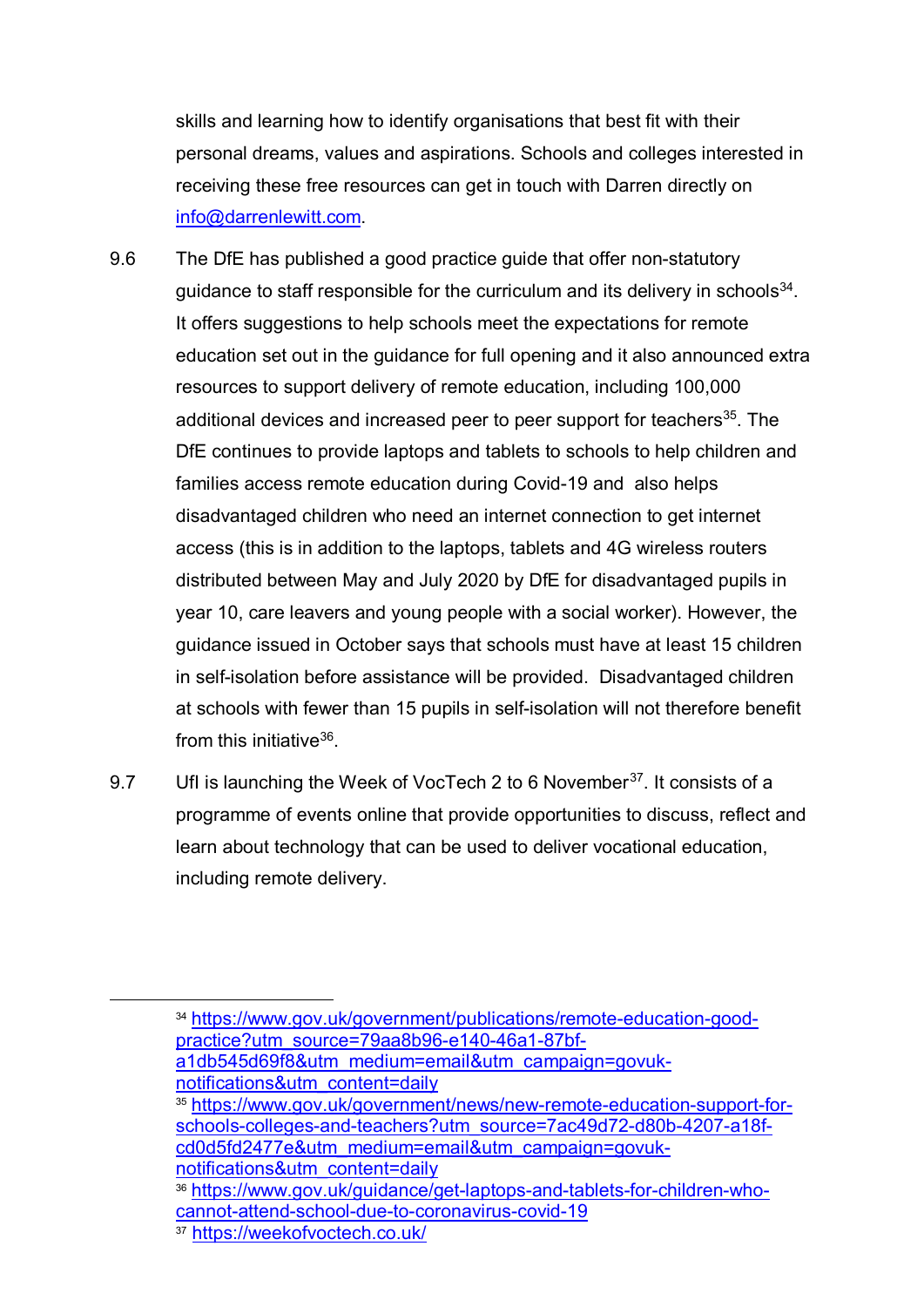- 9.8 *The Digital Divide: Internet access for care leavers[38.](#page-14-0)* is by Partnership for Young London and the Pan London Children in Care Council in partnership with the Network of Regional Youth Units and the National House Project. It gathered the views of 90 care experienced young people on their digital access during Covid19. The focus for the review was to gain insight into the impact of digital exclusion on young people and influence future planning and delivery to ensure that young people are not adversely affected by digital poverty in the current climate. Approximately three-quarters of the young care-experienced young people surveyed said that access to the internet was crucial to their education, employment and mental health. Around a third of the people surveyed said that their internet access was unreliable.
- 9.9 The Institution of Engineering and Technology (IET) and Digital Access for All (DAFA) are establishing an alliance to tackle digital poverty<sup>[39](#page-14-1)</sup>. They are bringing together organisations to end digital poverty for all, particularly for disadvantaged children. There is considerable evidence showing that Covid-19 has highlighted the growing problem of digital poverty in the UK. With 1.9 million households with no access to the internet, Covid-19 has identified key gaps in the ability of people working from home, as well as the ability of many children learning from home. The first Digital Poverty Alliance virtual roundtable took place on Friday 23rd October with more than 20 organisations in attendance, including Intel, TechUK, TeachFirst, BBC News, DCMS and the D. The alliance will be continuing its campaign following the roundtable.
- 9.10 The National Museum of Computing is making available online remote learning packages that reimagine in-person programmes for the remote learning world, giving students an interactive and engaging experience with STEM subjects<sup>40</sup>.

<span id="page-14-0"></span> <sup>3</sup>[8https://3532bf5a-d879-4481-8c8f-](https://3532bf5a-d879-4481-8c8f-127da8c44deb.usrfiles.com/ugd/3532bf_89a8787cfdcf4b13847c0e1fbacd67d8.pdf)

[<sup>127</sup>da8c44deb.usrfiles.com/ugd/3532bf\\_89a8787cfdcf4b13847c0e1fbacd67](https://3532bf5a-d879-4481-8c8f-127da8c44deb.usrfiles.com/ugd/3532bf_89a8787cfdcf4b13847c0e1fbacd67d8.pdf) [d8.pdf](https://3532bf5a-d879-4481-8c8f-127da8c44deb.usrfiles.com/ugd/3532bf_89a8787cfdcf4b13847c0e1fbacd67d8.pdf)

<span id="page-14-1"></span><sup>39</sup> [https://www.theiet.org/media/press-releases/press-releases-2020/28](https://www.theiet.org/media/press-releases/press-releases-2020/28-october-2020-the-iet-and-dafa-are-forming-digital-poverty-alliance/) [october-2020-the-iet-and-dafa-are-forming-digital-poverty-alliance/](https://www.theiet.org/media/press-releases/press-releases-2020/28-october-2020-the-iet-and-dafa-are-forming-digital-poverty-alliance/)

<span id="page-14-2"></span><sup>40</sup> <https://www.tnmoc.org/remote-learning-packages>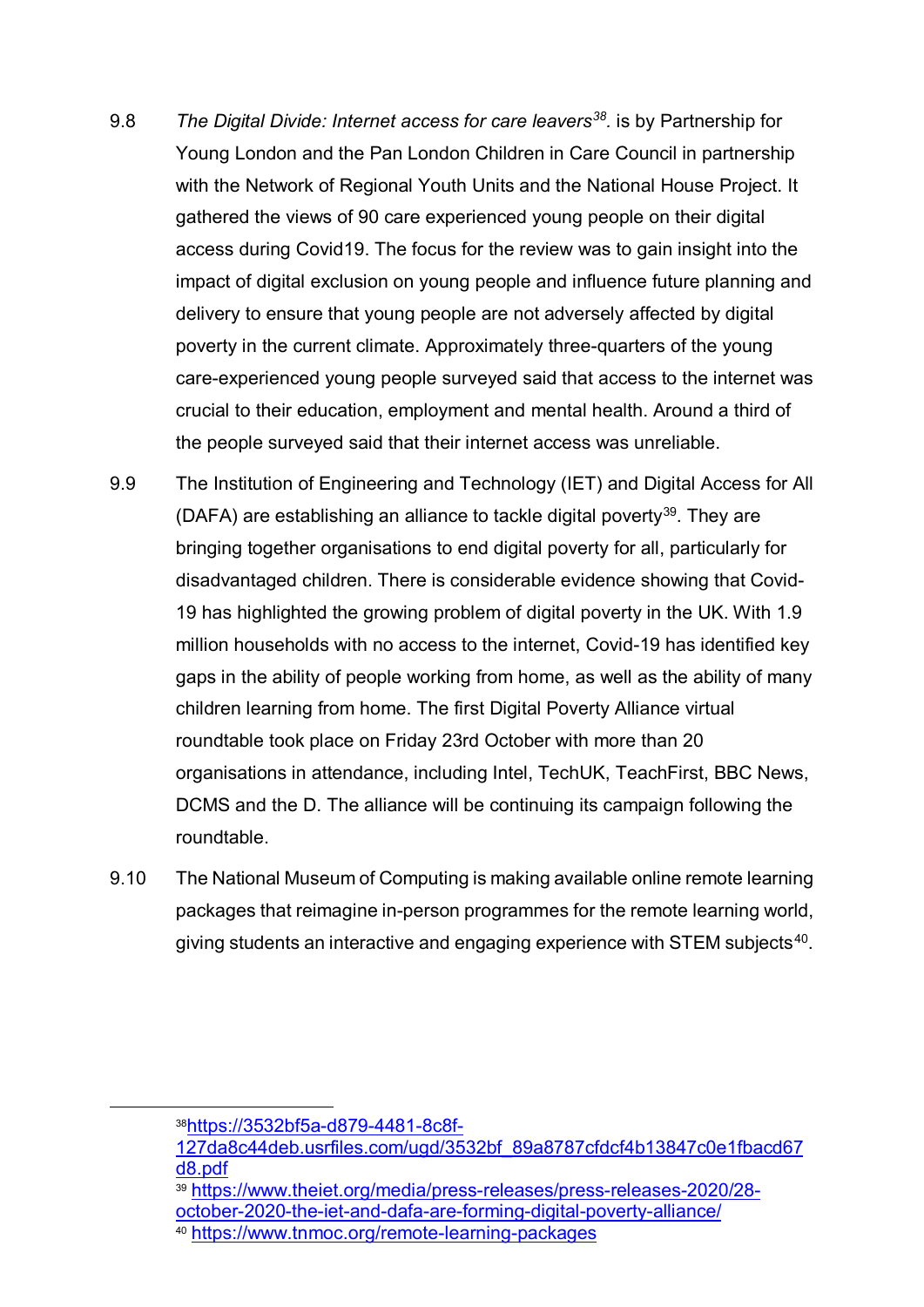- 9.11 Sky UK and Adobe have launched The Edit<sup>[41](#page-15-0)</sup>, a new digital programme for schools that is designed to improve the media and digital literacy of 30,000 young people across the UK and Ireland, with a focus on low income areas.
- 9.12 Over a quarter of School Business Managers (28 per cent) surveyed in July 2020 reported working more than 11 hours unpaid overtime per week during the early months of the coronavirus pandemic, according to *The challenges of school business management during COVID-19[42](#page-15-1)* a report released by The Key. This is an increase of 87per cent on the proportion working this amount of overtime before the pandemic. A further 40per cent worked between 5 and 11 hours extra per week, and over half of all respondents (58 per cent) said that their workload had got worse during this period.
- 9.13 The Education and Training Foundation has published a new guide to encouraging positive behaviour. *Understanding and promoting positive behaviour in the FE sector[43](#page-15-2)* considers and offers advice on how FE professionals can cultivate a positive environment for staff and learners.
- 9.14 The National Tutoring Programme (NTP) aims to support schools in providing a sustained response to the coronavirus pandemic and to provide a longerterm contribution to closing the attainment gap. The NTP will do this by making high-quality tutoring available to schools to help disadvantaged pupils through two pillars: Tuition Partners, delivered by the Education Endowment Foundation; and Academic Mentors, by Teach First. In the National Tuition Partner pillar, the EEF has approved 32 providers to deliver high-quality tutoring to disadvantaged pupils. Through this pillar, schools will be able to access subsidised high-quality tuition from an approved list of providers subsidised by 75 per cent. The approved providers cover all regions of England and include a mix of for-profit companies, charities, a local authority, a school partnership and a university. The providers will deliver a range of one-to-one and small group tuition both online and face-to-face. Tens of thousands of pupils are likely to be enrolled in the first six weeks, with provision increasing after Christmas. The approved providers include:

<span id="page-15-1"></span><span id="page-15-0"></span> <sup>41</sup> <https://nationalschoolspartnership.com/initiatives/the-edit/>

<sup>42</sup> <https://cloud.resource.thekeysupport.com/schoolbusinessmanagement-covid19>

<span id="page-15-2"></span><sup>43</sup> <https://www.excellencegateway.org.uk/content/etf3271>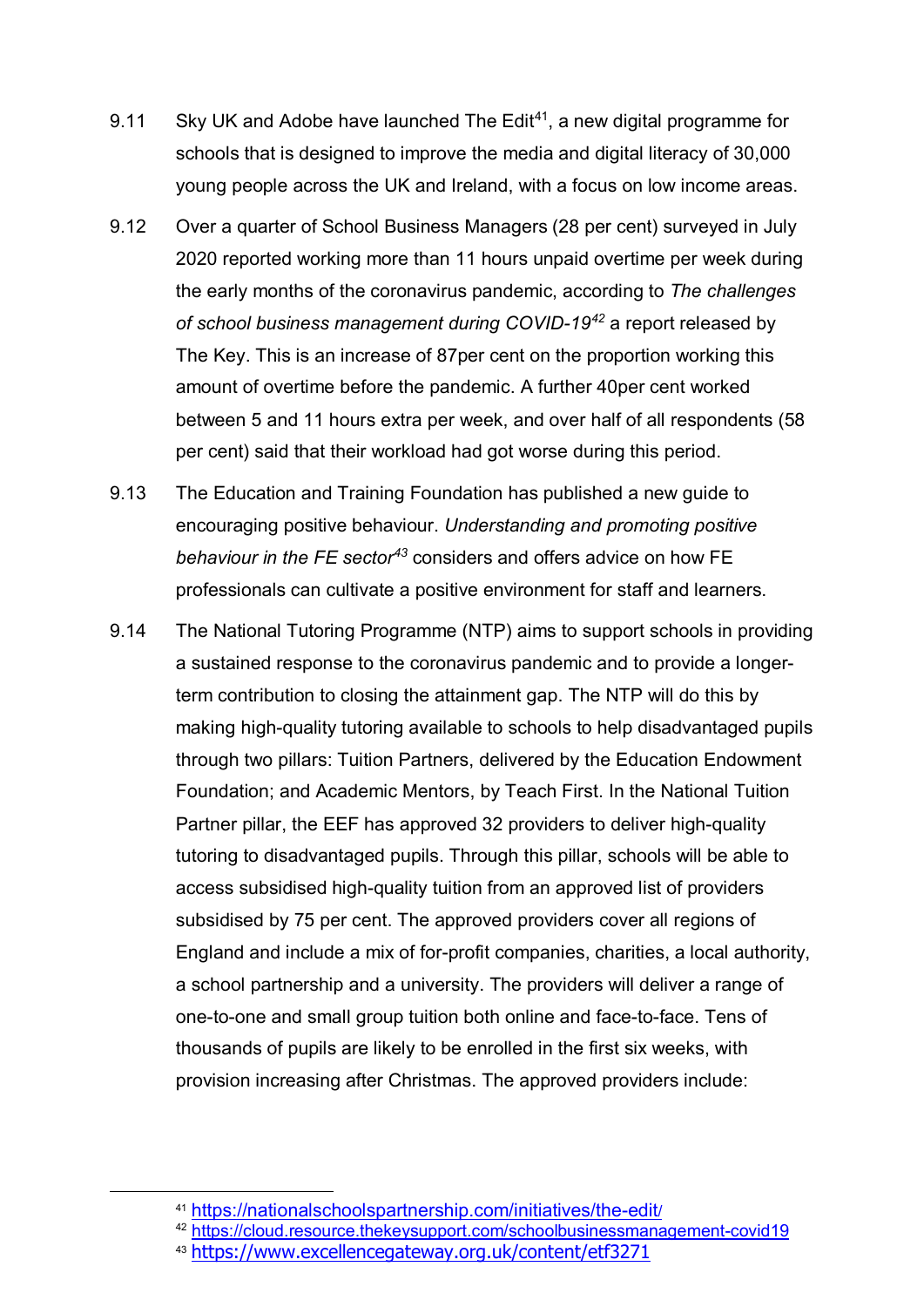- The Brilliant Club, an award-winning national education charity focused on mobilising the PhD community to work with state schools, who will be using PhD tutors to deliver curriculum-focused tutoring.
- Schools Partnership Tutors, a group of schools from Suffolk, Essex, Cambridgeshire and East London offering face-to-face and online tutoring to schools across the country.
- Targeted Provision, an organisation providing tuition exclusively to pupils with Special Educational Needs and Disabilities (SEND) and social, emotional and mental health (SEMH) needs. All of their tutors are qualified teachers with a minimum 3 years' experience supporting pupils with additional needs.
- 9.15 Schools will be able use the NTP website to start searching and applying for provision available in their areas. Tuition Partners have initially been funded to provide subsidised tutoring for up to 250,000 pupils from November 2020. To ensure tutoring is allocated fairly if demand is very high, the NTP may introduce caps on the number of pupils per school that can receive tutoring. This will be clearly signalled on the NTP website and by Tuition Partners. Tutoring will be available in 15 hour blocks to reflect the best practice evidence on tutoring. Ensuring that tutoring occurs in a sustained block of sessions is a key aspect of delivery, which is likely to result in a greater impact.
- 9.16 In the Academic Mentor Programme, the first wave of 188 Academic Mentors will start delivering in schools serving disadvantaged communities. The first Academic Mentors, recruited and trained by education charity Teach First, will support teachers by providing intensive academic support. These mentors will be employed in schools and deployed directly by teachers and leaders to provide additional intensive academic support to the pupils most in need. In total, Teach First will recruit and train 1,000 Academic Mentors, with the further cohorts starting in schools in January and February.

#### **10 Progressions - the Labour Market**

10.1 Adverts for jobs based in London jumped 52 per cent between July and September, data from independent job board CV Library showed, as businesses picked up customers after months of closure during lockdown.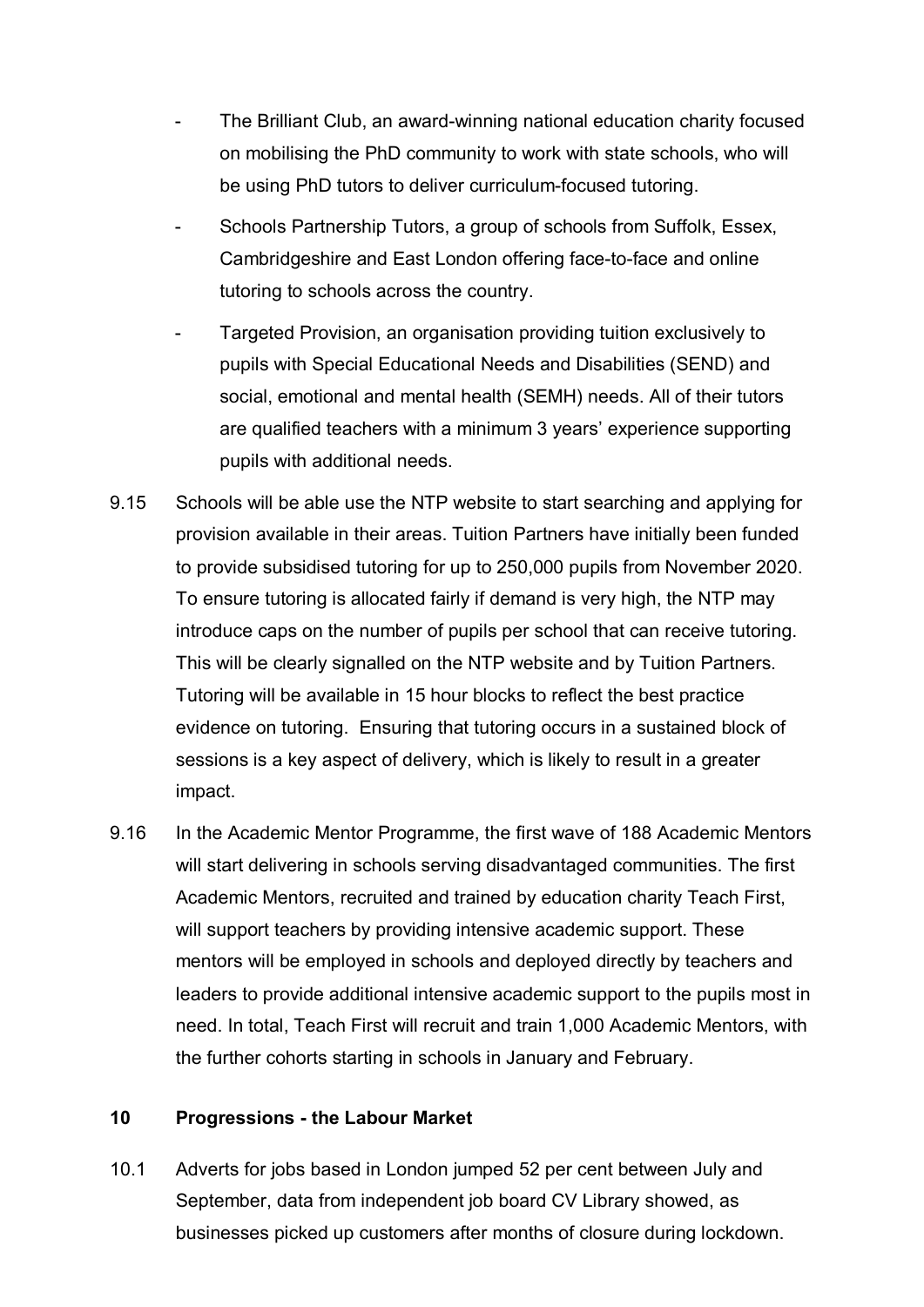- 10.2 The Learning and Work Institute has released *Crisis in the capital: how to protect low paid workers and deliver better work in London[44](#page-17-0)* in which it explored the impact of covid-19 on London's labour market, particularly on low-paid employees. It considered what could be done by central government and London local government to mitigate the impact of the crisis and rebuild the economy. It drew on information from a survey of 1,024 Londoners, interviews with low paid workers, and analysis of labour market data. It found that: many Londoners were struggling to get by before the pandemic; the prevalence of low pay and insecure work left London's labour market particularly vulnerable to the impact of the pandemic; the pandemic has hit low paid Londoners hardest – they are nearly twice as likely to have been furloughed compared to other London workers, and nearly four times as likely to have lost their jobs; the impact of the pandemic would have been worse had it not been for the Job Retention Scheme (JRS) - 1.4 million jobs were furloughed between March and July, and there were still 557,000 jobs furloughed at the end of August; and the Job Support Scheme may help to support jobs at risk over the winter. The report sets outs recommendations for central government, the Mayor of London and London Boroughs across four areas: investment in job creation, particularly in sectors such as social care, childcare, housing and green jobs; employment support programmes; retraining support; and social security support.
- 10.3 The International Monetary Fund (IMF) has predicted the global economy won't suffer quite as severe a recession as previously forecasted. In its World Economic Outlook[45,](#page-17-1) the IMF predicts the global economy will contract by 4.4 per cent this year, which is 0.8 percentage points smaller than its June estimate. It expects the UK economy to decline by 9.8 per cent in 2020 (down from the June forecast of 10.2 per cent). The only G7 economy predicted to experience a sharper decline is Italy – with a predicted 10.6 per cent decrease. The report notes that tourism-dependent economies are in a "particularly difficult spot".

<span id="page-17-0"></span> <sup>44</sup>[.https://trustforlondon.fra1.digitaloceanspaces.com/media/documents/Crisis](https://trustforlondon.fra1.digitaloceanspaces.com/media/documents/Crisis_in_the_capital_-_How_to_protect_low_paid_workers_and_deliver_better_wor_SMSvIyp.pdf?platform=hootsuite) in the capital -

How to protect low paid workers and deliver better wor SMSvIyp.pdf? [platform=hootsuite](https://trustforlondon.fra1.digitaloceanspaces.com/media/documents/Crisis_in_the_capital_-_How_to_protect_low_paid_workers_and_deliver_better_wor_SMSvIyp.pdf?platform=hootsuite)

<span id="page-17-1"></span><sup>4</sup>[5https://blogs.imf.org/2020/10/13/a-long-uneven-and-uncertain-ascent/](https://blogs.imf.org/2020/10/13/a-long-uneven-and-uncertain-ascent/)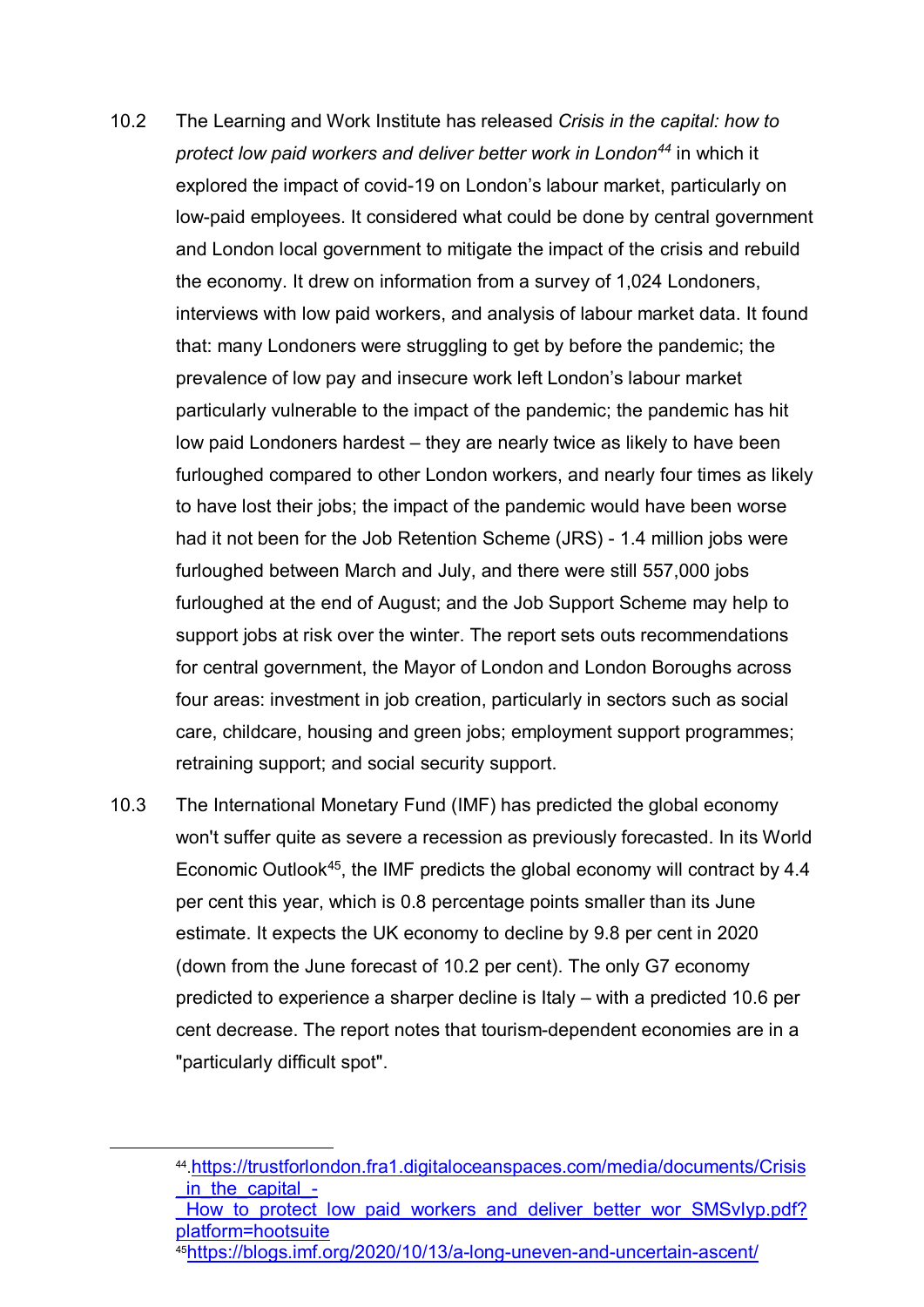- 10.4 The government has brought together information for employers on a range of programmes that support the 'Plan for Jobs', so that employers understand what's available and can better decide which programme is best suited to their business. The programmes covered include: apprenticeships, T level industry placements, kickstart, sector-based work academy programme, traineeships<sup>[46](#page-18-0)</sup>.
- 10.5 The LGA has produced a paper *Kickstart: what good looks like[47](#page-18-1)* to support local and national discussions on the design, commissioning and delivery of Kickstart. The LGA has also set out how, with the right level of resource, local government can add value to the scheme<sup>[48](#page-18-2)</sup>.
- 10.6 The Department for Work and Pensions (DWP) launched a new Job Entry Targeted Support (JETS) scheme aimed at adults aged 25 and over and is recruiting an additional 13, 500 work coaches nationally to help deliver the scheme<sup>[49](#page-18-3)</sup>
- 10.7 The Migration Advisory Committee has published its latest review of the composition of the Shortage Occupation List (SOL)<sup>[50](#page-18-4)</sup>, in which it discusses the new points-based Skilled Worker immigration route due to be introduced when the UK's transition to leaving the EU is complete. It presents detailed information for each industrial sector and occupation covering median pay, impact of Covid-19, a shortage indicator and a recommendation as to whether the occupation should be added to the SOL (both for the UK as a whole and for the constituent nations).
- 10.8 The World Economic Forum has produced a list of the work-skills of tomorrow and how long it takes to learn them<sup>51</sup>. It estimates that about one in eight of the jobs that will be created in the post-Covid period will need skills that the existing workforce can acquire in three months or fewer, over half will

<span id="page-18-0"></span> <sup>46</sup> [https://www.gov.uk/guidance/plan-for-jobs-skills-and-employment](https://www.gov.uk/guidance/plan-for-jobs-skills-and-employment-programmes-information-for-employers?utm_source=3e204e52-ddf7-4d89-9c69-b68ee1a6a605&utm_medium=email&utm_campaign=govuk-notifications&utm_content=daily)[programmes-information-for-employers?utm\\_source=3e204e52-ddf7-4d89-](https://www.gov.uk/guidance/plan-for-jobs-skills-and-employment-programmes-information-for-employers?utm_source=3e204e52-ddf7-4d89-9c69-b68ee1a6a605&utm_medium=email&utm_campaign=govuk-notifications&utm_content=daily) [9c69-b68ee1a6a605&utm\\_medium=email&utm\\_campaign=govuk](https://www.gov.uk/guidance/plan-for-jobs-skills-and-employment-programmes-information-for-employers?utm_source=3e204e52-ddf7-4d89-9c69-b68ee1a6a605&utm_medium=email&utm_campaign=govuk-notifications&utm_content=daily)[notifications&utm\\_content=daily](https://www.gov.uk/guidance/plan-for-jobs-skills-and-employment-programmes-information-for-employers?utm_source=3e204e52-ddf7-4d89-9c69-b68ee1a6a605&utm_medium=email&utm_campaign=govuk-notifications&utm_content=daily)

<span id="page-18-1"></span><sup>47</sup> <https://www.local.gov.uk/kickstart-what-good-looks>

<span id="page-18-2"></span><sup>48</sup> <https://www.local.gov.uk/councils-kickstart-offer-non-devolved-england>

<sup>49</sup> <https://www.gov.uk/government/news/nation-s-job-hunt-jets-off>

<span id="page-18-4"></span><span id="page-18-3"></span><sup>50</sup>[.https://assets.publishing.service.gov.uk/government/uploads/system/upload](https://assets.publishing.service.gov.uk/government/uploads/system/uploads/attachment_data/file/927352/SOL_2020_Report_Final.pdf) [s/attachment\\_data/file/927352/SOL\\_2020\\_Report\\_Final.pdf](https://assets.publishing.service.gov.uk/government/uploads/system/uploads/attachment_data/file/927352/SOL_2020_Report_Final.pdf)

<span id="page-18-5"></span><sup>&</sup>lt;sup>51</sup> [http://www3.weforum.org/docs/WEF\\_Future\\_of\\_Jobs\\_2020.pdf](http://www3.weforum.org/docs/WEF_Future_of_Jobs_2020.pdf)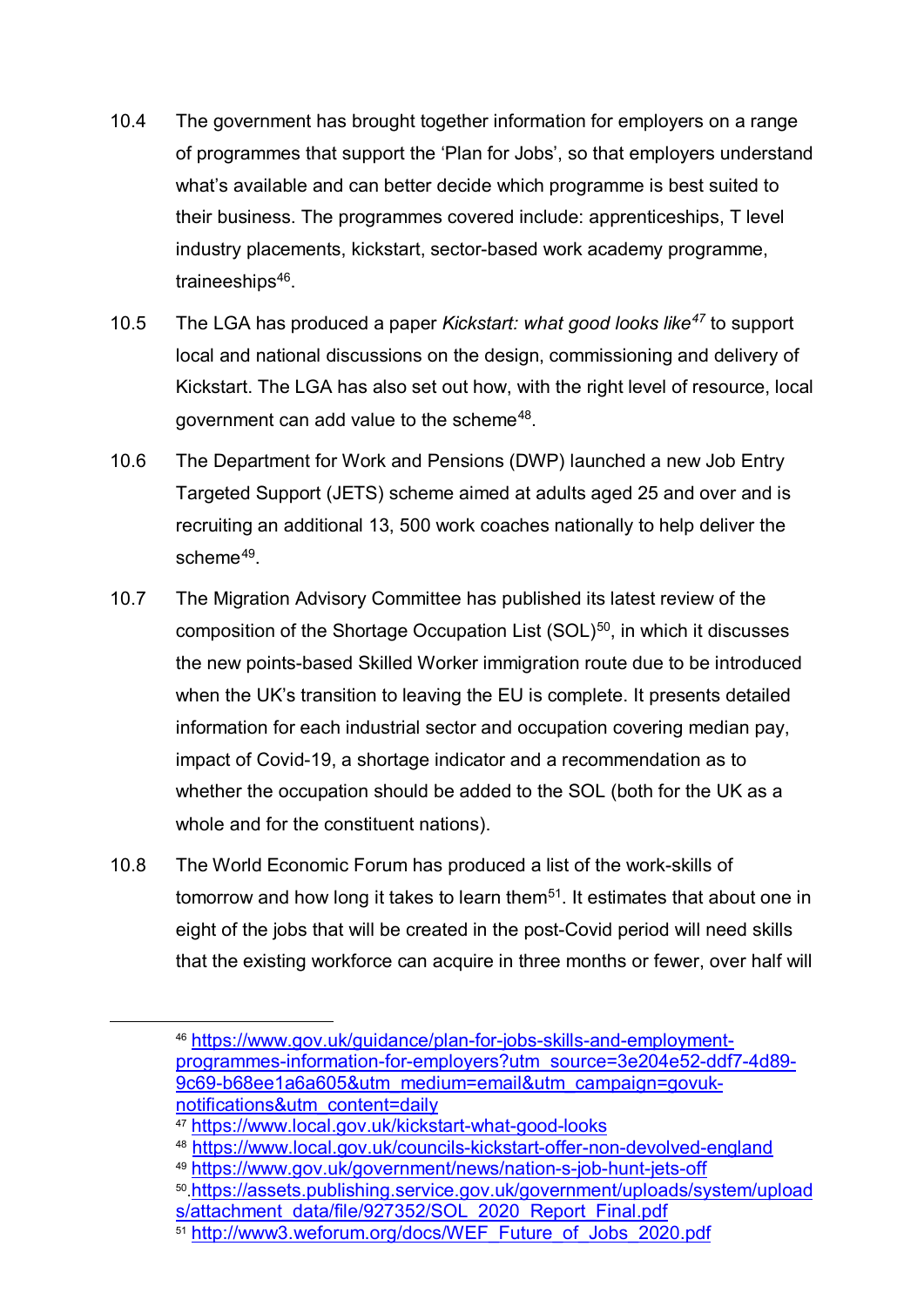need to gain skills that will take approximately a year and around a third will need over 12 months to obtain the skills they will need to thrive in the future workforce.

- 10.9 FE Week has continued its series of labour market insights developed by analysts in EMSI, an international labour market specialist. The article on 7 October showed that while the majority of young workers have been furloughed, the biggest rise in unemployment up to August had been among older workers<sup>[52](#page-19-0)</sup>.
- 10.10 The Resolution Foundation said, in its *Intergenerational Audit[53](#page-19-1)*, that the jobs of the young, together with pension-age workers, are the most at risk during the second wave of the pandemic. The researchers said unemployment among economically active 18- to 29-year-olds could hit 17 per cent by late 2020. This is the same level as in 1984. The report warned the impact would be worse for young adults given the lasting damage from unemployment early in their careers and because of a broader deterioration in living standards compared to their parents' generation.
- 10.11 The Resolution Foundation also issued *Jobs, Jobs, Jobs[54](#page-19-2)* in which it presents new evidence on the effects of the coronavirus crisis on workers. It uses the results of a new survey of 6,000 working-age adults to highlight which groups have struggled the most as the crisis has evolved, who is at risk as the Coronavirus Job Retention Scheme is replaced by the Job Support Scheme, and the prospects for the future. It finds that while there have been significant improvements in the levels of labour market activity since the height of the lockdown, unemployment is now on the rise. Even among those still in work, many have lost pay and hours, and the impact has been worst in London and in more deprived areas of the country. There is little evidence that workers are reallocating into the sectors that have been more protected from the economic hit caused by the pandemic, and

<span id="page-19-0"></span> <sup>52</sup> [https://www.fenews.co.uk/fevoices/56345-majority-of-young-workers-have](https://www.fenews.co.uk/fevoices/56345-majority-of-young-workers-have-been-furloughed-but-biggest-rise-in-unemployment-among-older-workers?utm_source=FE+News&utm_campaign=e2a5e9d76a-RSS_EMAIL_CAMPAIGN&utm_medium=email&utm_term=0_a588419e08-e2a5e9d76a-17379865)[been-furloughed-but-biggest-rise-in-unemployment-among-older](https://www.fenews.co.uk/fevoices/56345-majority-of-young-workers-have-been-furloughed-but-biggest-rise-in-unemployment-among-older-workers?utm_source=FE+News&utm_campaign=e2a5e9d76a-RSS_EMAIL_CAMPAIGN&utm_medium=email&utm_term=0_a588419e08-e2a5e9d76a-17379865)[workers?utm\\_source=FE+News&utm\\_campaign=e2a5e9d76a-](https://www.fenews.co.uk/fevoices/56345-majority-of-young-workers-have-been-furloughed-but-biggest-rise-in-unemployment-among-older-workers?utm_source=FE+News&utm_campaign=e2a5e9d76a-RSS_EMAIL_CAMPAIGN&utm_medium=email&utm_term=0_a588419e08-e2a5e9d76a-17379865)

[RSS\\_EMAIL\\_CAMPAIGN&utm\\_medium=email&utm\\_term=0\\_a588419e08](https://www.fenews.co.uk/fevoices/56345-majority-of-young-workers-have-been-furloughed-but-biggest-rise-in-unemployment-among-older-workers?utm_source=FE+News&utm_campaign=e2a5e9d76a-RSS_EMAIL_CAMPAIGN&utm_medium=email&utm_term=0_a588419e08-e2a5e9d76a-17379865) [e2a5e9d76a-17379865](https://www.fenews.co.uk/fevoices/56345-majority-of-young-workers-have-been-furloughed-but-biggest-rise-in-unemployment-among-older-workers?utm_source=FE+News&utm_campaign=e2a5e9d76a-RSS_EMAIL_CAMPAIGN&utm_medium=email&utm_term=0_a588419e08-e2a5e9d76a-17379865)

<span id="page-19-1"></span><sup>53</sup> [https://www.resolutionfoundation.org/publications/intergenerational-audit](https://www.resolutionfoundation.org/publications/intergenerational-audit-uk-2020/)[uk-2020/](https://www.resolutionfoundation.org/publications/intergenerational-audit-uk-2020/)

<span id="page-19-2"></span><sup>54</sup> [https://www.resolutionfoundation.org/app/uploads/2020/10/Jobs-jobs](https://www.resolutionfoundation.org/app/uploads/2020/10/Jobs-jobs-jobs.pdf)[jobs.pdf](https://www.resolutionfoundation.org/app/uploads/2020/10/Jobs-jobs-jobs.pdf)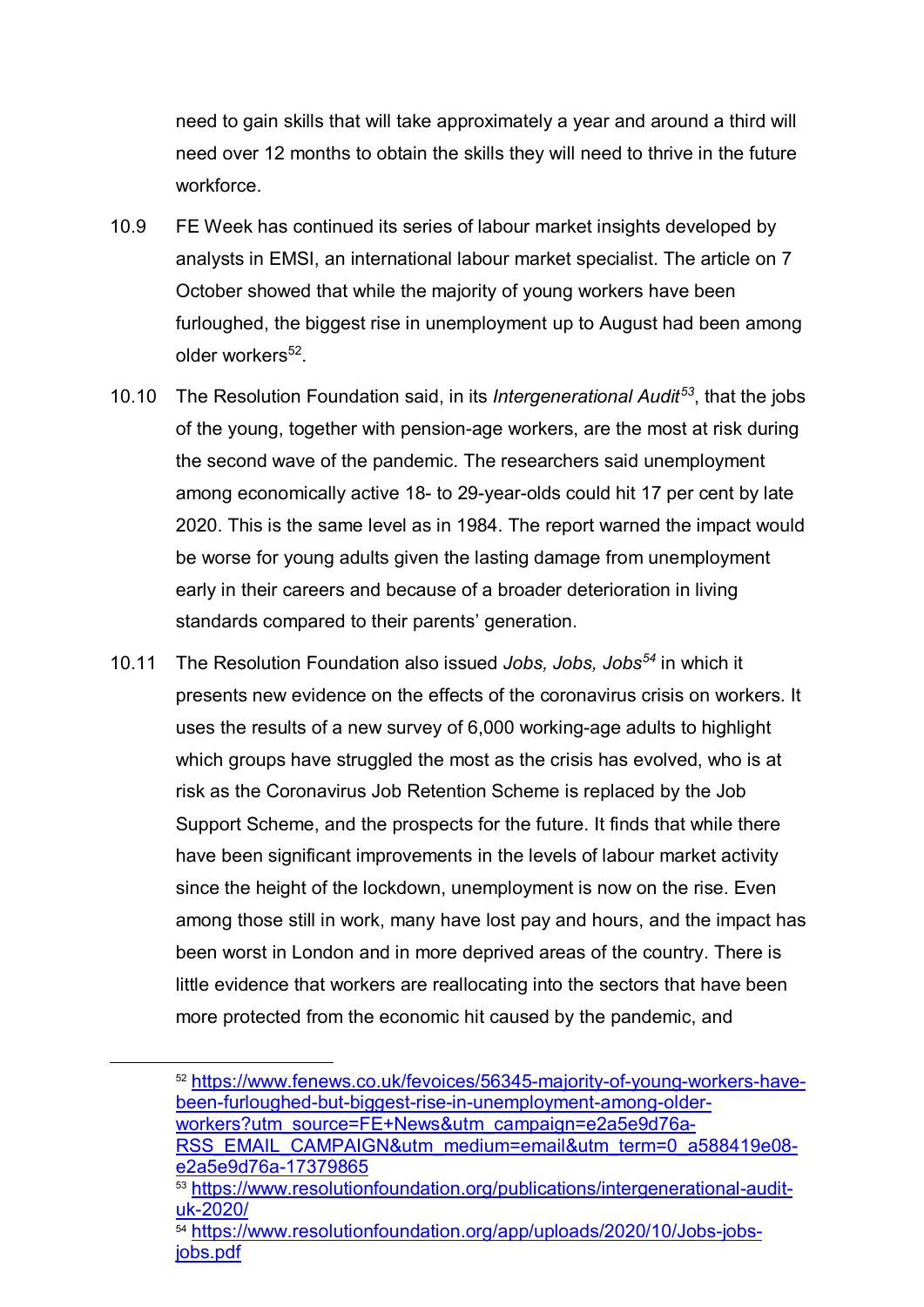respondents reveal worrying signs of redundancies to come. With the labour market crisis likely to accelerate over the winter as restrictions tighten and support becomes less generous, it urges policy makers to protect the incomes of those most affected, limit the rise in unemployment, and enable people to play their part in suppressing the virus. This should include extending eligibility for the full furlough version of the Job Support Scheme, investing in job creation, keeping the £1,000 a year benefit uplift, and improving the financial incentives to self-isolate.

- 10.12 *Who are the new Covid-19 cohort of benefit claimants?[55](#page-20-0)* is a report from the Economic and Social Research Council that provides an overview of some of the key characteristics of benefit claimants, distinguishing between those who made their claim either before or after the Covid-19 outbreak in the UK. It explains that the benefit claimant count has risen by 116 per cent since March 2020 to 2.7m people in September and that there is increasing evidence that the pandemic has disproportionately affected some groups of people more than others. It draws on the findings of an online survey of over 7,000 new and existing claimants between 21st May and 15th June 2020 to inform the study and finds that the socio-demographic profile of new claimants differs markedly from those claiming before the start of the crisis new claimants are more likely to be: younger; BAME; men; not have a disability; from a higher socio-economic category; university graduates; and owner occupiers. It highlights how there are now inequalities in the benefit system itself in terms of who is deemed eligible and/or in need of additional social assistance and notes that the different socio-demographic profile of the claimants means that different types of employment support will be required in the coming years.
- 10.13 *A labour market that works[56](#page-20-1)* by Policy Exchange looks at the functioning of the UK labour market and how it has been transformed over the last forty years, providing a series of suggestions to improve labour market institutions in the present context. It notes that, during a period of high unemployment, keeping the different elements of the unemployment safety net well-

<span id="page-20-1"></span><span id="page-20-0"></span> <sup>55</sup> [http://hub.salford.ac.uk/welfare-at-a-social-distance/wp](http://hub.salford.ac.uk/welfare-at-a-social-distance/wp-content/uploads/sites/120/2020/09/WaSD-Rapid-Report-2-New-COVID-19-claimants.pdf)[content/uploads/sites/120/2020/09/WaSD-Rapid-Report-2-New-COVID-19](http://hub.salford.ac.uk/welfare-at-a-social-distance/wp-content/uploads/sites/120/2020/09/WaSD-Rapid-Report-2-New-COVID-19-claimants.pdf) [claimants.pdf](http://hub.salford.ac.uk/welfare-at-a-social-distance/wp-content/uploads/sites/120/2020/09/WaSD-Rapid-Report-2-New-COVID-19-claimants.pdf) <sup>56</sup> [https://policyexchange.org.uk/wp-content/uploads/A-labour-market-that](https://policyexchange.org.uk/wp-content/uploads/A-labour-market-that-works.pdf)[works.pdf](https://policyexchange.org.uk/wp-content/uploads/A-labour-market-that-works.pdf)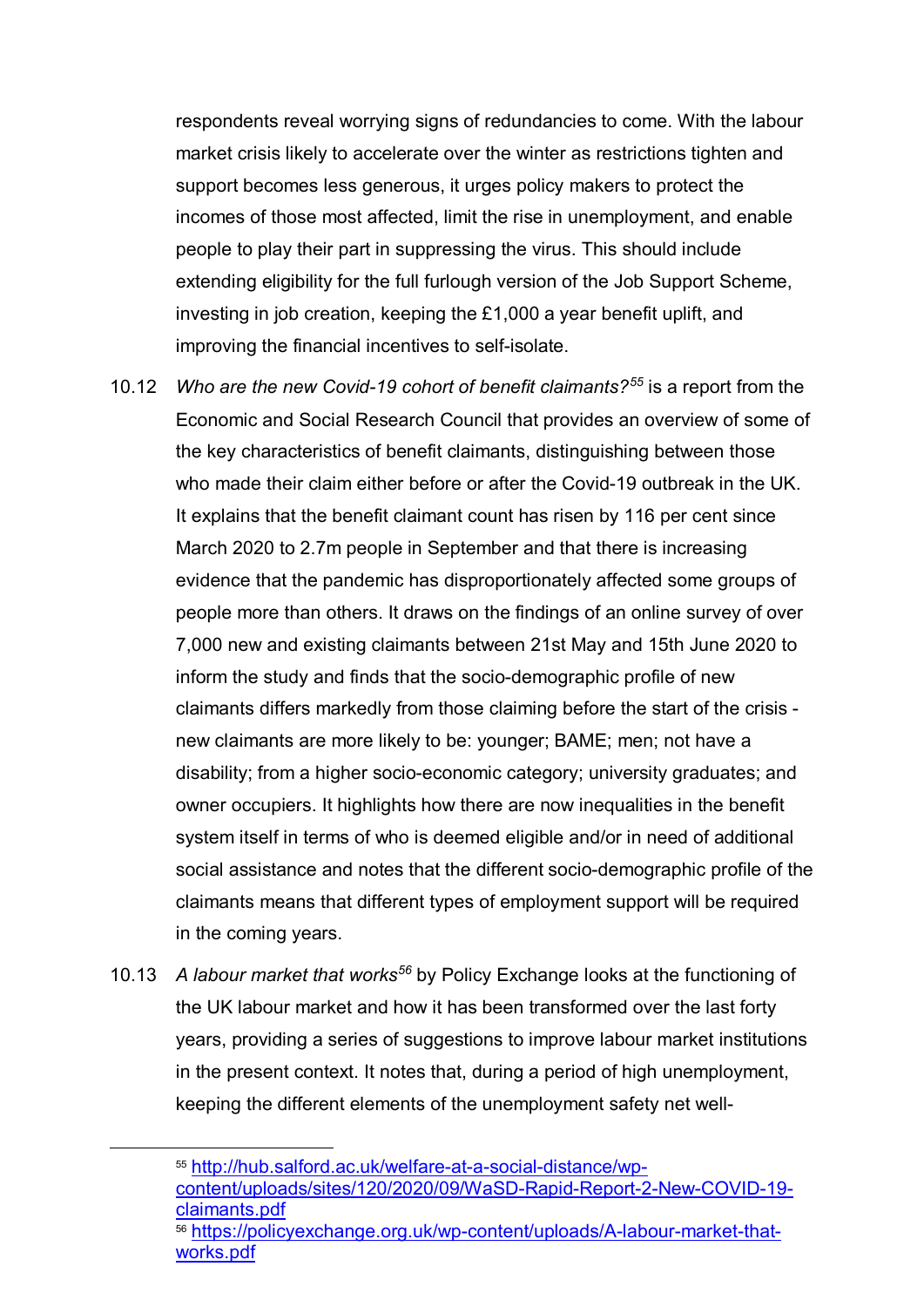resourced and running smoothly becomes vital. It suggests that the benefits of government-sponsored training and retraining programmes can take up to four years to appear, and as many as ten before benefits exceed upfront costs. It considers that the national system of government agencies providing careers counselling and advice is not an effective substitute for localised, local authority-run school careers services and argues that the government should consider a new enterprise allowance – a fixed allowance for twelve months, which would come with business mentoring, workshops and access to start-up Loans, open to anyone not currently employed with a viable business idea and access to £2,000 start-up capital. The authors conclude that since the 1970s and 1980s, the UK labour market has gone from one of the most rigid to one of the most flexible and adaptable in Europe, but as the full extent of the economic damage caused by the coronavirus (COVID-19) pandemic becomes apparent, it will be crucial that the government remains open to experimentation.

- 10.14 The Centre for Economic Performance has set out the opportunities the UK has to recover from the pandemic and create a strong, sustainable, inclusive and resilient recovery<sup>[57](#page-21-0)</sup>. It outlines the rationale for making net-zero-aligned investments at a time when job creation potential is particularly important and discusses the potential employment opportunities associated with these investments. Summarising the evidence on the likely benefits and impacts of these investments leads it to demonstrate that a portfolio of net-zero-aligned investments, predominantly in construction, could create jobs across the country. It highlights specific opportunities in the manufacturing sector and considers that investments in sectors such as clean automotive, hydrogen and carbon capture, utilisation, and storage (CCUS), renewable energy and housing energy efficiency can each generate tens of thousands of high wage jobs. Its recommendations include that: net-zero-aligned investments is put at the heart of the UK's recovery plan; robust monitoring and evaluation for investments is put in place; and that there is targeted re-skilling for those made redundant by the current pandemic.
- <span id="page-21-0"></span>10.15 The CITB Construction Skills Network (CSN) has called for government investment to support skills in the coming year and prevent a generation of

 <sup>57</sup> <http://cep.lse.ac.uk/pubs/download/cepcovid-19-010.pdf?platform=hootsuite>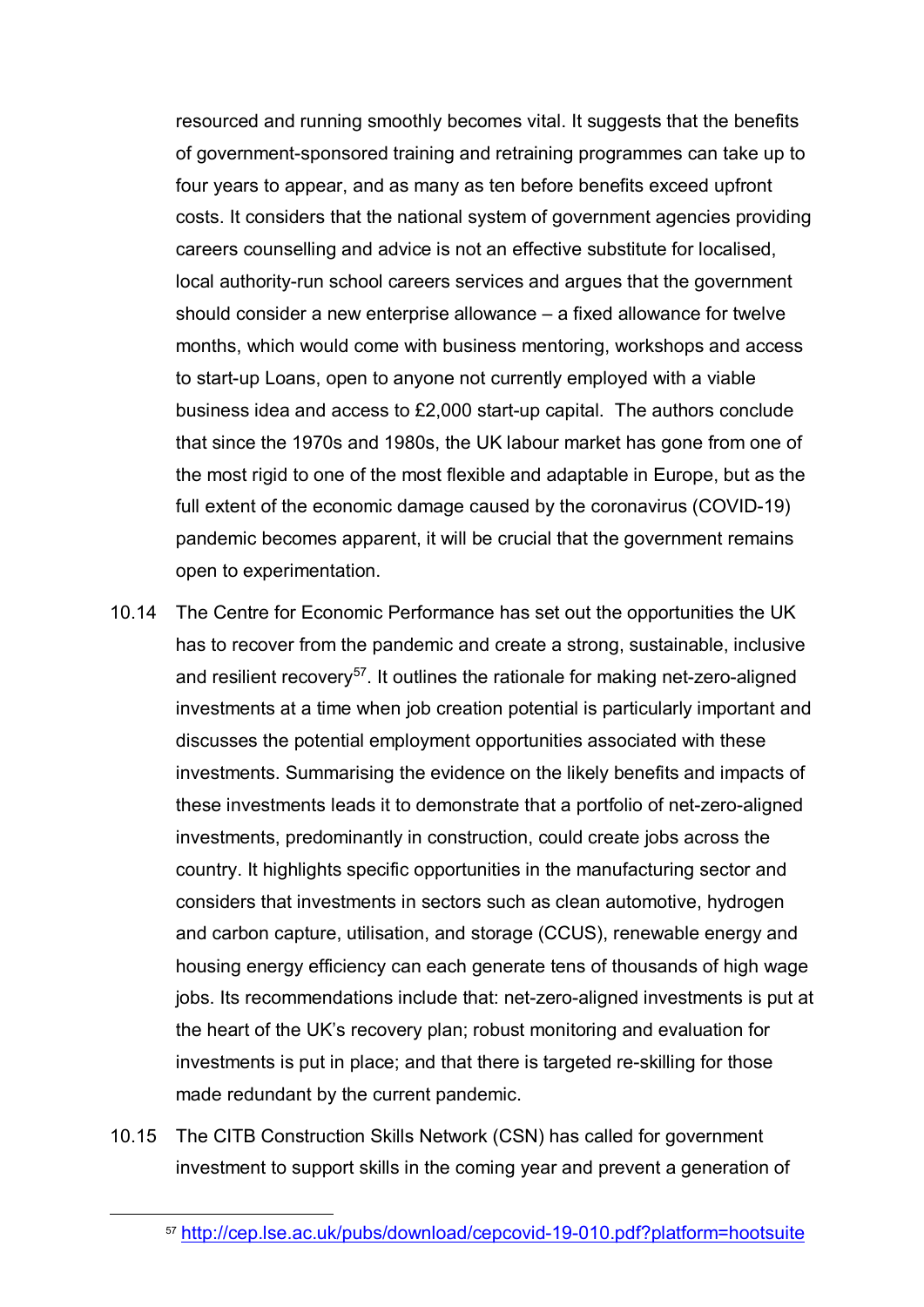talent being los<sup>58</sup>t. The CSN report for 2021-25 outlines three scenarios for how the construction sector might recover from the current recession. Under the best-case scenario, UK Gross Domestic Product (GDP) would return to pre-Covid-19 levels in 2022, whereas it is likely to be 2025 or later for the mid-case or worst-case. The forecast fall in construction employment varies between 10% and 14% of the workforce, or 286,000-372,000 sector workers. The numbers employed will only approach pre-Covid levels from 2025 onwards.

- 10.16 Microsoft has launched an ambitious five-year campaign to help 1.5 million people build careers in technology and help 300,000 connect to tech job opportunitie[s59](#page-22-1). KPMG, Unilever and the Department of Work and Pensions are already supporting the campaign and Microsoft is calling on other UK businesses to join them in helping create the technology workforce the country needs.
- 10.17 *No returns: a new direction to tackle insecurity in retail following COVID-19*[60](#page-22-2) by Lancaster University for the Work Foundation reports on job insecurity in the retail sector prior to the pandemic and how the subsequent lockdown exacerbated trends already threatening job security in the sector. The report explains how changes to consumer habits and Covid-19 have impacted on retail workers by making retail work insecure; increasing temporary contracts, low pay, irregular working hours; and reducing opportunities for progression. Identifies that current insecurities are only likely to increase within the sector. It suggests action that can be taken to minimise job loss and how the government can provide support to the retail sector.
- 10.18 The Youth Futures Foundation's *Youth hubs: what works?* [61G](#page-22-3)ives a highlevel summary of the evidence on co-located employment services as a means of identifying good practice. It considers that, in light of the high level

[final2ndSept.pdf?platform=hootsuite](https://www.lancaster.ac.uk/media/lancaster-university/content-assets/documents/lums/work-foundation/NoReturns-final2ndSept.pdf?platform=hootsuite)

<span id="page-22-3"></span><sup>61</sup> [https://youthfuturesfoundation.org/wp-](https://youthfuturesfoundation.org/wp-content/uploads/2020/10/Youth_Hubs_what_works_.pdf?platform=hootsuite)

<span id="page-22-0"></span> <sup>58</sup> [https://www.citb.co.uk/about-citb/news-events-and-blogs/uk/2020/10/invest](https://www.citb.co.uk/about-citb/news-events-and-blogs/uk/2020/10/invest-to-save-skills-from-being-lost--citb-forecast/)[to-save-skills-from-being-lost--citb-forecast/](https://www.citb.co.uk/about-citb/news-events-and-blogs/uk/2020/10/invest-to-save-skills-from-being-lost--citb-forecast/)

<span id="page-22-1"></span><sup>59</sup> [https://news.microsoft.com/en-gb/2020/10/13/microsofts-get-on-2021](https://news.microsoft.com/en-gb/2020/10/13/microsofts-get-on-2021-campaign-to-help-1-5-million-people-in-the-uk-build-careers-in-technology-by-2025/) [campaign-to-help-1-5-million-people-in-the-uk-build-careers-in-technology-by-](https://news.microsoft.com/en-gb/2020/10/13/microsofts-get-on-2021-campaign-to-help-1-5-million-people-in-the-uk-build-careers-in-technology-by-2025/)[2025/](https://news.microsoft.com/en-gb/2020/10/13/microsofts-get-on-2021-campaign-to-help-1-5-million-people-in-the-uk-build-careers-in-technology-by-2025/)

<span id="page-22-2"></span><sup>&</sup>lt;sup>60</sup> [https://www.lancaster.ac.uk/media/lancaster-university/content](https://www.lancaster.ac.uk/media/lancaster-university/content-assets/documents/lums/work-foundation/NoReturns-final2ndSept.pdf?platform=hootsuite)[assets/documents/lums/work-foundation/NoReturns-](https://www.lancaster.ac.uk/media/lancaster-university/content-assets/documents/lums/work-foundation/NoReturns-final2ndSept.pdf?platform=hootsuite)

[content/uploads/2020/10/Youth\\_Hubs\\_what\\_works\\_.pdf?platform=hootsuite](https://youthfuturesfoundation.org/wp-content/uploads/2020/10/Youth_Hubs_what_works_.pdf?platform=hootsuite)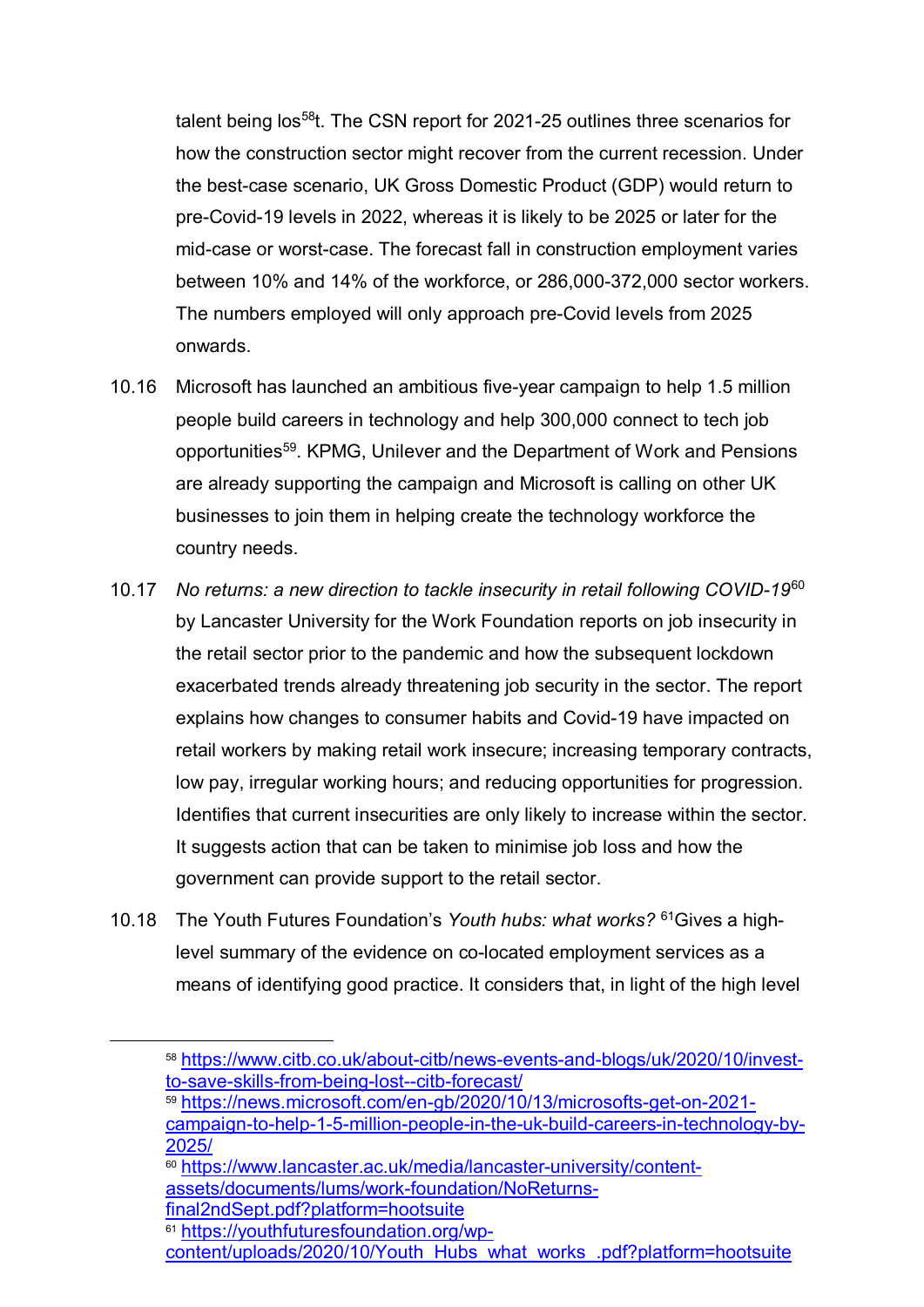of unemployment among young people as a result of the coronavirus Covid-19, there is an urgent need to roll-out dedicated Youth Hub services that are effective and easily accessible 'one stop shops' and identifies key principles for effective co-location of employment support services for young people: governance and partnerships; attracting and engaging young people; codesign with active feedback from young people; and data, systems and effective review and evaluation of services. It emphasises the importance of partnership working, the need for outreach services to engage hard-to-reach young people, and the importance of high-quality coaching support.

#### **11 Progression to Further and Higher Education**

- 11.1 *The Higher Education Journey of Young Londoners 2020[62](#page-23-0)* is the latest report in a decade long research project carried out by London Councils and Continuum University of East London. This research report highlights changes over the past 10 years in young people's participation, attainment and progression to the London labour market at London and local authority level. The report is also available in an interactive format. Borough-level reports can be requested from [anna-maria.volpicelli@londoncouncils.gov.uk](mailto:anna-maria.volpicelli@londoncouncils.gov.uk)
- 11.2 Universities UK has backed the idea of bitesized study and flexible loans in its vision for HE - Recovery, skills, knowledge and opportunity: A vision for universities $63$
- 11.3 The think tank Policy Connect and the Higher Education Commission have published Arriving at thriving: learning from disabled students to ensure fair access for all to improve people with disabilities' experiences of HE, their attainment and graduate outcomes<sup>64</sup>.

### **12 Careers Guidance**

<span id="page-23-0"></span>12.1 Coventry University Online and FutureLearn have launched a launched an online service to help learners establish their goals and identify the career

 <sup>62</sup> <https://www.londoncouncils.gov.uk/node/37765>

<span id="page-23-1"></span><sup>63</sup> [https://www.universitiesuk.ac.uk/policy-and-analysis/reports/Pages/uuk-he](https://www.universitiesuk.ac.uk/policy-and-analysis/reports/Pages/uuk-he-vision-2020.aspx)[vision-2020.aspx](https://www.universitiesuk.ac.uk/policy-and-analysis/reports/Pages/uuk-he-vision-2020.aspx)

<span id="page-23-2"></span><sup>64</sup>[.https://www.policyconnect.org.uk/sites/site\\_pc/files/apdf\\_raa40680\\_i\\_pc\\_i\\_di](https://www.policyconnect.org.uk/sites/site_pc/files/apdf_raa40680_i_pc_i_disabled_students_inquiry_report_screen_reader_version_i_djl_i_f_raa.pdf) sabled\_students\_inquiry\_report\_screen\_reader\_version\_i\_dil\_i\_f\_raa.pdf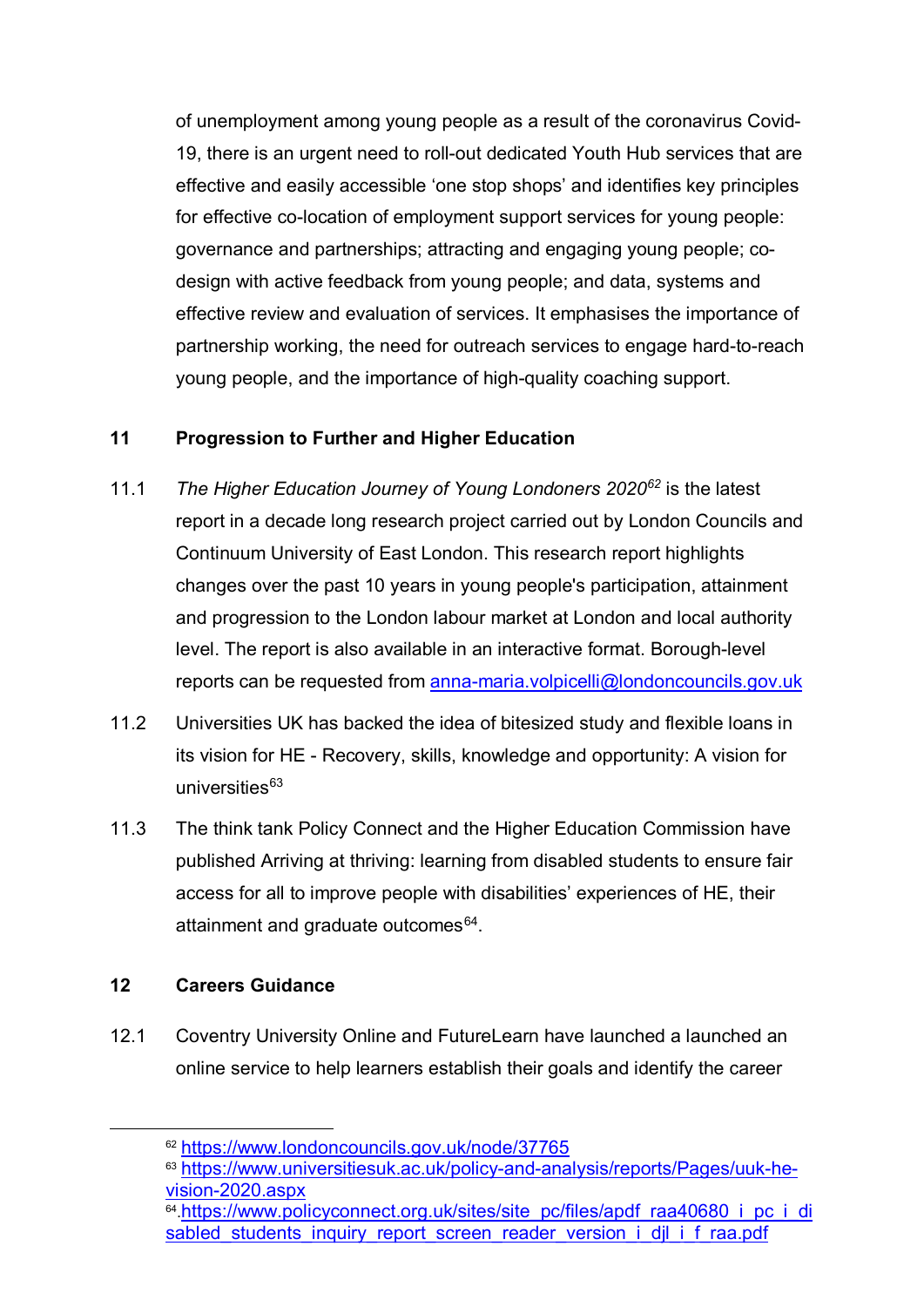skills they need to thrive and progress in their chosen field or to seek a new  $i$ ob $65$ .

12.2 According to the Prince's Trusts' *Aspirations Gap[66](#page-24-1)*, which surveyed 2,000 16 to 25 year-olds across the UK, more than a third of young people (39 per cent) claim to have abandoned their aspirations for the year ahead, with this increasing significantly among those young people surveyed who are not in education, employment or training (NEETs). The research, carried out by Censuswide, also shows how 41 per cent of young people believe their future goals now seem "impossible to achieve", with this rising to half (50 per cent) of those surveyed from poorer backgrounds. More than a third of young people (38 per cent) feel they will "never succeed in life", and this increases to almost half (48 per cent) of those surveyed from poorer homes.

#### **13 Race Equality and Social Justice**

- 13.1 The Commission on Race and Ethnic Disparities has called for evidence to support a government review of ethnic disparities and inequality in the UK $^{67}$  $^{67}$  $^{67}$ .
- 13.2 Figures produced by the End Child Poverty coalition<sup>[68](#page-24-3)</sup> show the true extent of the levelling up challenge. They reveal that the highest levels of child poverty are to be found in London and Birmingham and that Newham has the highest number of children living in poverty in the capital.
- 13.3 The ONS published a report on children living in long-term workless households<sup>69</sup>, using statistics up to 2019. This shows that there were approximately one million children in workless households at that time.

<span id="page-24-1"></span> $\overline{66}$  [https://www.princes-trust.org.uk/about-the-trust/news-views/aspiration-gap](https://www.princes-trust.org.uk/about-the-trust/news-views/aspiration-gap-research#:%7E:text=New%20Prince)[research#:~:text=New%20Prince's%20Trust%20research%20released,a%20r](https://www.princes-trust.org.uk/about-the-trust/news-views/aspiration-gap-research#:%7E:text=New%20Prince) [esult%20of%20the%20pandemic](https://www.princes-trust.org.uk/about-the-trust/news-views/aspiration-gap-research#:%7E:text=New%20Prince)

<span id="page-24-2"></span><sup>67</sup> [https://www.gov.uk/government/consultations/ethnic-disparities-and-](https://www.gov.uk/government/consultations/ethnic-disparities-and-inequality-in-the-uk-call-for-evidence?utm_source=d952e552-d1fd-4f5d-a985-1280542abf8c&utm_medium=email&utm_campaign=govuk-notifications&utm_content=daily)

[inequality-in-the-uk-call-for-evidence?utm\\_source=d952e552-d1fd-4f5d-a985-](https://www.gov.uk/government/consultations/ethnic-disparities-and-inequality-in-the-uk-call-for-evidence?utm_source=d952e552-d1fd-4f5d-a985-1280542abf8c&utm_medium=email&utm_campaign=govuk-notifications&utm_content=daily) [1280542abf8c&utm\\_medium=email&utm\\_campaign=govuk](https://www.gov.uk/government/consultations/ethnic-disparities-and-inequality-in-the-uk-call-for-evidence?utm_source=d952e552-d1fd-4f5d-a985-1280542abf8c&utm_medium=email&utm_campaign=govuk-notifications&utm_content=daily)[notifications&utm\\_content=daily](https://www.gov.uk/government/consultations/ethnic-disparities-and-inequality-in-the-uk-call-for-evidence?utm_source=d952e552-d1fd-4f5d-a985-1280542abf8c&utm_medium=email&utm_campaign=govuk-notifications&utm_content=daily)

<span id="page-24-0"></span> <sup>65</sup> [https://www.futurelearn.com/courses/career-skills-for-the-](https://www.futurelearn.com/courses/career-skills-for-the-2020s/1?utm_medium=pr&utm_source=pr&utm_campaign=fl_covcareer&utm_term=201013)[2020s/1?utm\\_medium=pr&utm\\_source=pr&utm\\_campaign=fl\\_covcareer&utm](https://www.futurelearn.com/courses/career-skills-for-the-2020s/1?utm_medium=pr&utm_source=pr&utm_campaign=fl_covcareer&utm_term=201013) [\\_term=201013](https://www.futurelearn.com/courses/career-skills-for-the-2020s/1?utm_medium=pr&utm_source=pr&utm_campaign=fl_covcareer&utm_term=201013)

<span id="page-24-3"></span><sup>68</sup> [https://www.endchildpoverty.org.uk/new-child-poverty-data-reveals-true](https://www.endchildpoverty.org.uk/new-child-poverty-data-reveals-true-extent-of-levelling-up-challenge/)[extent-of-levelling-up-challenge/](https://www.endchildpoverty.org.uk/new-child-poverty-data-reveals-true-extent-of-levelling-up-challenge/)

<span id="page-24-4"></span><sup>6</sup>[9https://www.ons.gov.uk/employmentandlabourmarket/peoplenotinwork/unem](https://www.ons.gov.uk/employmentandlabourmarket/peoplenotinwork/unemployment/bulletins/childrenlivinginlongtermworklesshouseholdsintheuk/2019) [ployment/bulletins/childrenlivinginlongtermworklesshouseholdsintheuk/2019](https://www.ons.gov.uk/employmentandlabourmarket/peoplenotinwork/unemployment/bulletins/childrenlivinginlongtermworklesshouseholdsintheuk/2019)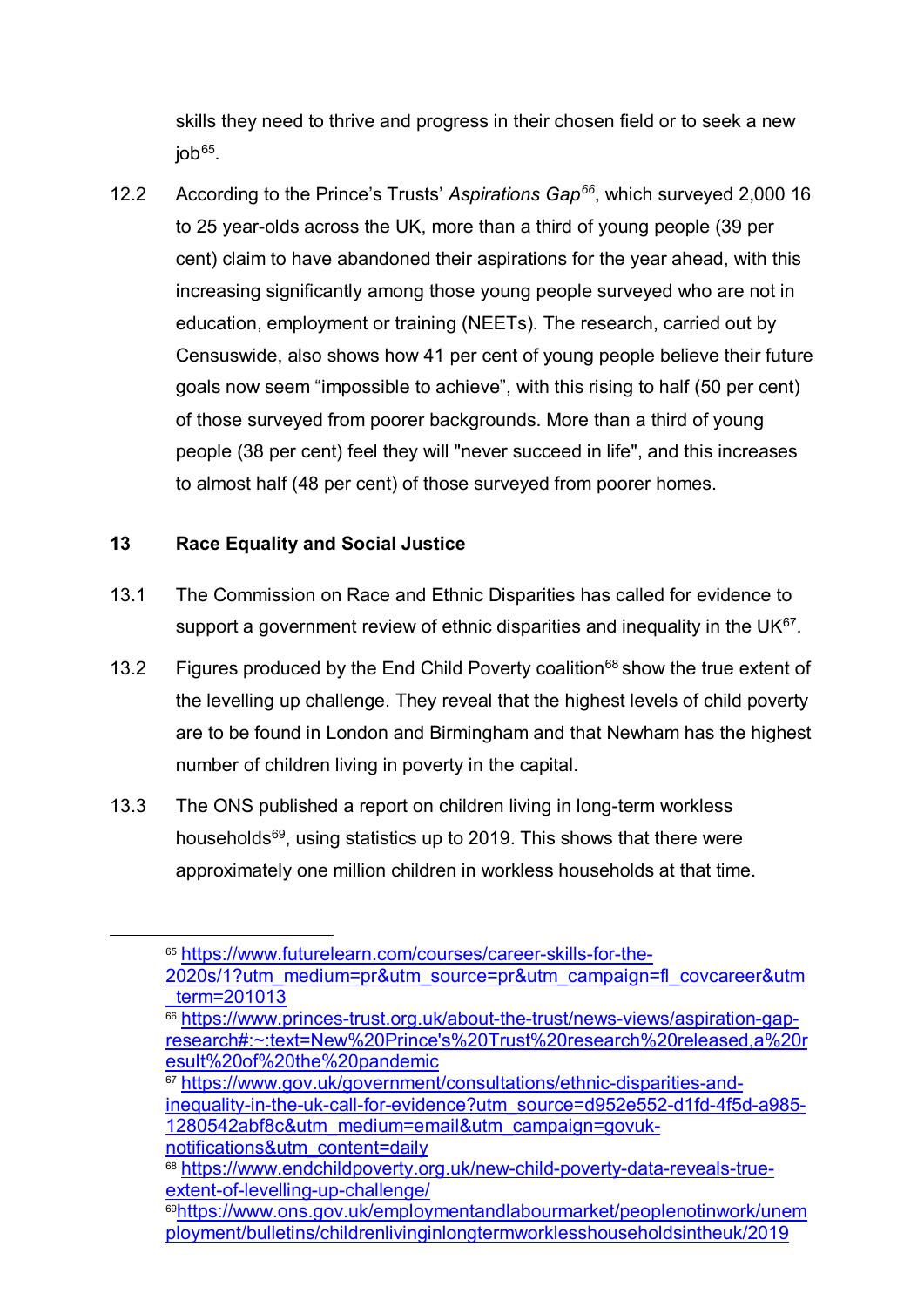<span id="page-25-0"></span>13.4 The House of Commons Library produced *Educational outcomes of Black pupils and students*[70,](#page-25-1) a briefing paper for MPs that draws on data from various sources. It finds that, at GCSE level, young people from the Black major ethnic group, on average, have the lowest combined English and maths pass rate of any major ethnic group; however, Black pupils fare better on the main progress measure. It reveals that: Black African pupils generally fare better than Black Caribbean pupils; Black pupils eligible for Free School Meals (FSM) attain better on some key measures than White pupils eligible for FSM; in England, young people from Black ethnic groups are more likely to go on to higher education than average, but less likely to obtain high grades, enter 'prestigious' universities, end up in a 'highly-skilled' job, study further or have career satisfaction. It highlights marked differences in higher education entry rates between people from different Black ethnic groups, and between men and women.

### **14 Social Mobility**

- 14.1 The Social Mobility Commission's *The long shadow of deprivation: differences in opportunities across England[71](#page-25-2)* followed boys born between 1986 and 1988 until they were 28 years-old. It found that where people live is a bigger determinant on earnings than educational attainment: sons of disadvantaged families in areas of high social mobility earned twice as much as similar families in areas of low social mobility. In areas of high social mobility, education attainment accounts for nearly all of the pay gap between the most and least affluent families, but in areas of low social mobility education accounts for around a third of the gap. The report argues that equality in life chances depends on equalising – or compensating for inequalities in – for example, family connections financial support from families and the development of soft skills.
- 14.2 Young people, particularly those from deprived backgrounds, have had their earnings and job prospects hit hardest by the coronavirus pandemic, adding to fears for the long-term impact on their futures. BBC Panorama<sup>[72](#page-25-3)</sup> found

<span id="page-25-1"></span> <sup>70</sup> <https://commonslibrary.parliament.uk/research-briefings/cbp-9023/>

<span id="page-25-2"></span><sup>71</sup>[.https://assets.publishing.service.gov.uk/government/uploads/system/uploads](https://assets.publishing.service.gov.uk/government/uploads/system/uploads/attachment_data/file/923623/SMC_Long_shadow_of_deprivation_MAIN_REPORT_Accessible.pdf) [/attachment\\_data/file/923623/SMC\\_Long\\_shadow\\_of\\_deprivation\\_MAIN\\_REP](https://assets.publishing.service.gov.uk/government/uploads/system/uploads/attachment_data/file/923623/SMC_Long_shadow_of_deprivation_MAIN_REPORT_Accessible.pdf) [ORT\\_Accessible.pdf](https://assets.publishing.service.gov.uk/government/uploads/system/uploads/attachment_data/file/923623/SMC_Long_shadow_of_deprivation_MAIN_REPORT_Accessible.pdf)

<span id="page-25-3"></span><sup>72</sup> <https://www.bbc.co.uk/news/uk-54662485>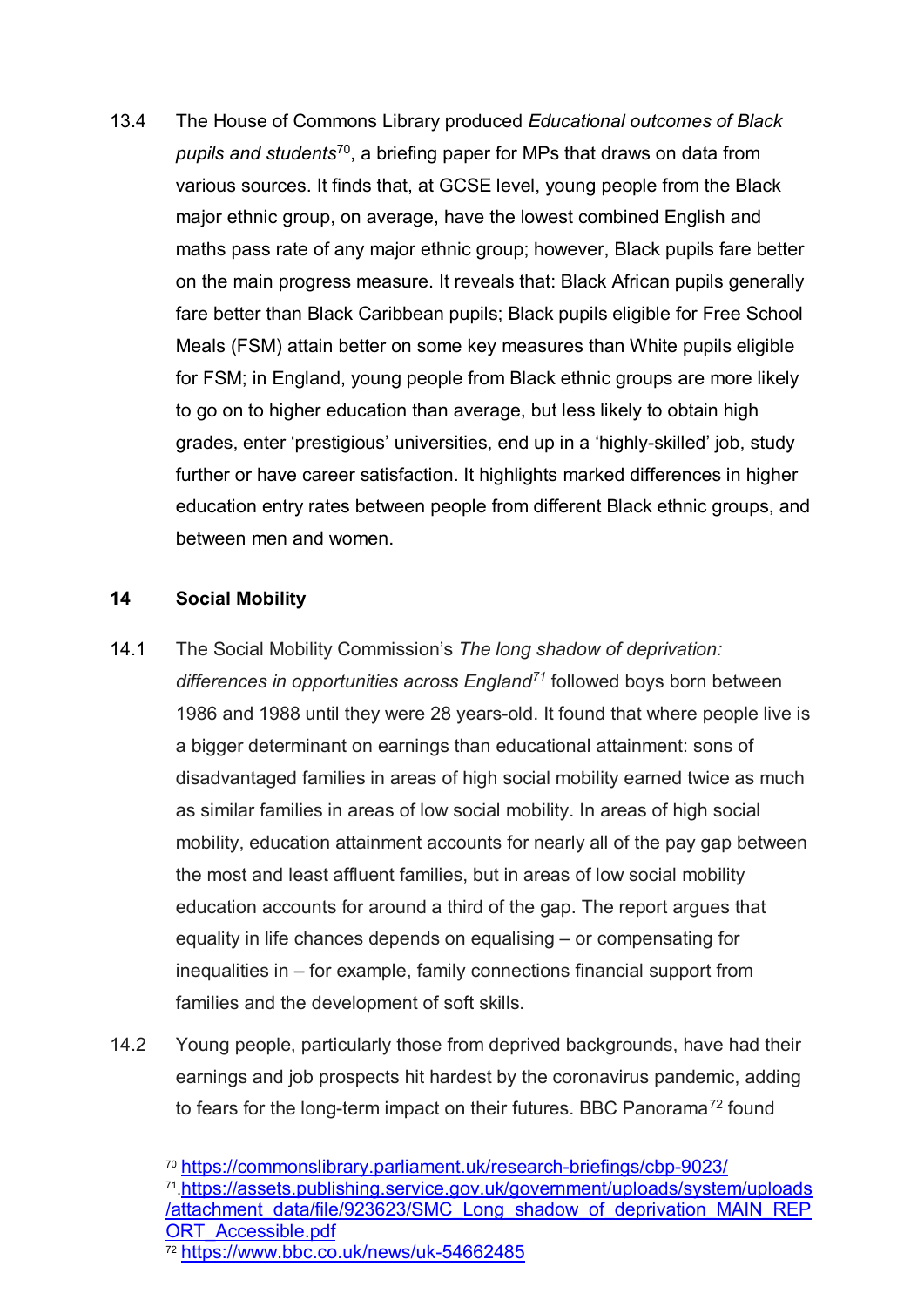people aged 16-25 were more than twice as likely as older workers to have lost their job, while six in 10 saw their earnings fall. It also highlighted the impact of school closures on young people and added to growing evidence that students from poorer backgrounds have fallen behind their more privileged peers.

### **15 Mental Health and Anxiety**

- 15.1 *Young people's well-being: 2020*, produced by the Office for National Statistics<sup>[73](#page-26-0)</sup>, captures young people's well-being through a 28-indicator framework, covering the topics of personal well-being; our relationships; health; what we do; where we live; personal finance; and education and skills. This headline release reflects the circumstances, views and well-being of young people aged 16 to 24 years in the UK prior to the Covid-19 pandemic, making it a useful starting point to understand what has changed since. It demonstrates that even before Covid-19, the anxiety levels of young people about health, finances and disconnection from community were in decline. Especially among young women.
- 15.2 State of the nation 2020: children and young people's wellbeing<sup>[74](#page-26-1)</sup> from the DfE collates published evidence on the wellbeing in children and young people over the period of March to August 2020, including:
	- statistics on the personal wellbeing of children and young people in England and the UK
	- wider set of indicators on their:
		- o relationships
		- o health
		- o education and skills

<span id="page-26-0"></span> <sup>73</sup>[.https://www.ons.gov.uk/peoplepopulationandcommunity/wellbeing/bulletins/y](https://www.ons.gov.uk/peoplepopulationandcommunity/wellbeing/bulletins/youngpeopleswellbeingintheuk/2020) [oungpeopleswellbeingintheuk/2020](https://www.ons.gov.uk/peoplepopulationandcommunity/wellbeing/bulletins/youngpeopleswellbeingintheuk/2020)

<span id="page-26-1"></span><sup>74</sup> [https://www.gov.uk/government/news/effect-of-pandemic-on-childrens](https://www.gov.uk/government/news/effect-of-pandemic-on-childrens-wellbeing-revealed-in-new-report)[wellbeing-revealed-in-new-report](https://www.gov.uk/government/news/effect-of-pandemic-on-childrens-wellbeing-revealed-in-new-report)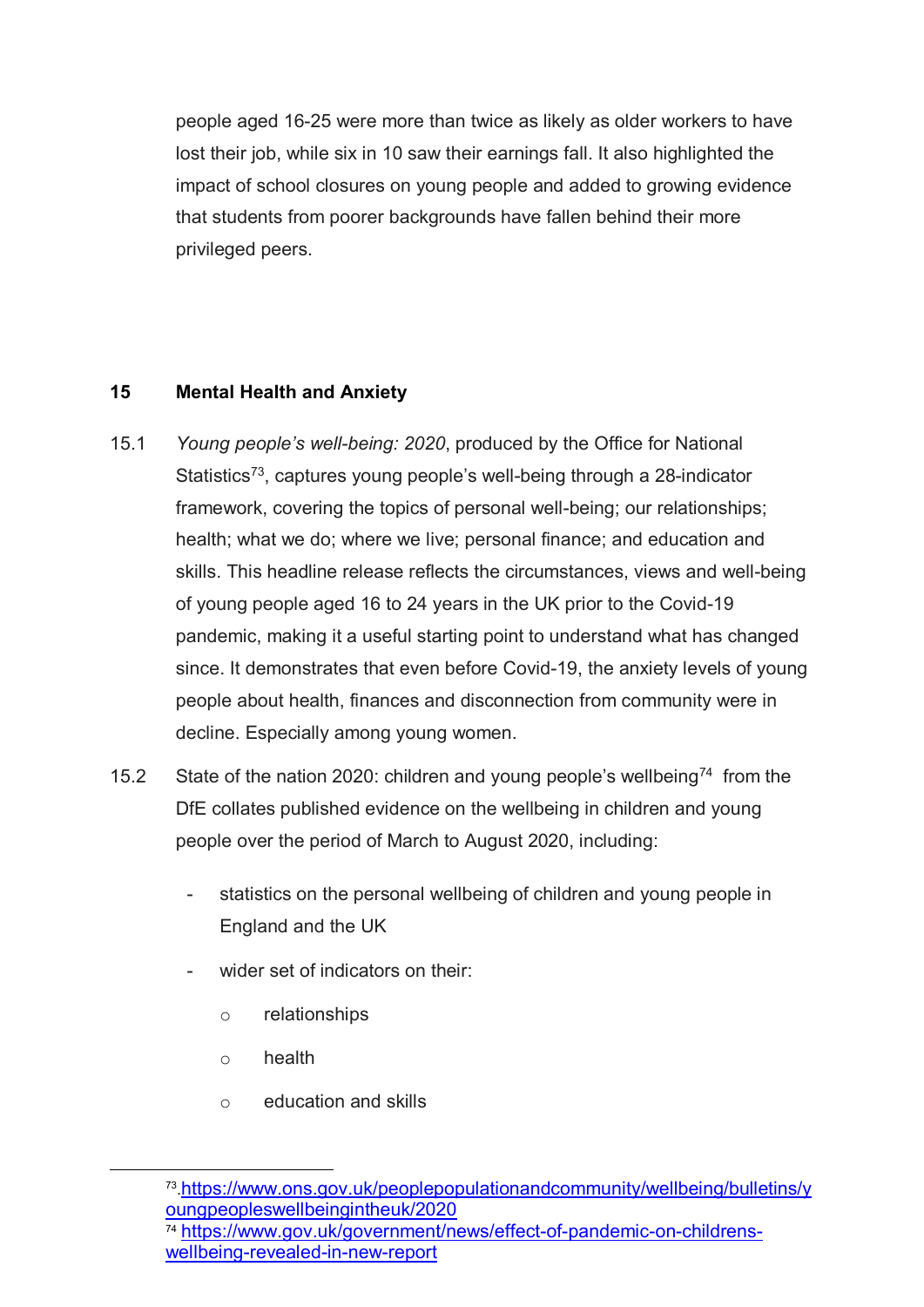- o personal finance
- o activities
- where they live
- 15.3 The DfE has published research<sup>[75](#page-27-0)</sup> evaluating the delivery of the expanded training programme to improve joint working between schools and mental health services. The expanded programme built on the initial pilot delivered in 2015 to 2016. The evaluation finds that overall, the expanded programme resulted in measurable improvements to some aspects of communication and joint working between schools and NHS Children and Young People Mental Health Service, although the results were not all at the level achieved by the original pilots.
- 15.4 Following a pause to allow universities and colleges to prioritise their response to the pandemic, the OfS has relaunched its £1 million funding competition to improve mental health support for students<sup>76</sup>. Universities and colleges can now bid for funding provided by the Department of Health and Social Care (DHSC) to the OfS to develop and implement projects that provide targeted approaches to improving mental health outcomes for particular groups of students and strengthen links between the health and higher education sectors.
- 15.5 The Children's Commissioner has warned that children detained in hospital mental health wards during the lockdown struggled to access family therapy and advocacy support $77$ .
- 15.6 The NHS has published the results of a follow-up to its 2017 survey into the mental health of children and young people in England, which confirms the overall decline in young people's mental health during the pandemic<sup>[78](#page-27-3)</sup>.

<span id="page-27-2"></span><sup>77</sup> [https://www.childrenscommissioner.gov.uk/report/inpatient-mental-health](https://www.childrenscommissioner.gov.uk/report/inpatient-mental-health-wards-during-covid-19)[wards-during-covid-19](https://www.childrenscommissioner.gov.uk/report/inpatient-mental-health-wards-during-covid-19)

<span id="page-27-3"></span>7[8https://www.gov.uk/government/statistics/mental-health-of-children-and](https://www.gov.uk/government/statistics/mental-health-of-children-and-young-people-in-england-2020-follow-up-to-the-2017-survey?utm_source=cf421175-2974-434c-a9d5-75e712444120&utm_medium=email&utm_campaign=govuk-notifications&utm_content=daily)[young-people-in-england-2020-follow-up-to-the-2017](https://www.gov.uk/government/statistics/mental-health-of-children-and-young-people-in-england-2020-follow-up-to-the-2017-survey?utm_source=cf421175-2974-434c-a9d5-75e712444120&utm_medium=email&utm_campaign=govuk-notifications&utm_content=daily) [survey?utm\\_source=cf421175-2974-434c-a9d5-](https://www.gov.uk/government/statistics/mental-health-of-children-and-young-people-in-england-2020-follow-up-to-the-2017-survey?utm_source=cf421175-2974-434c-a9d5-75e712444120&utm_medium=email&utm_campaign=govuk-notifications&utm_content=daily)

<span id="page-27-0"></span> <sup>75</sup>[.https://assets.publishing.service.gov.uk/government/uploads/system/uploads](https://assets.publishing.service.gov.uk/government/uploads/system/uploads/attachment_data/file/925515/MHSSL_Evaluation_FINAL_for_gov.uk.pdf) [/attachment\\_data/file/925515/MHSSL\\_Evaluation\\_FINAL\\_for\\_gov.uk.pdf](https://assets.publishing.service.gov.uk/government/uploads/system/uploads/attachment_data/file/925515/MHSSL_Evaluation_FINAL_for_gov.uk.pdf)

<span id="page-27-1"></span><sup>76</sup> [https://www.officeforstudents.org.uk/news-blog-and-events/press-and](https://www.officeforstudents.org.uk/news-blog-and-events/press-and-media/1-million-funding-competition-to-support-student-mental-health/)[media/1-million-funding-competition-to-support-student-mental-health/](https://www.officeforstudents.org.uk/news-blog-and-events/press-and-media/1-million-funding-competition-to-support-student-mental-health/)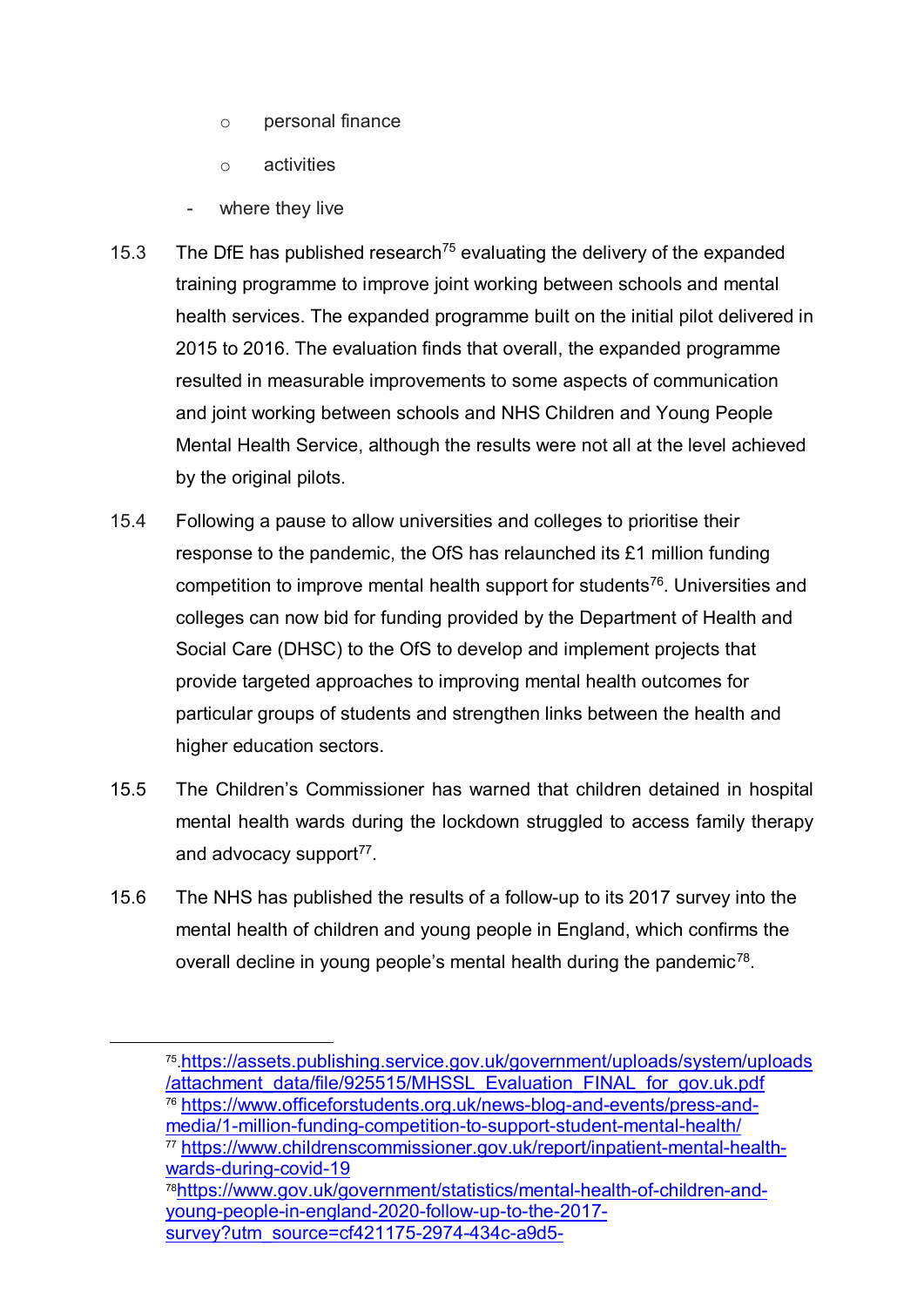- 15.7 The Centre for Mental Health has warned that up to 10 million people, including 1.5 million children and young people, may need mental health support in the aftermath of Covid-19[79.](#page-28-0)
- 15.8 Research published by King's College London<sup>[80](#page-28-1)</sup> shows that teenagers diagnosed with depression while at school significantly underachieve in academic attainment from primary school to GCSE. The researchers suggest that targeted educational support for children struggling with depression might particularly benefit boys and those from deprived backgrounds, who were especially vulnerable subgroups in the study, although all children with depression might benefit from such support.
- 15.9 A project led by Imperial College<sup>[81](#page-28-2)</sup> is set to explore the impact the COVID-19 pandemic on the mental health and wellbeing of adolescents in the UK. Working with around 5,000 London teenagers, researchers will investigate risk factors for mental health problems due to COVID-19 public health measures, and the related educational and social disruption to adolescents. It will explore what factors promote resilience to any mental health problems caused by the pandemic, and whether changes in use of digital technology, such as social media usage, during the pandemic have had a positive or negative impact on adolescent mental health.
- 15.10 The upheaval and uncertainty created by the pandemic has taken a toll on young people's mental health. Research conducted by the Samaritans and the University of Glasgow<sup>[82](#page-28-3)</sup> found young adults (18-29 years) were more likely to report depressive symptoms and suicidal thoughts than older people
- 15.11 Mental health campaign Time to Change has announced that it will close on 31 March 2021 after the government said it was no longer able to fund the

8[0https://www.kcl.ac.uk/news/loss-of-potential-teens-diagnosed-with](https://www.kcl.ac.uk/news/loss-of-potential-teens-diagnosed-with-depression-show-reduction-in-educational-achievement-from-primary-school-to-gcse)[depression-show-reduction-in-educational-achievement-from-primary-school](https://www.kcl.ac.uk/news/loss-of-potential-teens-diagnosed-with-depression-show-reduction-in-educational-achievement-from-primary-school-to-gcse)<u>to-gcse</u><br><sup>81</sup> <https://www.scampstudy.org/about/>

<span id="page-28-1"></span><span id="page-28-0"></span> $\ddot{\phantom{a}}$ 

[<sup>75</sup>e712444120&utm\\_medium=email&utm\\_campaign=govuk](https://www.gov.uk/government/statistics/mental-health-of-children-and-young-people-in-england-2020-follow-up-to-the-2017-survey?utm_source=cf421175-2974-434c-a9d5-75e712444120&utm_medium=email&utm_campaign=govuk-notifications&utm_content=daily)[notifications&utm\\_content=daily](https://www.gov.uk/government/statistics/mental-health-of-children-and-young-people-in-england-2020-follow-up-to-the-2017-survey?utm_source=cf421175-2974-434c-a9d5-75e712444120&utm_medium=email&utm_campaign=govuk-notifications&utm_content=daily)

 $79$  [https://www.centreformentalhealth.org.uk/publications/covid-19-and-nations](https://www.centreformentalhealth.org.uk/publications/covid-19-and-nations-mental-health-october-2020)[mental-health-october-2020](https://www.centreformentalhealth.org.uk/publications/covid-19-and-nations-mental-health-october-2020)

<span id="page-28-3"></span><span id="page-28-2"></span><sup>82</sup> [https://www.samaritans.org/news/new-study-reveals-mental-health-impact](https://www.samaritans.org/news/new-study-reveals-mental-health-impact-initial-lockdown-period/)[initial-lockdown-period/](https://www.samaritans.org/news/new-study-reveals-mental-health-impact-initial-lockdown-period/)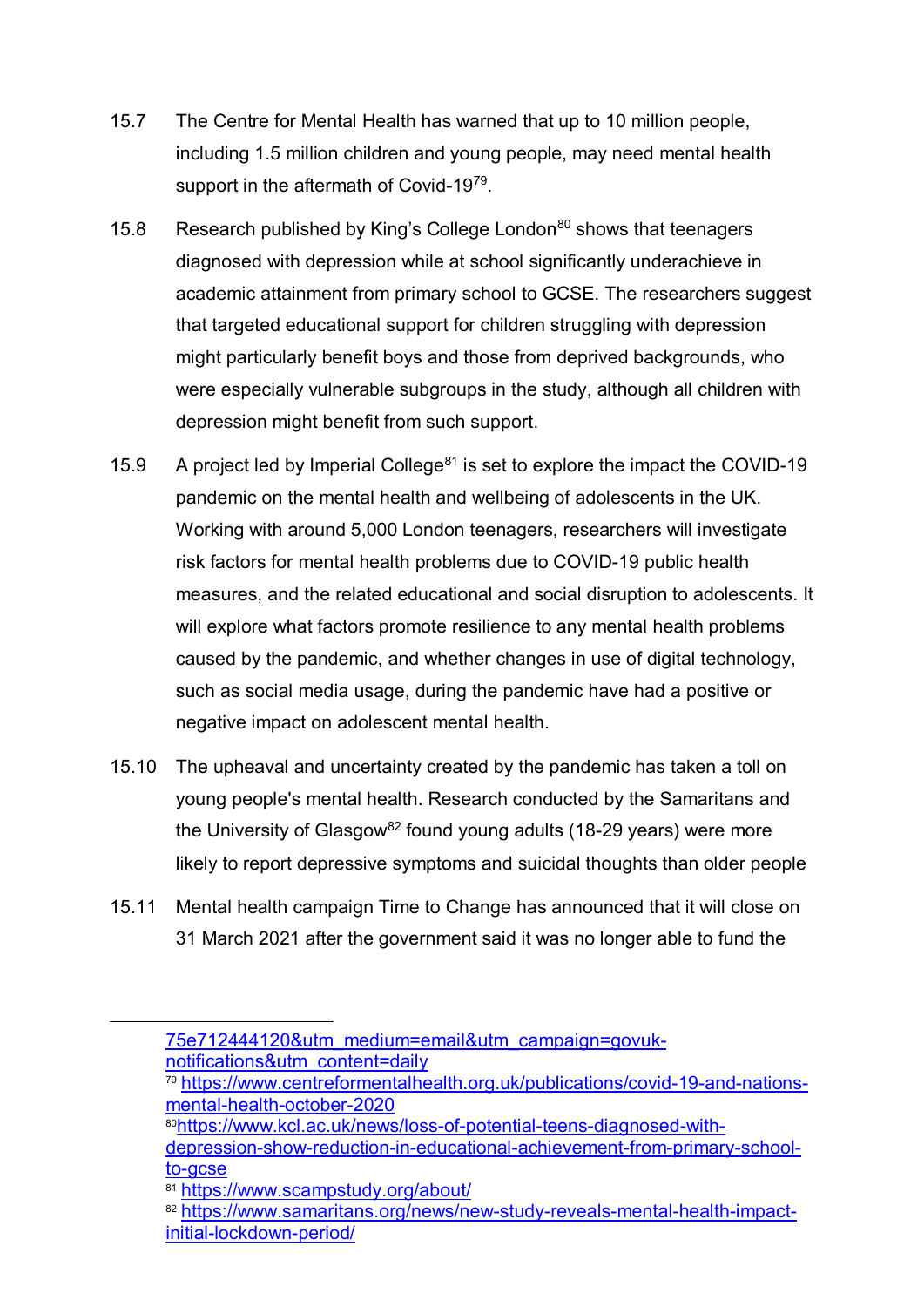programme<sup>[83](#page-29-0)</sup> The campaign, run by partners Rethink Mental Illness and Mind, issued a statement saying it had helped 5.4m people living with mental health problems. Time to Change will continue to encourage people to be more open to mental health to help end the isolation, shame and worthlessness that too many of us feel when experiencing a mental health problem. The campaign will continue to deliver the Ask Twice campaign in November and Time to Talk Day on Thursday 4 February 2021, it added.

#### **16 Youth Work**

- 16.1 The DfE established a survey of local authorities in England to help understand the impact of Covid-19 on Children's Social Care. Local authorities are asked to report to DfE every two weeks - each fortnightly survey return is referred to as a 'wave'. The latest survey $84$  shows that local authority social workers have maintained contact with a large proportion of children looked after (CLA), children on a child protection plan (CPP) and other children in need (CIN) throughout the pandemic (68 per cent, 94 per cent and 62 per cent respectively).
- 16.2 StreetDoctors, Redthread and MAC-UK surveyed young people who use their services to find out how lockdown affected their lives and their communities, and how we as a nation could better support them. The report, Living Through a Lockdown: Reflections and recommendations from young people at risk of serious violence<sup>[85](#page-29-2)</sup>, offers insights into the experiences of some of the UK's most vulnerable young people, and makes urgent recommendations for local and national leaders. Recommendations include:
	- Referral criteria for support services should be temporarily relaxed during lockdown to self-referrals from young people or parents during lockdown, particularly those struggling with mental health.

<span id="page-29-0"></span> <sup>83</sup> [https://www.time-to-change.org.uk/news/time-to-change-to-close-after](https://www.time-to-change.org.uk/news/time-to-change-to-close-after-funding-ends)[funding-ends](https://www.time-to-change.org.uk/news/time-to-change-to-close-after-funding-ends)

<span id="page-29-1"></span><sup>84</sup>[.https://assets.publishing.service.gov.uk/government/uploads/system/uploads](https://assets.publishing.service.gov.uk/government/uploads/system/uploads/attachment_data/file/925470/VCYP_Survey_publication_W10.pdf) [/attachment\\_data/file/925470/VCYP\\_Survey\\_publication\\_W10.pdf](https://assets.publishing.service.gov.uk/government/uploads/system/uploads/attachment_data/file/925470/VCYP_Survey_publication_W10.pdf)

<span id="page-29-2"></span><sup>85</sup> <https://www.redthread.org.uk/living-through-a-lockdown/>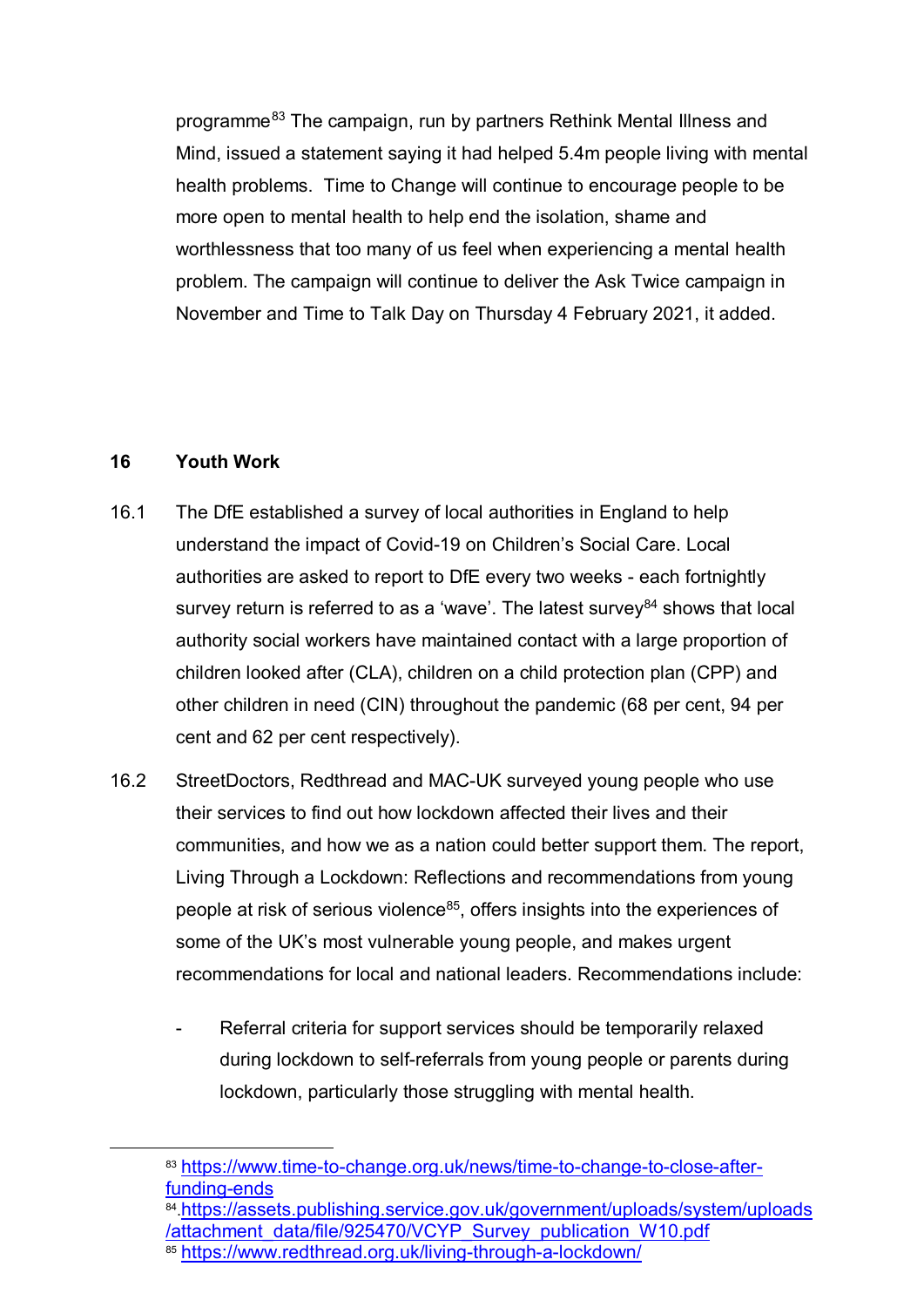- Service delivery organisations must prepare clear digital engagement strategies to ensure consistency through any lockdowns, and practitioners should receive additional training on this where possible.
- Schools, colleges and youth services must receive ongoing support to act as anchor institutions during local lockdowns, particularly for those known to be at risk of youth violence.
- The government must co-create and publish a long-term plan for young people to ensure they do not suffer disproportionately as a result of the lockdown. These plans should prioritise access to work and training opportunities for young people.
- 16.3 NSPCC Learning<sup>[86](#page-30-0)</sup> has put together information to help anyone who works or volunteers with children and young people to recognise the signs that a child might be being exploited by a county lines gang and understand what action to take to help keep children safe. Topics covered include:
	- the risks associated with county lines
	- recognising and responding to concerns about county lines
	- how professionals can work to prevent county lines
	- a summary of the relevant legislation and guidance
- 16.4 Youth Work Week took place 2 8 November around the theme of Ambitious for Youth Work<sup>87</sup>. An online event hosted by the GLA on 2 November to celebrate the week and run for and by London's young people will be covered in our November update. The event comprised youth-led discussions with young social leaders, singers, poets and many more leading the conversation, sharing stories of how youth activities have shaped their lives and discussing the issues facing young people in the city today.

# **17 London Government**

<span id="page-30-0"></span> <sup>86</sup> <https://learning.nspcc.org.uk/>

<span id="page-30-1"></span><sup>87</sup> <https://nya.org.uk/youth-work-week-2020/>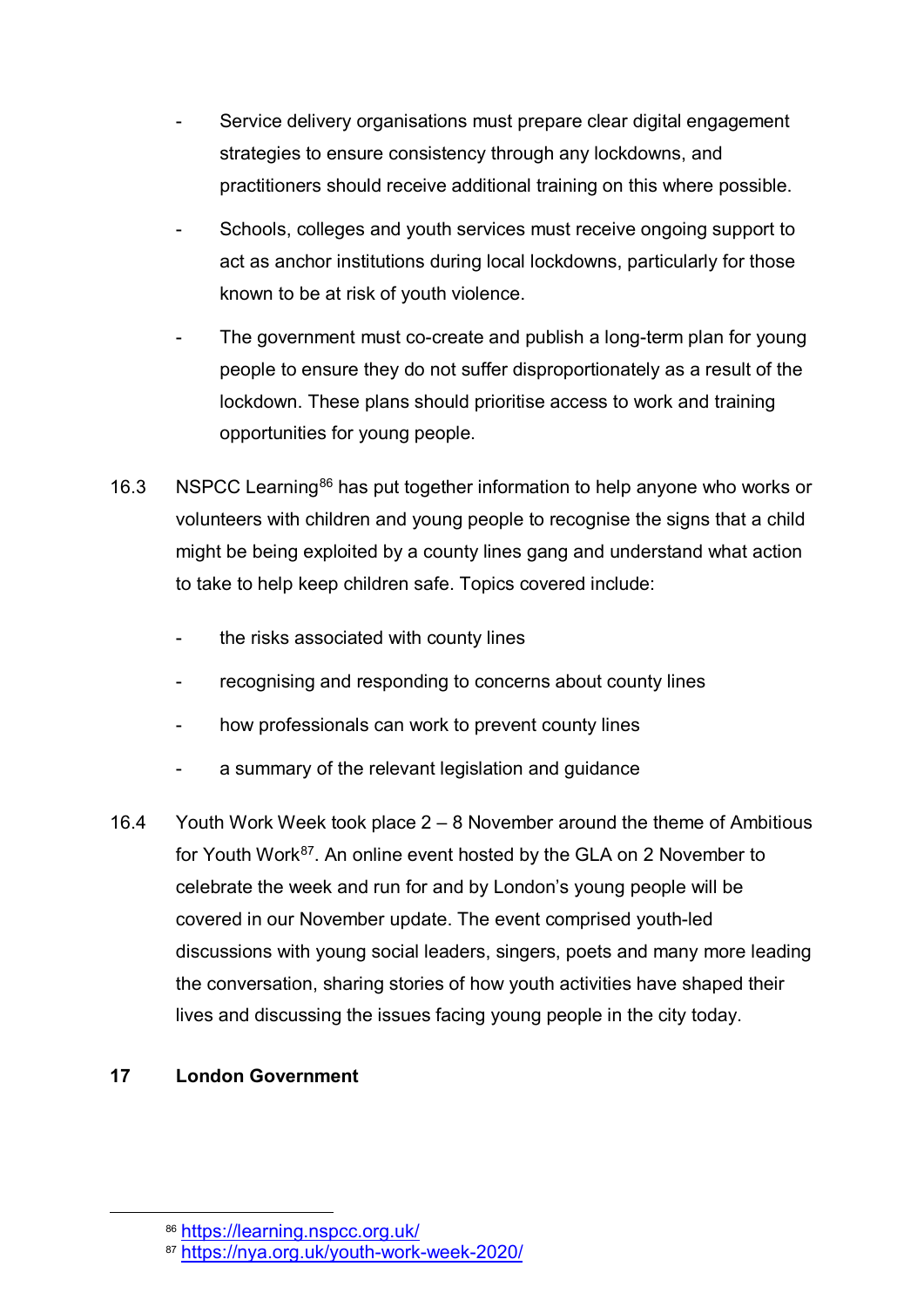- 17.1 As part of a broader funding package agreed between the government and Mayor of London until the end of March 2020, the proposed removal of free travel for under-18s will not take place in November.
- 17.2 *Growing up in Hammersmith & Fulham* is a joint report by Partnership for Young London and Young Hammersmith and Fulham, which was compiled by young people aged 13 -24, to address many issues including the Black Lives Matter campaign and current aspirations. It provides a snapshot of the impact that the coronavirus pandemic has had and will have in future. Some of the key findings are:
	- Young people are largely unaware of how to access local youth services.
	- The majority of young people are worried about the impact of coronavirus on their education and employment.
	- The majority of young people were interested in receiving advice on finance, anxiety and stress and managing emotions.
	- Knowledge of how to access youth services is important for mental health
- 17.3 The campaign group Compass spotlights Barking and Dagenham Council's work with civic society during the Coid-19 crisis and explains how this was the result of many years of changing the culture and structures through which the Council worked with and supported the community $88$ .

# **18 Summary: the key issues for the recovery of Young People's Education and Skills in London**

18.1 As the Covid-19 infection rate increases during the winter and with it an increase in hospital admissions and sadly deaths, the government's efforts to control and contain the virus remain in sharp focus. Inevitably, the economic and social effects of containment and control and the restrictions they bring assume ever greater importance. The body of evidence we have reviewed in our updates since the start of the outbreak shows that many of the

<span id="page-31-0"></span> <sup>88</sup>[.https://www.compassonline.org.uk/wp](https://www.compassonline.org.uk/wp-content/uploads/2020/10/BDParticipationNL_FINAL.pdf)[content/uploads/2020/10/BDParticipationNL\\_FINAL.pdf](https://www.compassonline.org.uk/wp-content/uploads/2020/10/BDParticipationNL_FINAL.pdf)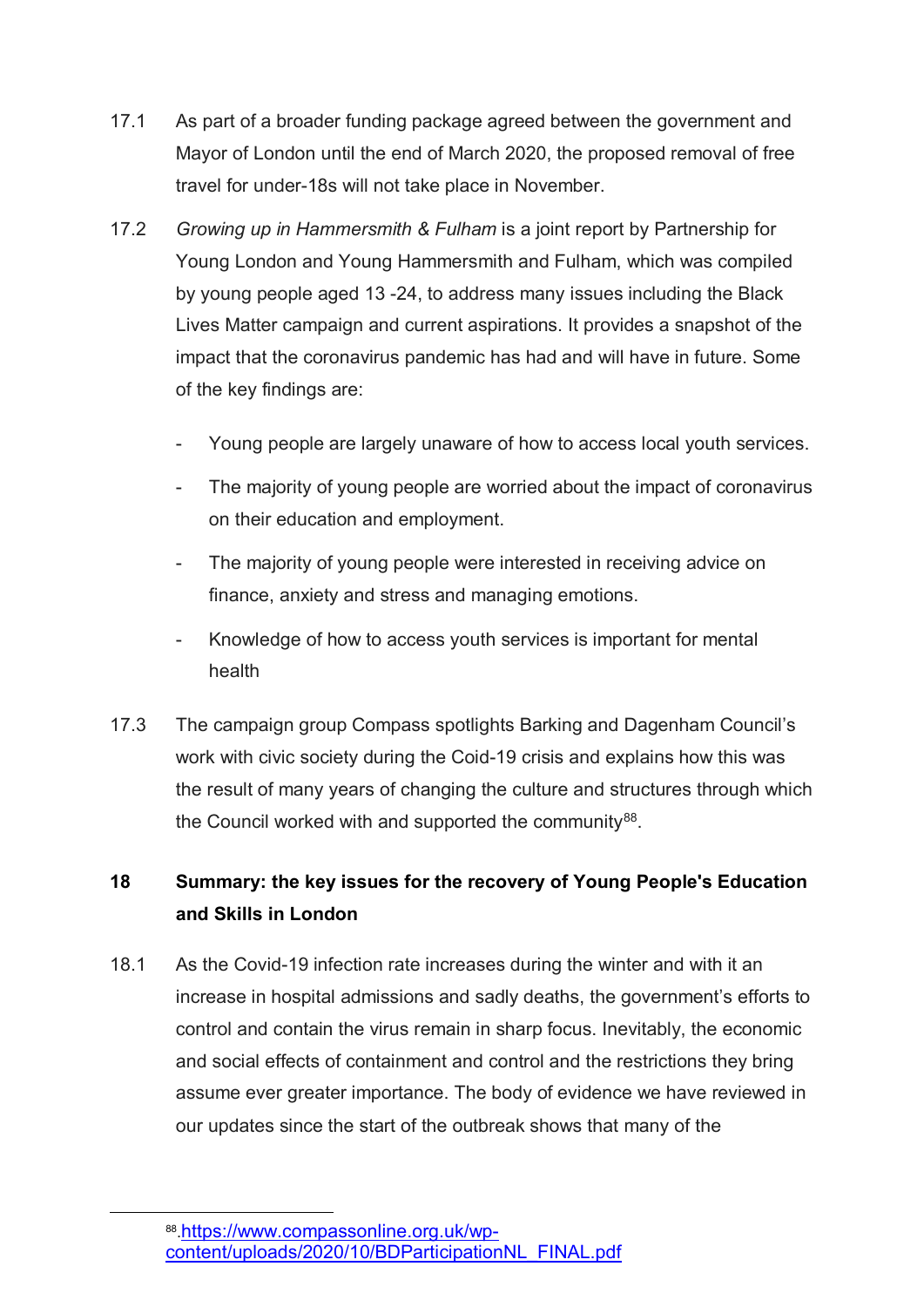inequalities that have long existed in our economic and social life have been brought to the fore.

- 18.2 Disparities in participation, achievement and outcomes from the education and training system in London command the attention of commentators and researchers. Reports highlight some specific areas of concern that policy makers at all levels can address as we move into recovery.
- 18.3 It is also worth noting that, now that education settings have reopened, more coverage is being given to the quality of provision and supporting on-line delivery. Our earlier updates have commented on the advantages and disadvantages of this development.
- 18.4 Although there has been a spotlight on young people's mental health throughout the pandemic – as there had been before the outbreak – it remains one of the most important issues to be addressed at this time; both in the control phase and in transition to recovery.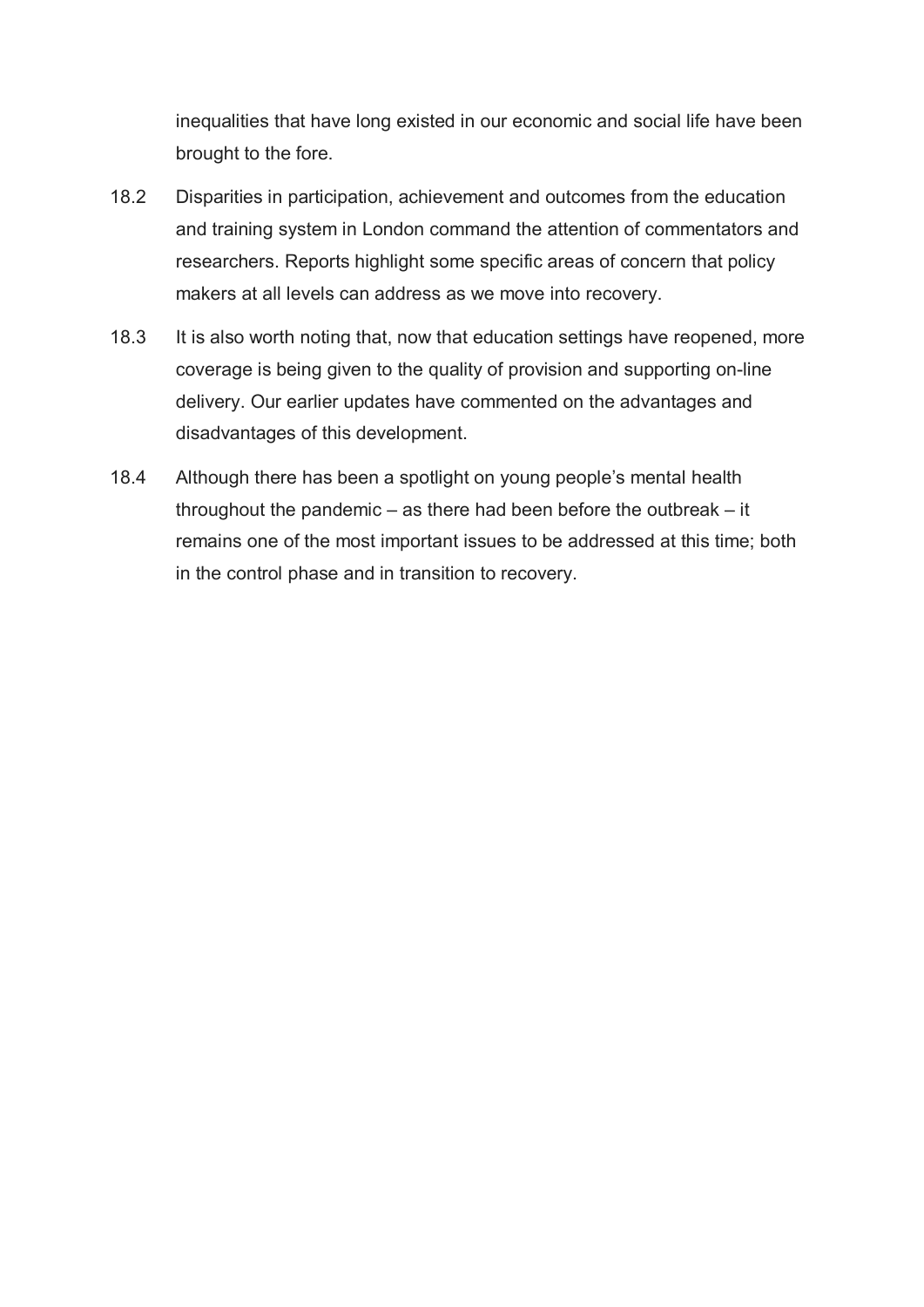### **Part Two: Policy Update**

This part of the Briefing Note covers policies and reports that have been received in October 2020.

#### **19 College oversight policy[89](#page-33-0)**

19.1 The DfE has amended its college oversight policy. Colleges that apply for emergency funding will no longer automatically be placed in formal intervention.

# **20 Re-thinking youth participation for the present and next generation: education to employment.[90](#page-33-1)**

- 20.1 By citing a comprehensive body of research, analysing data and referring to case studies, the LGA has built up a powerful argument for restoring local democratic control of young people's education and skills including powers and funding to support young people who are NEET. It proposes in particular:
	- that there should be greater support for local areas to co-produce post-16 offers with local providers and businesses
	- co-design local careers advice offers and progressively devolve the Careers and Enterprise Company and National Careers Service funding
	- local coordination and integration of skills and employment services, with better support in the transition from education to employment
	- the creation of a Youth Participation Minister with oversight of a national Youth Employment Taskforce and a new Youth Employment and Skills **Service**
	- bring the government's 'opportunity guarantee' and the established 'September Guarantee' together into a single statement of entitlement that local offers will deliver

<span id="page-33-1"></span><span id="page-33-0"></span> <sup>89</sup>[.https://assets.publishing.service.gov.uk/government/uploads/system/](https://assets.publishing.service.gov.uk/government/uploads/system/uploads/attachment_data/file/929201/College_Oversight_document_Oct_20_updates_FINAL.pdf) [uploads/attachment\\_data/file/929201/College\\_Oversight\\_document\\_Oc](https://assets.publishing.service.gov.uk/government/uploads/system/uploads/attachment_data/file/929201/College_Oversight_document_Oct_20_updates_FINAL.pdf) [t\\_20\\_updates\\_FINAL.pdf](https://assets.publishing.service.gov.uk/government/uploads/system/uploads/attachment_data/file/929201/College_Oversight_document_Oct_20_updates_FINAL.pdf) <sup>90</sup> [https://www.local.gov.uk/re-thinking-youth-participation-present-and](https://www.local.gov.uk/re-thinking-youth-participation-present-and-next-generation-education-employment)[next-generation-education-employment](https://www.local.gov.uk/re-thinking-youth-participation-present-and-next-generation-education-employment)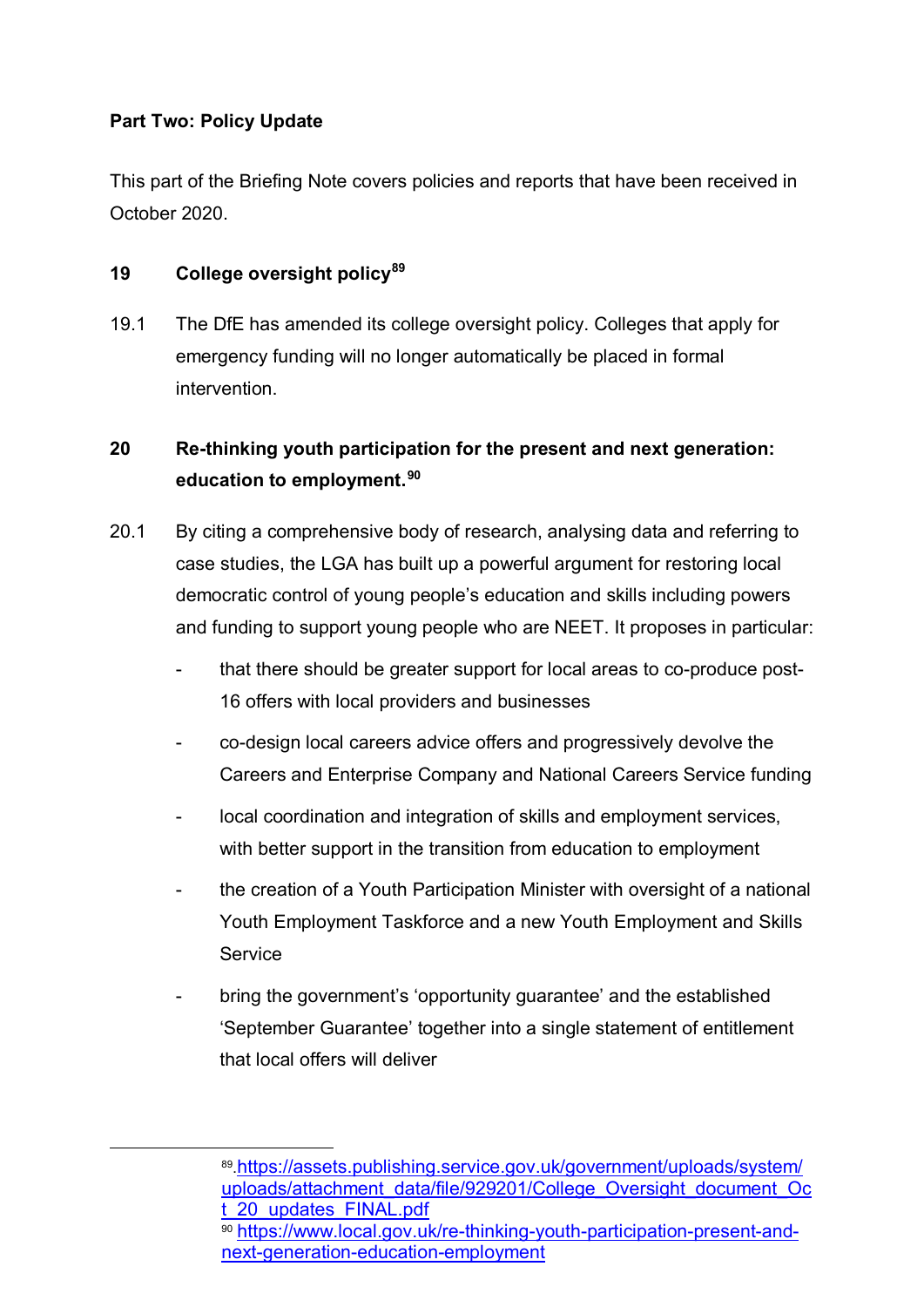- investment in new active labour market programmes that are adaptable to different local needs
- a new careers advice and guidance offer
- local flexibilities in Apprenticeships, making T levels work from the outset and greater local control over Kickstart
- better access to data to enable refinements to be made in delivery to match changing circumstances.

### **21 Post-Qualification Application (PQA): Reforming University Admissions**

- 21.1 This report by Sutton Trust adds to calls for students to apply once their grades are known. It says:
	- University applicants from working class backgrounds are less likely to get a place at their preferred university than those from middle class backgrounds in 2020.
	- Working class applicants more likely to say they would have applied to a more selective university if they had known their final results
	- Two thirds of applicants in favour of removing predicted grades from university admissions and making decisions on the basis of actual results.
- 21.2 It also says that the majority of applicants to university this year would like to see a move to a system where they apply to university after they have received their grades and two-thirds (66 per cent) of young people think a move to PQA - where young people decide which universities to apply to after they've got their grades - would be fairer than the current system which is based on predicted grades. The polling of 502 university applicants by YouthSight found that just 13% think this system would be less fair.
- 21.3 While two-thirds (69%) of applicants received a place at their most preferred university, middle class students were more likely than working class students to do so (72% compared to 63%).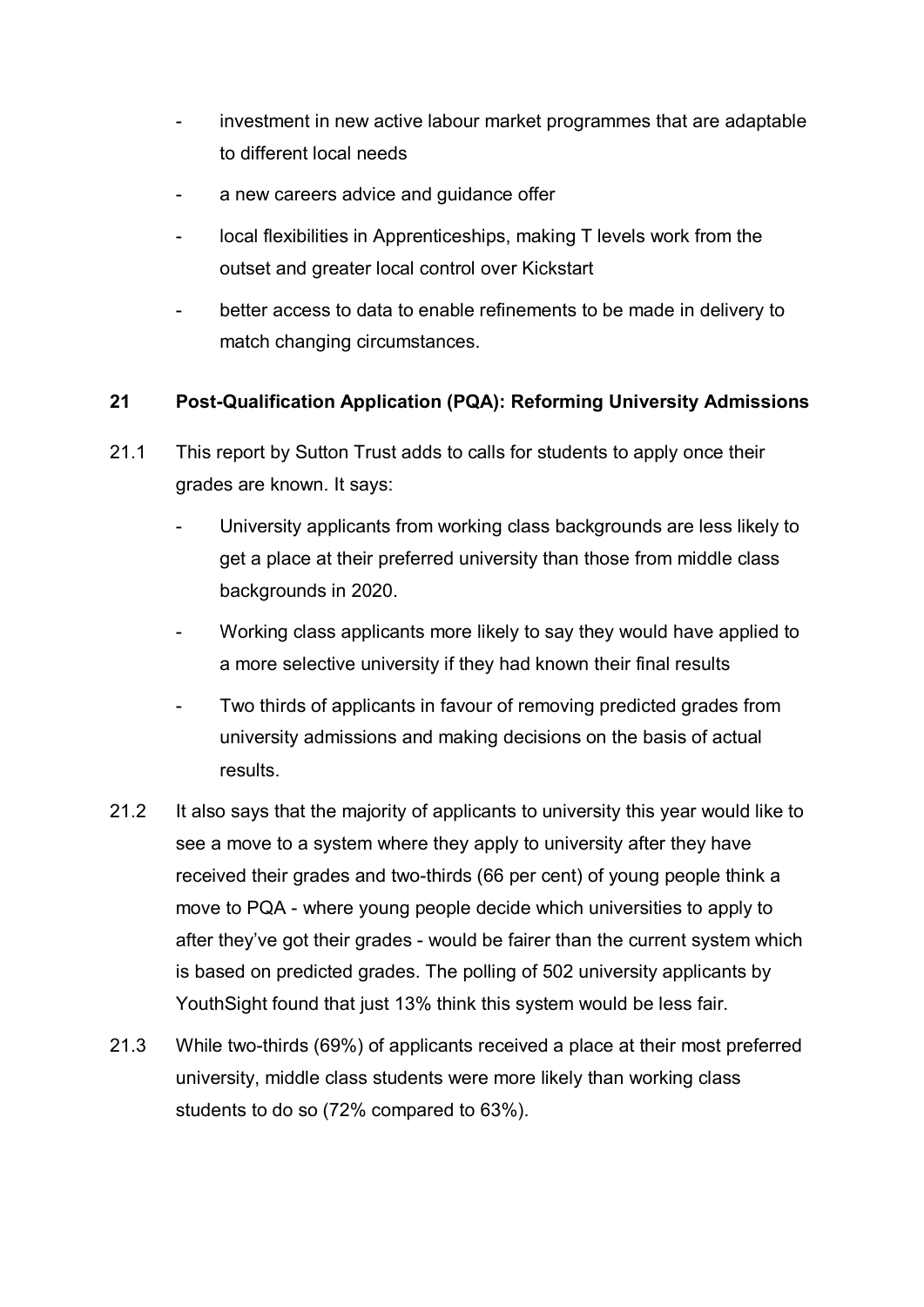## **22 National Youth Social Action Survey[91](#page-35-0)**

22.1 The National Youth Social Action survey, conducted by Ipsos MORI for the Ministry of Digital, Culture. Media and Sport (DCMS), has run annually since 2014 to inform the #iwill campaign. The campaign aims to make meaningful social action part of everyday life for 10 to 20 year olds across the UK. This report provides the findings from the sixth wave of the survey, which consisted of 2,081 interviews with 10 to 20 year olds in their homes between October and November 2019, providing a nationally representative sample of young people across the UK. The survey found an increase in young people's eagerness to make a difference in society, but there had been a decrease in the rate of participation in social action and an increase in the proportion of young people who said there were few or no opportunities to do so in their local area.

# **23 Youth Engagement**

23.1 Grosvenor Britain & Ireland, the Town and Country Planning Association (TCPA), Sport England and ZCD Architects have teamed up to create a free toolkit<sup>[92](#page-35-1)</sup> providing guidance on how to better engage young people in planning, regeneration and development.

### **24 GCSEs**

24.1 We previously reported that a campaign group, Rethinking Assessment has promoted the idea of scrapping GCSEs. Kate Green MP, Shadow Education Secretary, said in an interview<sup>[93](#page-35-2)</sup> at the time of the Labour Party Conference that this was one of the policy areas that Labour was currently re-examining.

<span id="page-35-0"></span> <sup>91</sup>[.https://assets.publishing.service.gov.uk/government/uploads/system/uploads](https://assets.publishing.service.gov.uk/government/uploads/system/uploads/attachment_data/file/931216/National_Youth_Social_Action_Survey_2019_-_Summary_Report-c.pdf) [/attachment\\_data/file/931216/National\\_Youth\\_Social\\_Action\\_Survey\\_2019\\_-](https://assets.publishing.service.gov.uk/government/uploads/system/uploads/attachment_data/file/931216/National_Youth_Social_Action_Survey_2019_-_Summary_Report-c.pdf) [\\_Summary\\_Report-c.pdf](https://assets.publishing.service.gov.uk/government/uploads/system/uploads/attachment_data/file/931216/National_Youth_Social_Action_Survey_2019_-_Summary_Report-c.pdf)

<sup>92</sup> <https://www.voiceopportunitypower.com/>

<span id="page-35-2"></span><span id="page-35-1"></span><sup>93</sup> [https://schoolsweek.co.uk/compelling-logic-in-call-to-scrap-gcses-says](https://schoolsweek.co.uk/compelling-logic-in-call-to-scrap-gcses-says-green/)[green/](https://schoolsweek.co.uk/compelling-logic-in-call-to-scrap-gcses-says-green/)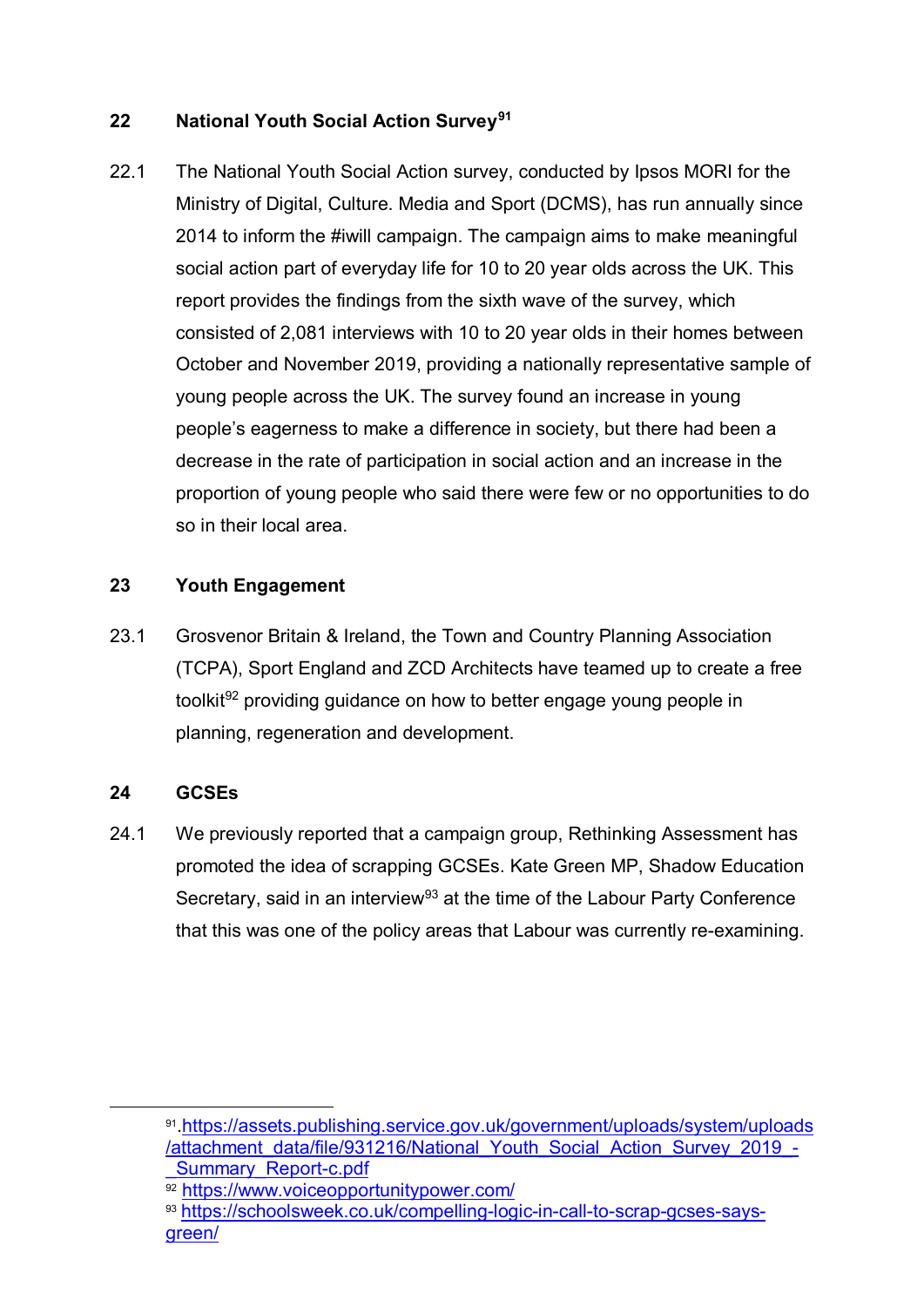#### **25 Colleges Week[94](#page-36-0)**

25.1 Colleges Week took place 19 to 23 October 2020 and the Love Our Colleges website features many of the case studies of colleges' involvement in economic and social recovery, community causes and student success that were generated during the week.

#### **26 Independent Commission for the College of the Future**

- 26.1 The Independent Commission for the College of the Future founded in 2019 by the AoC – says, in its final UK report<sup>[95](#page-36-1)</sup>, that the "college of the future will empower people throughout their lives with the skills they need to get on in life, support better productivity and innovation of businesses, and strengthen every community's sense of place". It recommends:
	- Introduce national (in all four nations) 10 year strategies for education and skills to support economic growth, industrial change and lifelong learning
	- Introduce college network strategies to meet local priorities across the tertiary education system
	- Colleges to be positioned as anchor institutions within the wider local and regional ecosystem
	- A statutory right to lifelong learning>Skills guarantee for a post-Covid economy and future labour market changes
	- A new strategic partnership with employers
	- A new support service to employers
	- Stable funding and accountability frameworks for colleges
	- A strategic relationship with governments and simplified processes
	- An ambitious future college workforce strategy
	- Diverse and representative systems leaders.

<span id="page-36-1"></span><span id="page-36-0"></span> <sup>94</sup> <https://loveourcolleges.co.uk/>

<sup>95</sup> <https://www.collegecommission.co.uk/final-report-uk>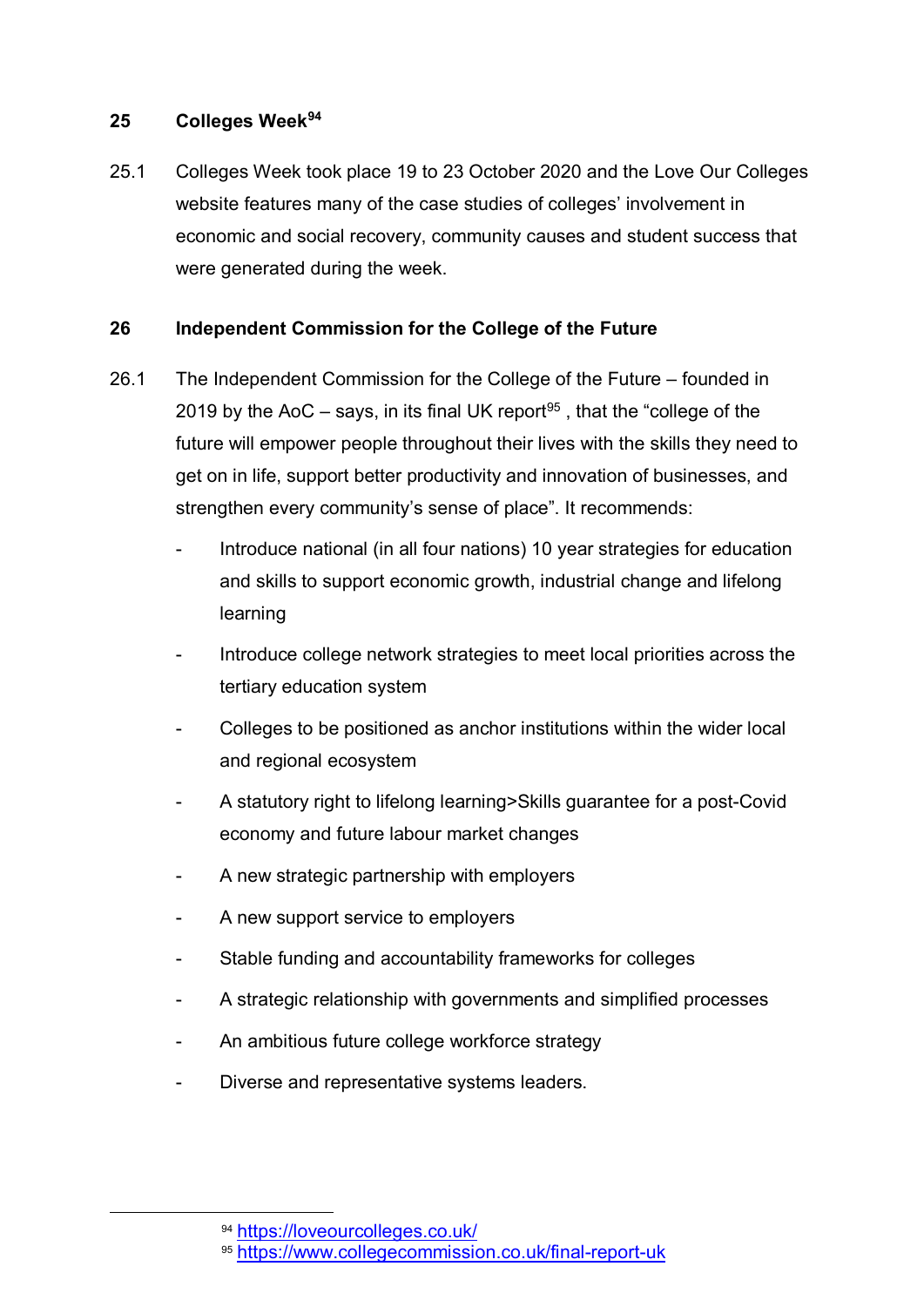## **27 EuroSkills 2020 and WorldSkills Competitions**

27.1 The EuroSkills 2020 competition, which was originally scheduled to take place in September 2020 and subsequently postponed to January 2021, has now been postponed indefinitely. WorldSkills competitions in China (scheduled for Shanghai in 2021) and France (Lyon 2023) have been postponed by a year and are now planned to take place in 2022 and 2024 respectively.

# **28 State of the Further Education Sector[96](#page-37-0)**

- 28.1 The. Collab Group and Halpin Partnership have launched a report on the State of the Further Education Sector. The report is based on an analysis of focus interviews conducted with 25 Principals and Chief Executives across UK Further Education colleges and examines some of the key opportunities and challenges facing further education leaders including how colleges have responded to the coronavirus pandemic, the anticipated FE White Paper and the relationship between further and higher education.
- 28.2 The key findings include: 81 per cent of leaders surveyed agreed that further education colleges will be critical to economic recovery efforts; 19 per cent of leaders are very confident about the financial position of their college over the next 12 months; 67 per cent of leaders are concerned about the impact that the Covid-19 pandemic has had on learner progression; 80 per cent of leaders agree that their governance arrangements are appropriate to respond to current and emerging challenges.

# **29 Closing the Gap between Vocational and General Education? Evidence from University Technical Colleges (UTCs) in England[97](#page-37-1)**

29.1 Research from the London School of Economics (LSE) shows that young people who join a UTC at the age of 14 do worse on average in their GCSEs than similar teenagers at other schools. It shows that students who enrol in UTCs at age 14 (Year 10) are 26 percentage points less likely to get at least five good GCSE grades than similar students who are not in UTCs. For those joining at 16 (Year 12), UTCs boost vocational achievement, without harming

<span id="page-37-0"></span> <sup>96</sup> <https://www.collabgroup.co.uk/documents/state-of-the-sector-report>

<span id="page-37-1"></span><sup>97</sup> <http://cver.lse.ac.uk/textonly/cver/pubs/cverdp031.pdf>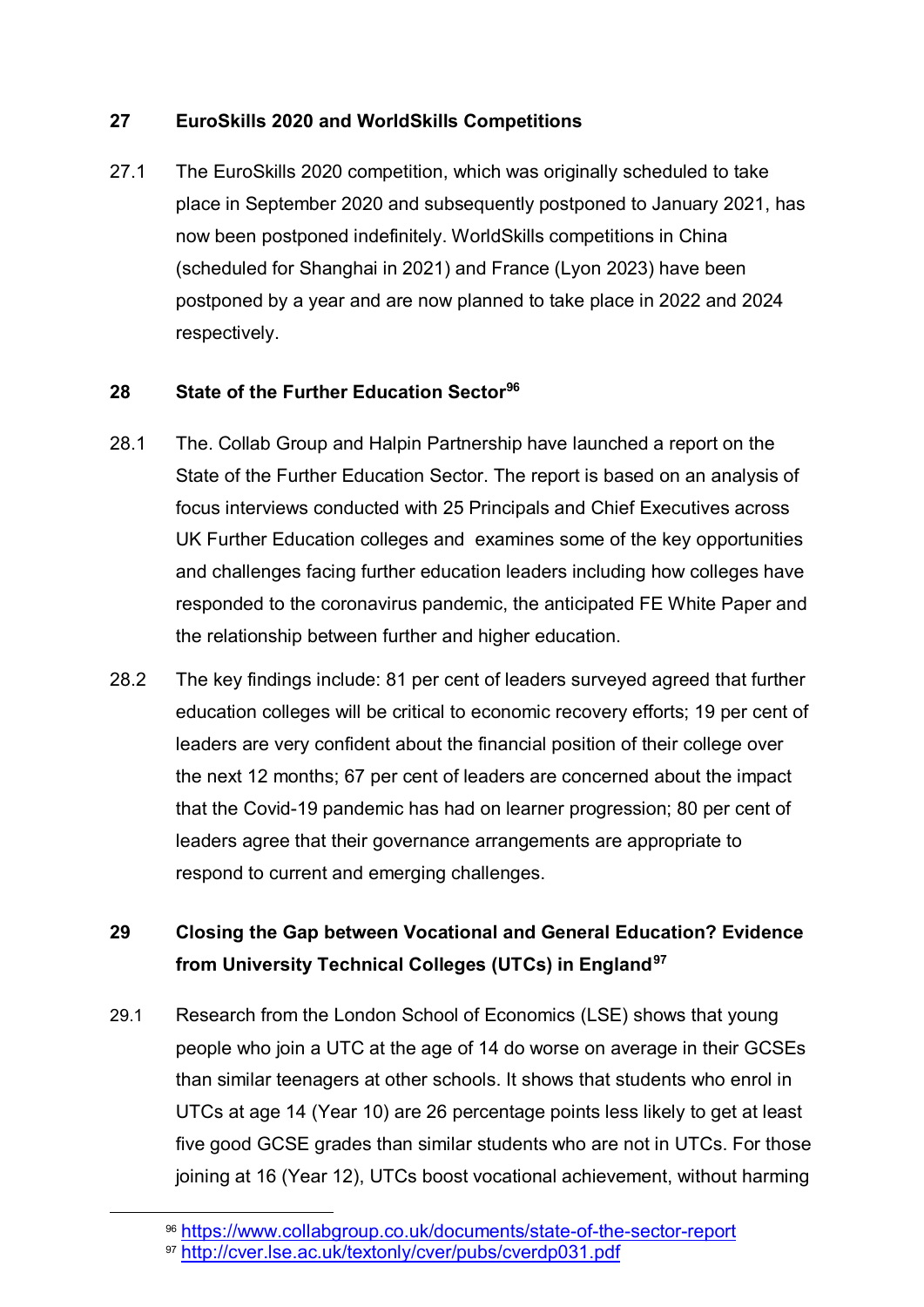academic achievement .By age 19, UTC students who joined at 16 are less likely to be NEET and more likely to study science, technology, engineering and maths (STEM) subjects at university than their peers. Overall, the findings suggest that enrolment at the non-standard transition age of 14 should be reconsidered. A policy some UTCs have already adopted as they have begun taking pupils from age 11.

#### **30 Employer Skills Survey (ESS) [98](#page-38-0)**

30.1 This is the government's definitive source of intelligence for understanding the skills challenges faced by employers, both in terms of their existing workforce and when recruiting, and how they respond to these challenges through investment in training and workforce development. With over 81,000 employers participating in the 2019 wave, it is one of the world's largest business surveys. Although ESS has been a UK-level survey since 2011, employers in Scotland were not included in the 2019 survey. Another methodological change for the 2019 survey was that the question areas were broader than previous ESS, and included key elements of the Employer Perspectives Survey, which focuses on what drives decisions around recruitment and people development, as well as involvement and experiences with specific programmes such as apprenticeships. Survey fieldwork for the latest wave took place between June and December 2019. While the findings still provide an important source of labour market intelligence, the Covid-19 outbreak in early 2020 means that the economic landscape has changed significantly since survey fieldwork was conducted.>>In 2019 fewer employers had recruited new staff than in the previous two biennial surveys and fewer had any vacancies. There had however been a small increase in 'hard-to-fill' and skill-shortage vacancies between the 2017 and 2019 survey results. Staff training, of which the largest amount is taken by new staff, also reduced in quantity but the level of investment in staff training in England increased.

<span id="page-38-0"></span> <sup>98</sup> [https://www.gov.uk/government/publications/employer-skills-survey-2019](https://www.gov.uk/government/publications/employer-skills-survey-2019-england-results) [england-results](https://www.gov.uk/government/publications/employer-skills-survey-2019-england-results)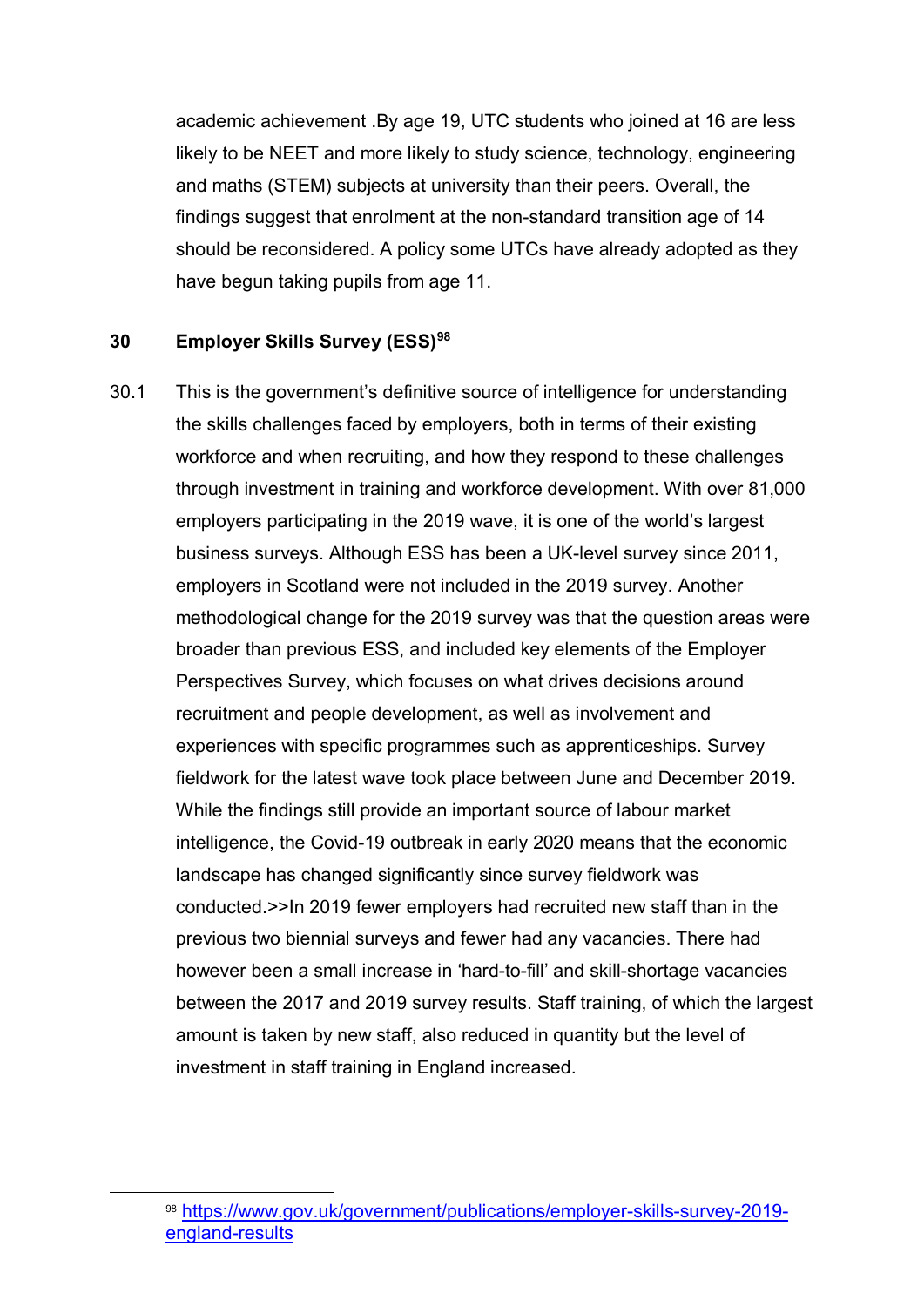### **31 Innovation in Further Education Colleges Summer 2020[99](#page-39-0)**

- 31.1 The AoC reported on its survey of college relationships with local businesses and their community. The survey showed that colleges have no issues in understanding local, regional and national business needs and that they know their local areas well and have, in the main, excellent relationships with local stakeholder organisations. Demand from local businesses for college support appears to be high.
- 31.2 Colleges summarised their mission as: to meet local and national skills needs, to widen access and participation and support student enterprise and the need to retain skills within their local areas. They also see supporting SMEs and the college's role in attracting inward investment as key priorities and recognise the benefits of knowledge exchange in being a two-way process with both businesses and the college staff and the curriculum benefiting.

#### **32 Reforms for a revolutionary post-16 white paper[100](#page-39-1)**

32.1 The Campaign for Learning published the latest in its series looking at what should go into a 'revolutionary' White Paper for post-16 education. This paper is a compilation of the ideas of a diverse range of specialists in the sector.

#### **33 JISC[101](#page-39-2)**

33.1 JISC, the UK higher, further education and skills sectors' not-for-profit organisation for digital services and solutions, has launched a three-year plan that aims to "provide digital services that elevate the further education and skills sector's ability to serve people as lifelong learners"". Developed following months of discussion with sector leaders, the new FE and skills strategy from JISC, will help steer and support further education colleges across the four nations of the UK, sixth form colleges in England and Wales,

<span id="page-39-1"></span><span id="page-39-0"></span><sup>&</sup>lt;u>99</u>

[https://www.aoc.co.uk/system/files/AoC%20Innovation%20in%20Further%20E](https://www.aoc.co.uk/system/files/AoC%20Innovation%20in%20Further%20Education%20Colleges%20survey%20summer%202020%20final.pdf) [ducation%20Colleges%20survey%20summer%202020%20final.pdf](https://www.aoc.co.uk/system/files/AoC%20Innovation%20in%20Further%20Education%20Colleges%20survey%20summer%202020%20final.pdf) <sup>100</sup> [https://www.campaign-for-](https://www.campaign-for-learning.org.uk/Handlers/Download.ashx?IDMF=f7b361a0-5a8e-40c5-8523-6ea96dbeba4e)

[learning.org.uk/Handlers/Download.ashx?IDMF=f7b361a0-5a8e-40c5-8523-](https://www.campaign-for-learning.org.uk/Handlers/Download.ashx?IDMF=f7b361a0-5a8e-40c5-8523-6ea96dbeba4e) [6ea96dbeba4e](https://www.campaign-for-learning.org.uk/Handlers/Download.ashx?IDMF=f7b361a0-5a8e-40c5-8523-6ea96dbeba4e)

<span id="page-39-2"></span>[https://www.jisc.ac.uk/news/new-digital-strategy-supports-fe-through-the-technology](https://www.jisc.ac.uk/news/new-digital-strategy-supports-fe-through-the-technology-revolution-19-oct-2020)[revolution-19-oct-2020](https://www.jisc.ac.uk/news/new-digital-strategy-supports-fe-through-the-technology-revolution-19-oct-2020)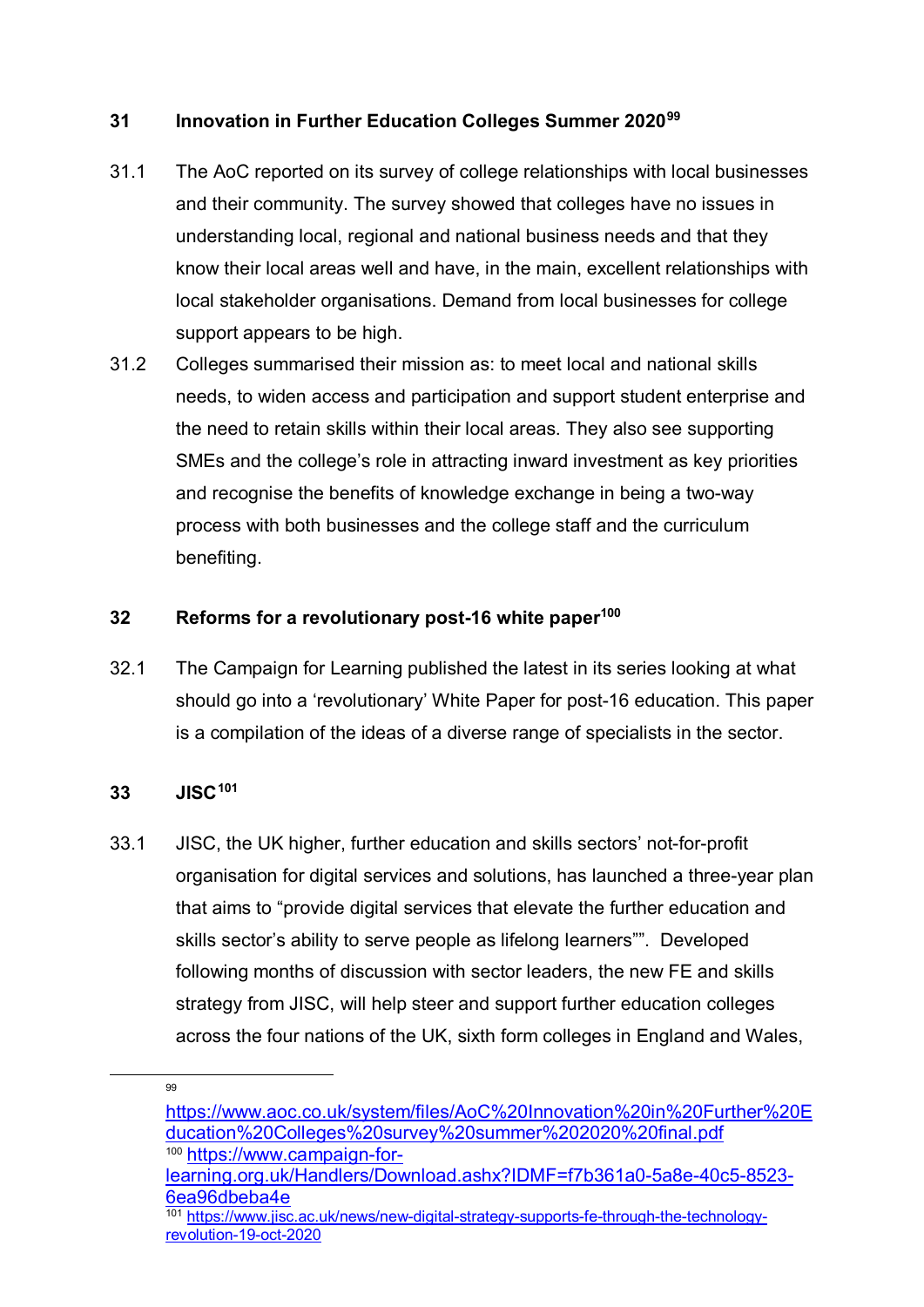specialist colleges and independent specialist colleges in England, adult and community learning providers and work-based learning providers in Wales.

# **34 EdTech Demonstrator Schools and Colleges Programme[102](#page-40-0)**

- 34.1 The DfE has published a list of successful applicants for the EdTech Demonstrator Schools and Colleges Programme and those from London include:
	- La Sainte Union Catholic School (secondary)
	- Britannia Village Primary School
	- Reach Academy Feltham (all through)
	- Cheam Common Junior Academy in partnership with Leo Academy **Trust**
	- Heronsgate Primary School
	- Shacklewell Primary School in partnership with Grazebrook Primary School, Woodberry Down Primary School

### **35 Post-16 institutions survey[103](#page-40-1)**

35.1 The DfE has published research conducted by IFF Research on education settings' views on various education policies and initiatives introduced by the government. Interviews were conducted with leaders of post-16 institutions, with fieldwork taking place between June and July 2019.

### **36 Care Leavers**

<span id="page-40-0"></span>36.1 *Giving care leavers the chance to stay: Staying Put Six Years On[104](#page-40-2)* is a report from Action for Children that focuses on making sure young people

 102 [https://www.gov.uk/government/publications/edtech-demonstrator-schools](https://www.gov.uk/government/publications/edtech-demonstrator-schools-and-colleges-successful-applicants?utm_source=c293cf9a-f183-439f-9837-09bbdea31899&utm_medium=email&utm_campaign=govuk-notifications&utm_content=daily)[and-colleges-successful-applicants?utm\\_source=c293cf9a-f183-439f-9837-](https://www.gov.uk/government/publications/edtech-demonstrator-schools-and-colleges-successful-applicants?utm_source=c293cf9a-f183-439f-9837-09bbdea31899&utm_medium=email&utm_campaign=govuk-notifications&utm_content=daily) [09bbdea31899&utm\\_medium=email&utm\\_campaign=govuk](https://www.gov.uk/government/publications/edtech-demonstrator-schools-and-colleges-successful-applicants?utm_source=c293cf9a-f183-439f-9837-09bbdea31899&utm_medium=email&utm_campaign=govuk-notifications&utm_content=daily)[notifications&utm\\_content=daily](https://www.gov.uk/government/publications/edtech-demonstrator-schools-and-colleges-successful-applicants?utm_source=c293cf9a-f183-439f-9837-09bbdea31899&utm_medium=email&utm_campaign=govuk-notifications&utm_content=daily)

<span id="page-40-1"></span><sup>103</sup>[.https://assets.publishing.service.gov.uk/government/uploads/system/upload](https://assets.publishing.service.gov.uk/government/uploads/system/uploads/attachment_data/file/928347/Post-16_institutions_omnibus_wave_7.pdf) [s/attachment\\_data/file/928347/Post-16\\_institutions\\_omnibus\\_wave\\_7.pdf](https://assets.publishing.service.gov.uk/government/uploads/system/uploads/attachment_data/file/928347/Post-16_institutions_omnibus_wave_7.pdf) 104

<span id="page-40-2"></span>[https://media.actionforchildren.org.uk/documents/Staying\\_Put\\_six\\_years\\_on.p](https://media.actionforchildren.org.uk/documents/Staying_Put_six_years_on.pdf) [df](https://media.actionforchildren.org.uk/documents/Staying_Put_six_years_on.pdf)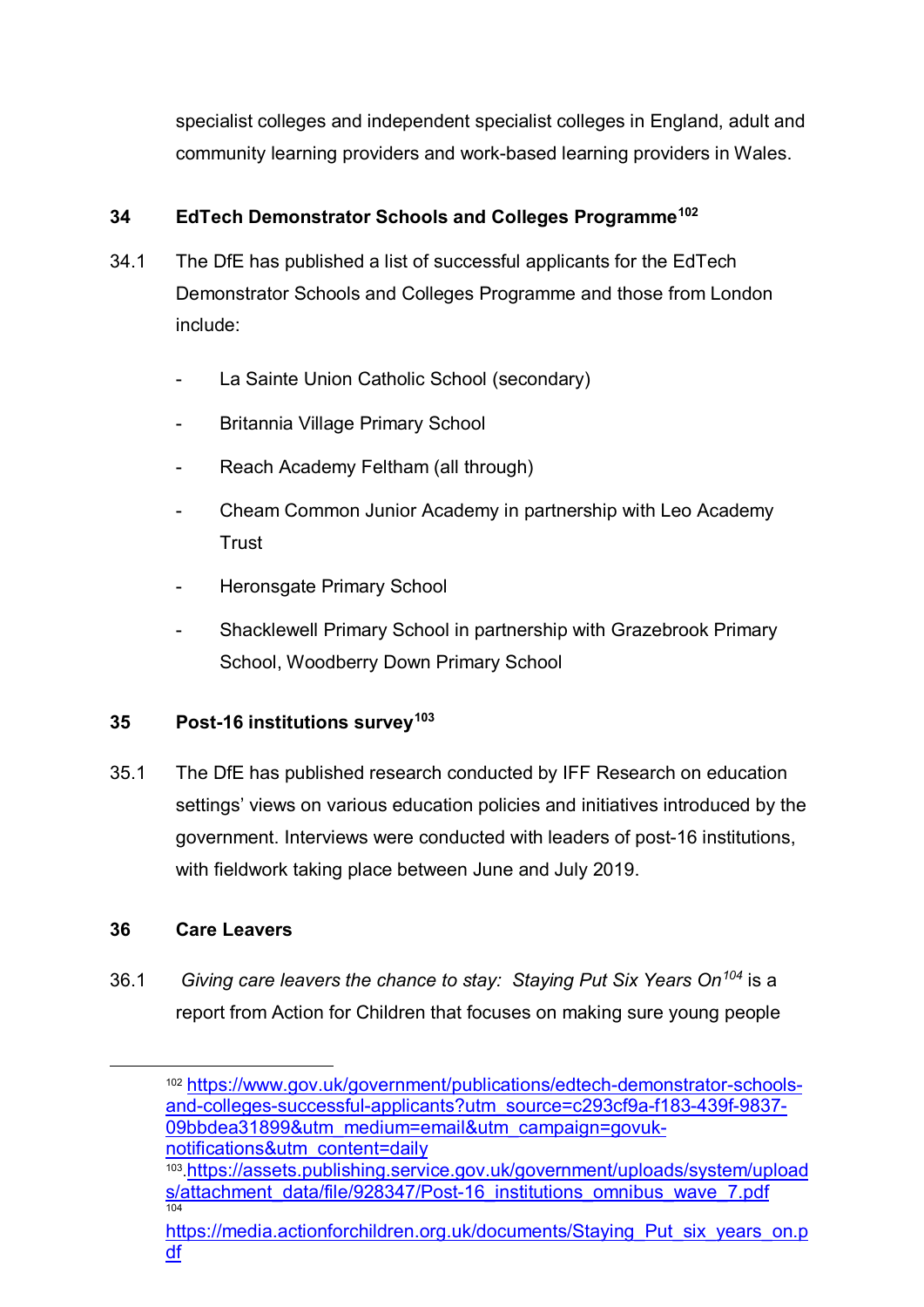leaving foster care can keep living with their carers once they turn 18, if that's what they want. It shows that many young people in foster care still have to move out before they are ready. This is primarily because of a lack of funding. Its calls include:

- Commit to providing adequate funding to local authorities to deliver Staying Put for 2021/22 as soon as possible.
- Carefully consider each of the options Action for Children has set out and develop a long-term funding model for Staying Put as part of the upcoming Care Review. This should be based on the option that has a high likelihood of affordability for carers, covering both fee payments and allowances.
- Set minimum allowances for Staying Put carers supporting young people aged 18, 19, and 20, as they do for foster carers looking after children aged up to 17.
- Update the guidance around Staying Put.>Explore the implementation of Staying Put, and the different experiences of young care leavers, as part of its upcoming Care Review.

#### **37 FE Summit[105](#page-41-0)**

37.1 FE Summit 2020 (17-18 November) is an interactive two-day online summit for colleges, with sessions focused on providing support through Covid-19 related challenges. It promises to provide valuable insight into the changing policy landscape and offer fresh ideas for curriculum design and business planning. It will provide space to learn and share knowledge, ideas and best practice through interactive sessions and social media.

<span id="page-41-0"></span> <sup>105</sup> [https://www.aoc-services.co.uk/events\\_and\\_training/fesummit/](https://www.aoc-services.co.uk/events_and_training/fesummit/)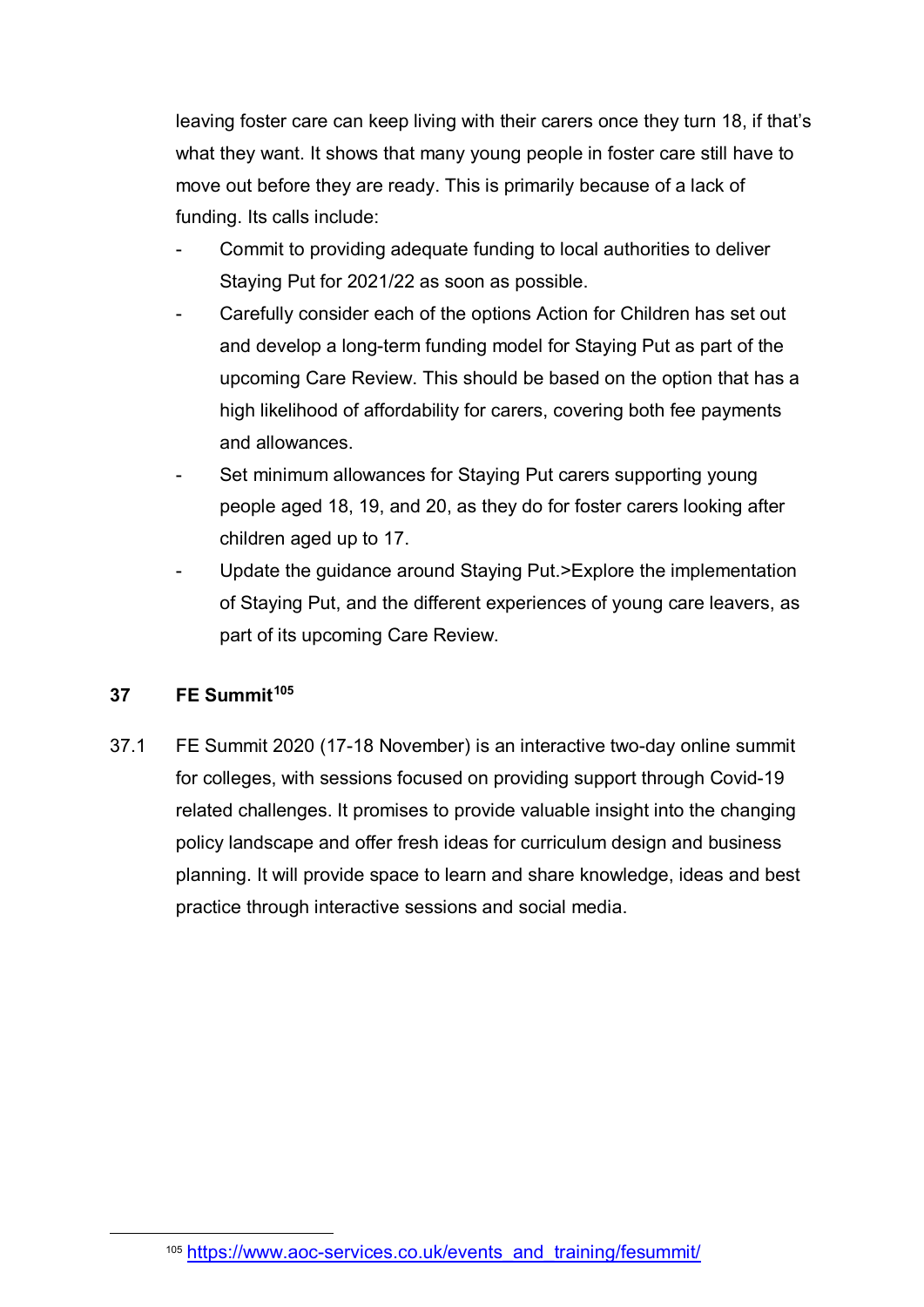#### **Part Three: Performance Update**

This part of the Briefing Note includes the latest data on performance. The DfE is trialling a new service to enable its statistical data to be viewed and used<sup>106</sup>.

#### **38 Participation**

- 38.1 The figures on schools and colleges attendance published by  $DFE^{107}$  $DFE^{107}$  $DFE^{107}$  are as follows:
	- *Week commencing 28 September 2020* (with Thursday 1 October as the measurement spot-date): 99.8 per cent of state-funded schools were open; of the small proportion of schools that were closed, this was mostly due to Covid-19 related reasons. Approximately 90 per cent of all children on roll in all state-funded schools were in attendance. Approximately 92 per cent of state-funded schools were fully open. Responses from schools indicate that those that were not fully open due to suspected or confirmed cases of Covid-19. Where schools were not fully open, most pupils were still attending. When pupils are unable to attend school because they are complying with clinical or public health advice, schools are expected to be able to immediately offer them access to remote education. Although the proportion of fully open secondary schools decreased to 82 per cent, attendance increased among both fully open and not fully open secondary schools. This suggests that, where groups of pupils are being asked to self-isolate, they are becoming smaller. Overall, attendance in state-funded secondaries increased to 86 per cent. Attendance was higher in fully open schools. On 1 October, 94 per cent of further education colleges were "fully open" (that means they are delivering a planned combination of on-site and remote delivery. If the remote delivery has been implemented as a contingency response, colleges do not meet that DfE criteria and therefore cannot declare themselves "fully open"). Just over

 <sup>106</sup> [https://explore-education-statistics.service.gov.uk/find-statistics/neet](https://explore-education-statistics.service.gov.uk/find-statistics/neet-statistics-annual-brief)[statistics-annual-brief](https://explore-education-statistics.service.gov.uk/find-statistics/neet-statistics-annual-brief)

<span id="page-42-1"></span><span id="page-42-0"></span><sup>107</sup> [https://www.gov.uk/government/collections/attendance-in-education](https://www.gov.uk/government/collections/attendance-in-education-and-early-years-settings-during-the-coronavirus-covid-19-outbreak)[and-early-years-settings-during-the-coronavirus-covid-19-outbreak](https://www.gov.uk/government/collections/attendance-in-education-and-early-years-settings-during-the-coronavirus-covid-19-outbreak)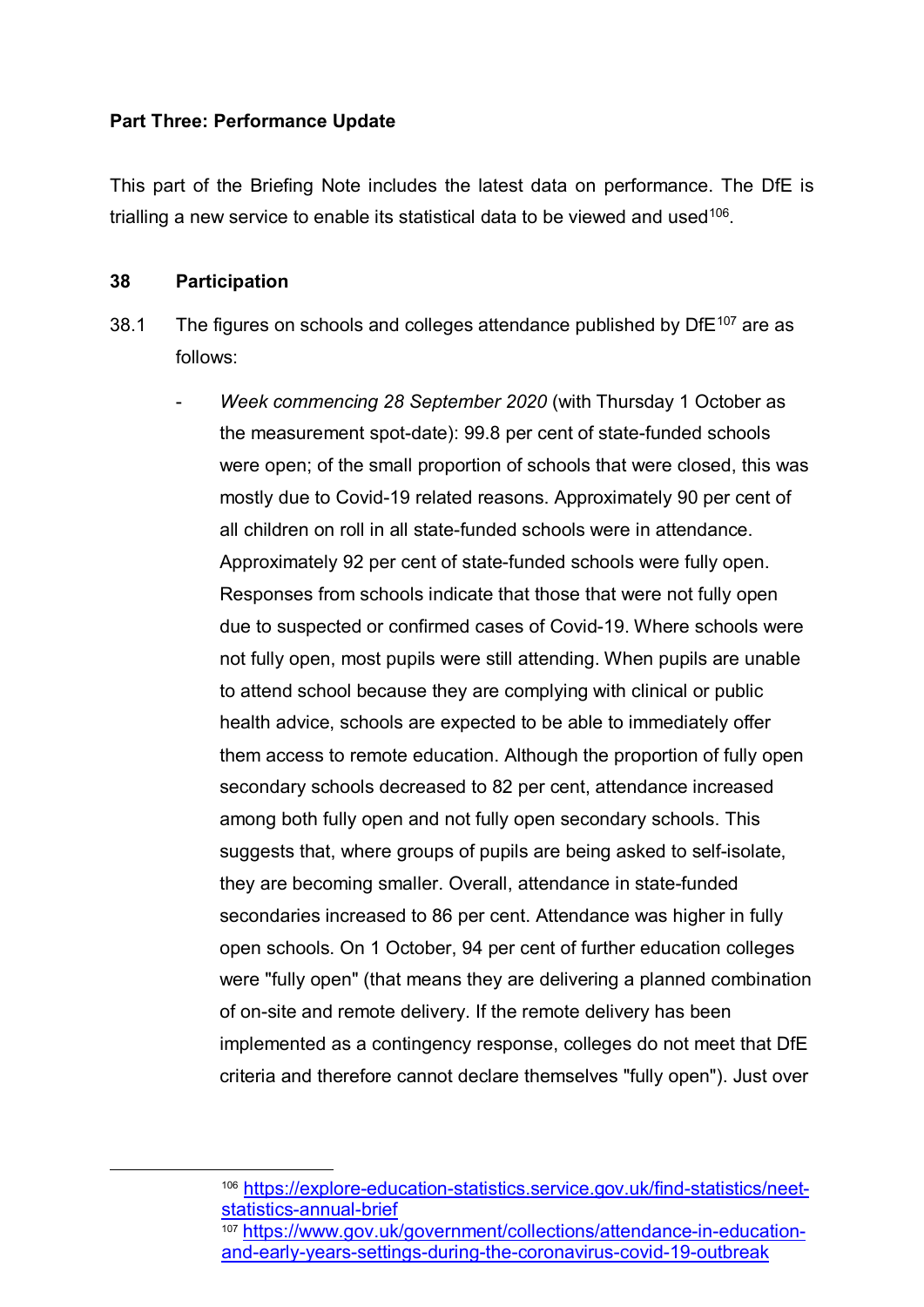85 per cent of colleges responded to the DfE and 99 per cent of these were "open" at that point.

- *Week commencing 5 October (with Thursday 8 October as the measurement spot date)* 99.8 per cent of state-funded schools were open. Of the small proportion (0.2 per cent) of schools that were closed, this was mostly due to Covid-19 related reasons. Approximately 90 per cent of all children on roll in all state-funded schools were in attendance. Approximately 91 per cent of state-funded schools were fully open and approximately 8 per cent of state-funded schools were not fully open due to suspected or confirmed cases of Covid-19. Attendance at primary and state-funded secondary schools was 92 per cent. Attendance was higher in primary schools without nurseries (95 per cent), which the DfE believes suggests that attendance is close to normal levels in primary schools. Attendance was higher in fully open schools. The proportion of fully open secondary schools was 79 per cent and week-on-week attendance in both open and fully open schools increased. The DfE believes this suggests that, where groups of pupils are being asked to self-isolate, they are becoming smaller. Overall, attendance in state-funded secondaries was 87 per cent. Attendance was higher in fully open schools.
- *Week commencing 12 October (with Thursday 15 October as the measurement spot date)* 99.7 per cent of state-funded schools were open Of the small proportion (0.3 per cent) of schools that were closed, almost all were due to COVID-19 related reasons. Approximately 89 per cent of pupils on roll in state-funded schools were in attendance. Attendance in state-funded primary schools was 92 per cent and attendance in state-funded secondary schools was 86 per cent. The DfE estimates that 4 to 5 per cent of pupils in state-funded schools did not attend school for COVID-19 related reasons on Thursday 15 October. This includes:
	- o 0.1per cent of pupils with a confirmed case of coronavirus
	- $\circ$  0.5 per cent of pupils with a suspected case of coronavirus
	- o Between 3.9 and 4.3 per cent of pupils self-isolating due to potential contact with a case of coronavirus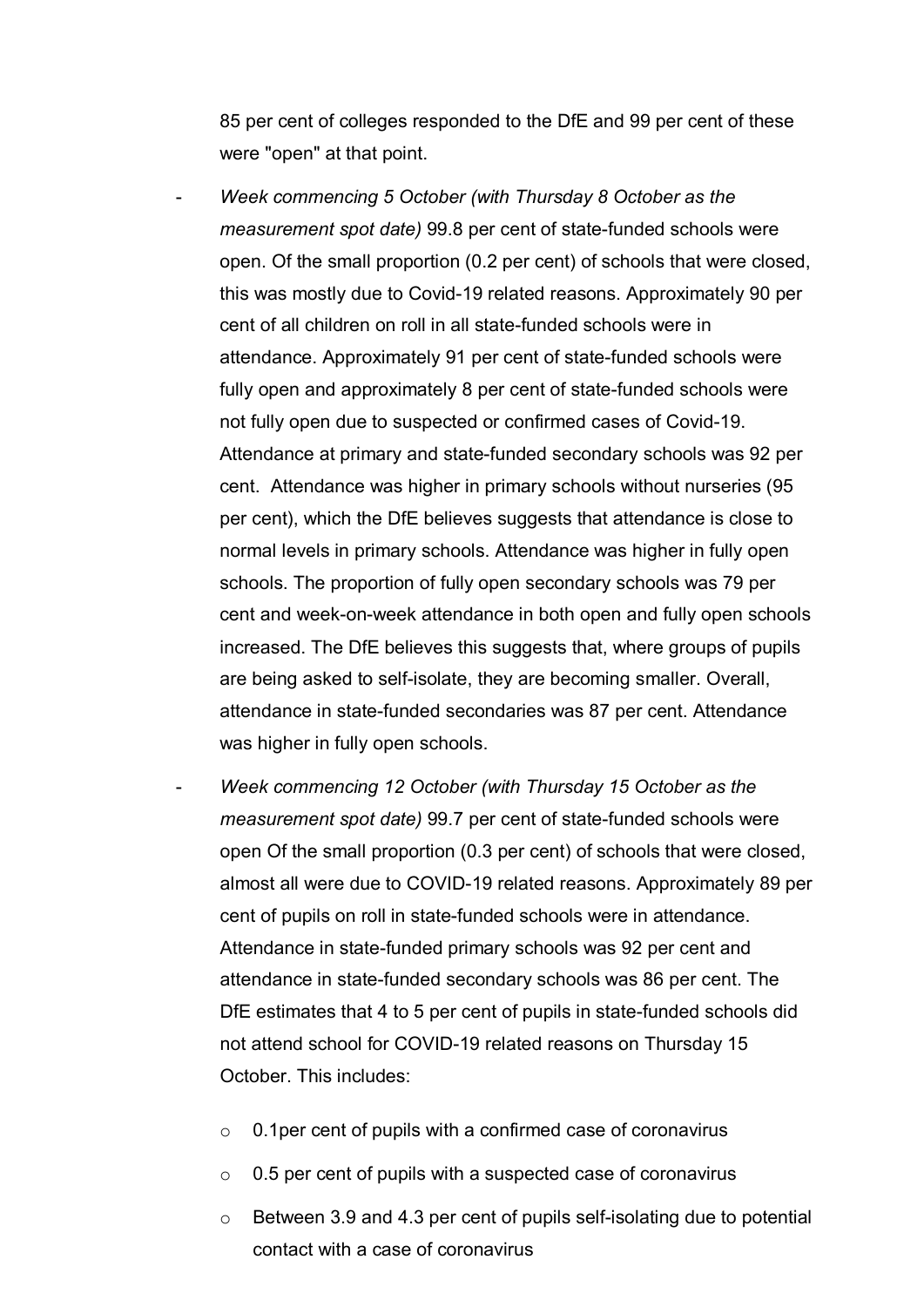o 0.2 per cent of pupils in schools closed for COVID-19 related reasons

On Thursday 15 October, approximately 21 per cent of state-funded schools said they had one or more pupils self-isolating who had been asked to do so due to potential contact with a case of coronavirus inside the school. This is 46 per cent of state-funded secondaries and 16 per cent of state-funded primaries. The DfE noted that the vast majority of these schools remained open to most pupils and this is not comparable to previous data on schools 'not fully open' which intended to capture schools with 'a group' of pupils asked to self-isolate. A smaller proportion (11 to 13 per cent) had more than 30 pupils self-isolating due to potential contact with a case of coronavirus inside the school. Most groups asked to self-isolate are relatively small, the average (median) was approximately 12 per cent of the total number on roll in statefunded primaries and 4 to 5 per cent in state-funded secondaries.

- *Week commencing 19 October (with Thursday 22 October as the measurement spot date)* Please note that some schools were on half term in this week and these figures represent approximately 92 per cent of state-funded schools instead of all school. Approximately 86 per cent of pupils on roll in state-funded schools, excluding schools on half term, were in attendance. Attendance in state-funded primary schools was 90 per cent and attendance in state-funded secondary schools was 82 per cent, excluding schools on half term. Although these figures are not directly comparable to previous weeks, DfE looked at attendance in state-funded schools that responded on both 15 and 22 October and did not report an inset day or closure for non-COVID-19 related reasons on either day. This analysis captures around two thirds of all statefunded schools. Attendance fell from 89 per cent to 86 per cent in such state-funded schools. The drop was largest for secondary schools – 87 per cent to 83 per cent but was also seen in primary schools – 92 per cent to 90 per cent. This analysis suggests that the majority of the headline fall in attendance (approximately 3 percentage points) reflects a national-level decrease unrelated to half term. The fall in attendance is largely due to an increase in Covid-19 related absence It is estimated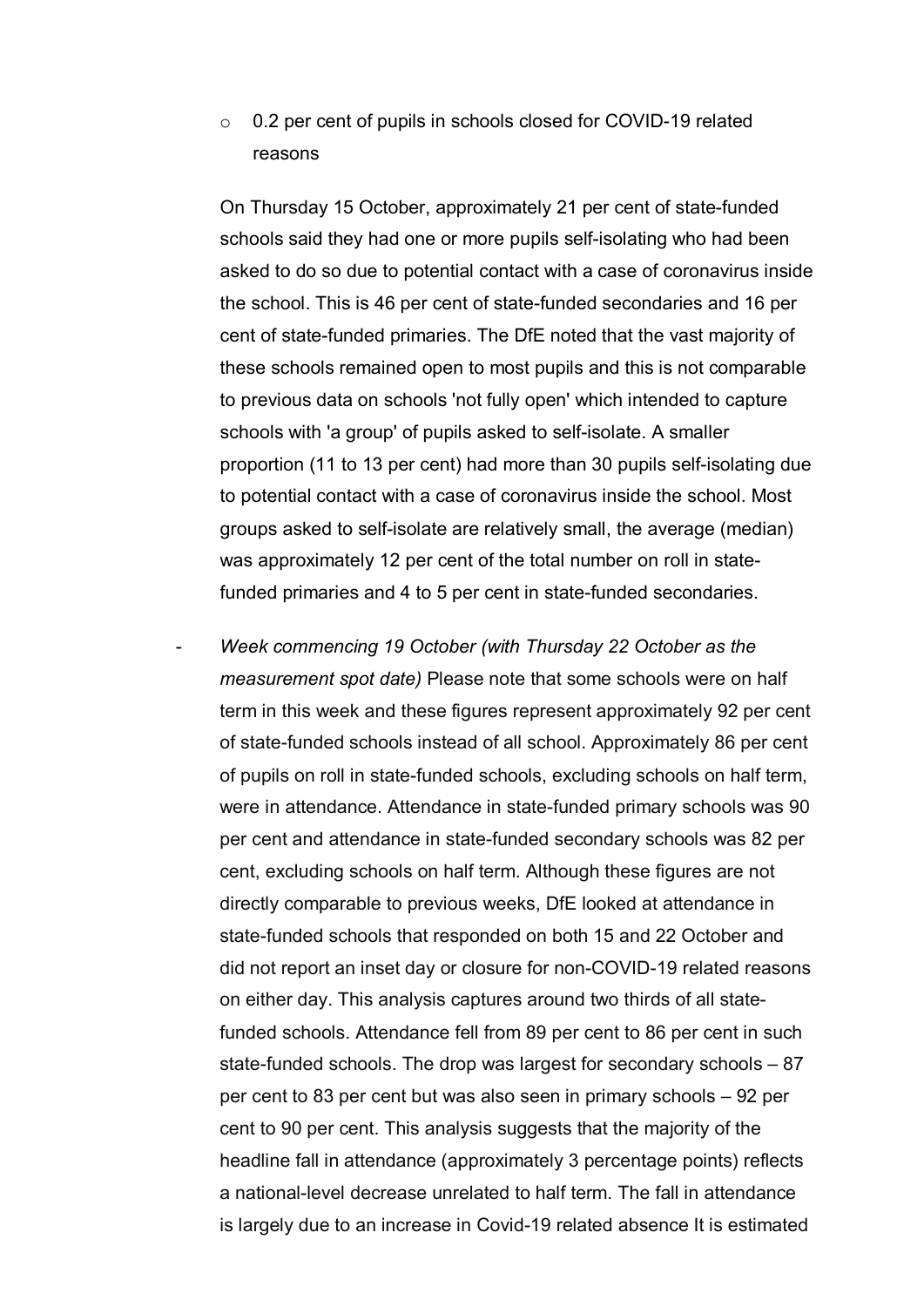that 6 to 7 per cent of pupils in state-funded schools, excluding schools on half term, did not attend school for COVID-19 related reasons on Thursday 22 October. This includes:

- $\circ$  0.1 per cent of pupils with a confirmed case of coronavirus
- o 0.4 per cent of pupils with a suspected case of coronavirus
- $\circ$  4.8 to 6.0 per cent of pupils self-isolating due to potential contact with a case of coronavirus
- o 0.7 per cent of pupils in schools closed for COVID-19 related reasons

Additional analysis by DfE suggests that the increase in COVID-related absence from 4-5 per cent to 6-7 per cent reflects a national-level increase unrelated to half term. The increase in COVID-related absence accounts for most (approximately two-thirds) of the overall increase in absence between 15 and 22 October. On Thursday 22 October, approximately 26 per cent of state-funded schools, excluding those on half term, reported they had one or more pupils self-isolating who had been asked to do so due to potential contact with a case of coronavirus inside the school. This equates to 55 per cent of state-funded secondaries and 20 per cent of state-funded primaries, excluding those on half term. Note that most of these schools remain open to most pupils. A smaller proportion (16-18 per cent) had 30 or more pupils selfisolating due to potential contact with a case of coronavirus inside the school. Most groups asked to self-isolate are relatively small, the average (median) was approximately 14 per cent of the total number on roll in state-funded primaries and 6-7 per cent in state-funded secondaries.

Week Commencing 26 October was the half-term break

#### **39 Recommendation**

39.1 Recipients are asked to note the content of this report and submit any comments by email: [peter.obrien@londoncouncils.gov.uk.](mailto:peter.obrien@londoncouncils.gov.uk)